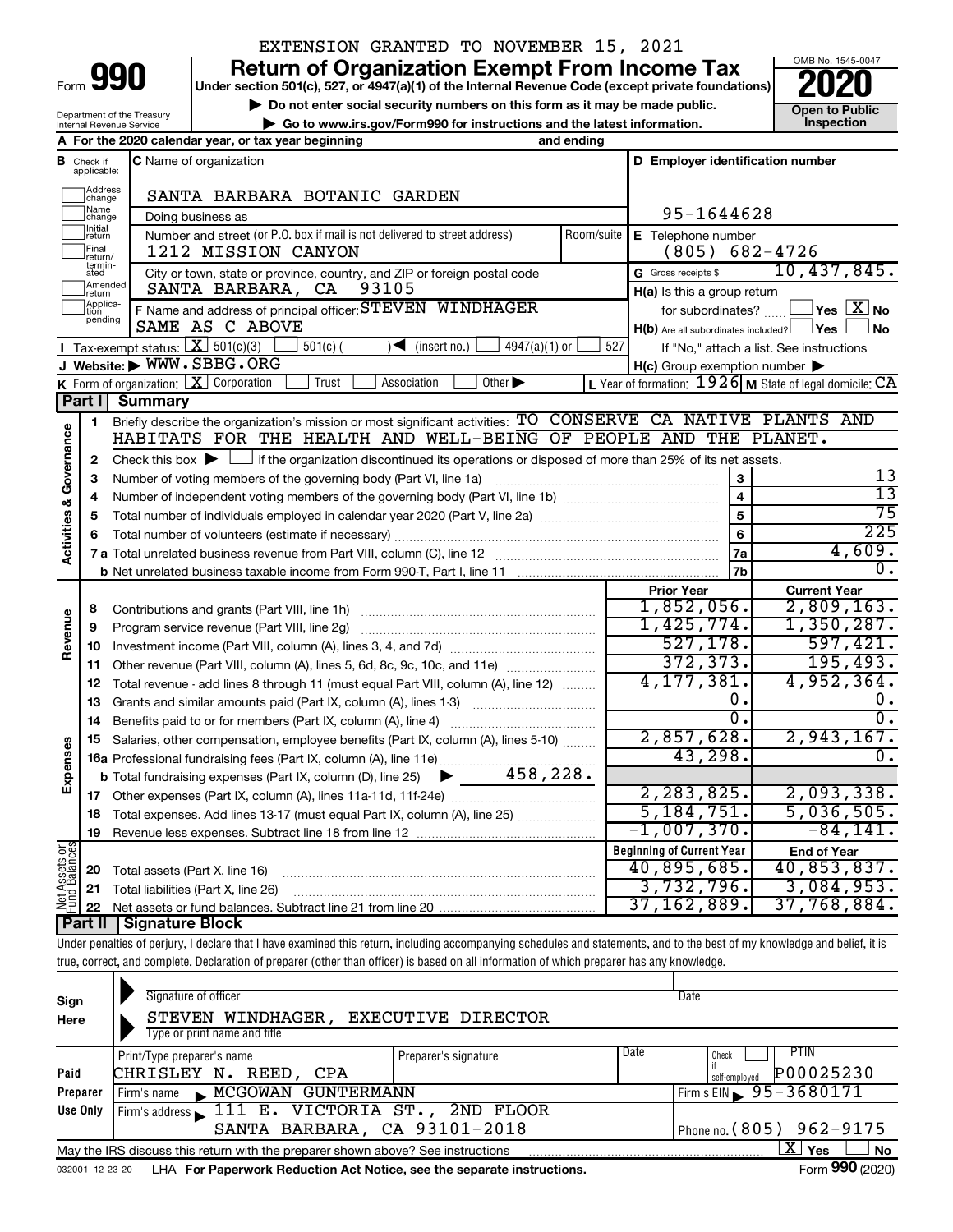|              | 95-1644628<br>SANTA BARBARA BOTANIC GARDEN<br>Form 990 (2020)                                                                                                                                          | Page 2             |
|--------------|--------------------------------------------------------------------------------------------------------------------------------------------------------------------------------------------------------|--------------------|
|              | Part III   Statement of Program Service Accomplishments                                                                                                                                                |                    |
|              |                                                                                                                                                                                                        | $\boxed{\text{X}}$ |
| 1.           | Briefly describe the organization's mission:<br>TO CONSERVE CA NATIVE PLANTS AND HABITATS FOR THE HEALTH AND                                                                                           |                    |
|              | WELL-BEING OF PEOPLE AND THE PLANET.                                                                                                                                                                   |                    |
|              |                                                                                                                                                                                                        |                    |
|              |                                                                                                                                                                                                        |                    |
| $\mathbf{2}$ | Did the organization undertake any significant program services during the year which were not listed on the                                                                                           |                    |
|              | $\overline{\ }$ Yes $\overline{\phantom{a}X}$ No<br>prior Form 990 or 990-EZ?                                                                                                                          |                    |
|              | If "Yes," describe these new services on Schedule O.                                                                                                                                                   |                    |
| З            | $\exists$ Yes $\boxed{\text{X}}$ No<br>Did the organization cease conducting, or make significant changes in how it conducts, any program services?<br>If "Yes," describe these changes on Schedule O. |                    |
| 4            | Describe the organization's program service accomplishments for each of its three largest program services, as measured by expenses.                                                                   |                    |
|              | Section 501(c)(3) and 501(c)(4) organizations are required to report the amount of grants and allocations to others, the total expenses, and                                                           |                    |
|              | revenue, if any, for each program service reported.                                                                                                                                                    |                    |
| 4a           | 1,379,078. including grants of \$<br>802,993.<br>) (Expenses \$<br>) (Revenue \$<br>(Code:                                                                                                             |                    |
|              | THE HORTICULTURE PROGRAM DESIGNS, INSTALLS, AND MAINTAINS THE GARDEN'S                                                                                                                                 |                    |
|              | 78 ACRES OF LIVING PLANT COLLECTIONS AND HISTORIC LANDMARKS. THE GARDEN                                                                                                                                |                    |
|              | CONNECTS AND ENGAGES GUEST WITH CALIFORNIA FLORA THROUGH SENSATIONAL                                                                                                                                   |                    |
|              | DISPLAYS OF SEASONAL WILDFLOWERS, ECOSYSTEM THEMED TRAILS THAT WALK                                                                                                                                    |                    |
|              | ACROSS CALIFORNIA FROM DESERT TO REDWOODS, AND GARDENS THAT CELEBRATE                                                                                                                                  |                    |
|              | TAXONOMIC DIVERSITY OF DUDLEYA AND MANZANITA. NEWER INTERPRETATION                                                                                                                                     |                    |
|              | THEMED GARDENS ALSO MODEL SUSTAINABILITY THEMES WITHIN THE HOME                                                                                                                                        |                    |
|              | DEMONSTRATION GARDEN AND NATIVE POLLINATOR GARDEN. THE HORTICULTURE                                                                                                                                    |                    |
|              | TEAM ALSO MANAGES TWO PLANT NURSERIES, ONE RETAIL SALES TO THE PUBLIC                                                                                                                                  |                    |
|              | AND THE OTHER THAT SUPPORTS THE REGENERATION OF THE LIVING COLLECTION.                                                                                                                                 |                    |
|              |                                                                                                                                                                                                        |                    |
|              |                                                                                                                                                                                                        |                    |
|              | 1, 678, 275. including grants of \$<br>814,758.                                                                                                                                                        |                    |
| 4b.          | ) (Expenses \$<br>) (Revenue \$<br>(Code:<br>THE CONSERVATION AND RESEARCH PROGRAM TACKLES TODAY'S COMPLEX                                                                                             |                    |
|              | CONSERVATION CHALLENGES AT ALL LEVELS: FROM GENES, TO INDIVIDUALS,                                                                                                                                     |                    |
|              |                                                                                                                                                                                                        |                    |
|              | POPULATIONS, COMMUNITIES, AND ECOSYSTEMS. GARDEN SCIENTISTS WORK                                                                                                                                       |                    |
|              | COLLABORATIVELY TO IDENTIFY AND IMPLEMENT STRATEGIES FOR UNDERSTANDING,                                                                                                                                |                    |
|              | PROTECTING, AND RESTORING CALIFORNIA'S DIVERSE BOTANIC ECOSYSTEMS.<br>THE                                                                                                                              |                    |
|              | CONSERVATION AND RESEARCH TEAM WORKS TO PRODUCE ESSENTIAL REGIONAL                                                                                                                                     |                    |
|              | PLANT INVENTORIES AND RESEARCH, SAFEGUARD ENDANGERED PLANT SPECIES,                                                                                                                                    | AND                |
|              | SECURE CONSERVATION COLLECTIONS OF SEEDS, LIVING PLANTS, AND GENETIC                                                                                                                                   |                    |
|              | TISSUE FOR STUDY AND POTENTIAL RECOVERY IN THE EVENT OF DISASTER. THEY                                                                                                                                 |                    |
|              | EXAMINE THE BENEFICIAL ROLE NATIVE PLANTS PLAY IN SUPPORTING                                                                                                                                           |                    |
|              | POLLINATION AND PEST CONTROL FOR HEALTHIER AND MORE PRODUCTIVE FOOD                                                                                                                                    |                    |
|              | CROPS AND WILDLANDS, AND WORK TO FIND THE MOST EFFICIENT AND EFFECTIVE                                                                                                                                 |                    |
| 4с           | 369, 745. including grants of \$<br>12,374.<br>) (Expenses \$<br>) (Revenue \$<br>(Code:                                                                                                               |                    |
|              | THE EDUCATIONAL PROGRAM SUPPORTS THE GARDEN'S CONSERVATION MISSION BY                                                                                                                                  |                    |
|              | INSPIRING ACTIVE STEWARDSHIP OF NATIVE PLANTS & THE ENVIRONMENTS THAT                                                                                                                                  |                    |
|              | DEPEND ON THEM. THE GARDEN GROUNDS PROVIDE A UNIQUE OUTDOOR CLASSROOM                                                                                                                                  |                    |
|              | WHOSE DIVERSE COLLECTIONS OF NATIVE PLANTS SUPPORT A WIDE ARRAY OF                                                                                                                                     |                    |
|              | EXPERIENCES IN NATURE. OUR EDUCATIONAL PROGRAMS DEVELOP AN                                                                                                                                             |                    |
|              | ENVIRONMENTALLY LITERATE & ENGAGED PUBLIC THROUGH ON-SITE CLASSES,                                                                                                                                     |                    |
|              |                                                                                                                                                                                                        |                    |
|              | LECTURES, TRAVEL, & DOCENT-LED PUBLIC & SCHOOL TOURS. GARDEN SCHOOL                                                                                                                                    |                    |
|              | TOURS INCREASE THE ECO-LITERACY OF STUDENTS AND CHAPERONES BY ASKING                                                                                                                                   |                    |
|              | THEM TO OBSERVE, RECORD, AND PREDICT NATURAL PHENOMENA. THESE POPULAR                                                                                                                                  |                    |
|              | TOURS ARE DESIGNED TO ALIGN WITH THE CALIFORNIA COMMON CORE STATE                                                                                                                                      |                    |
|              | STANDARDS, CALIFORNIA ENVIRONMENTAL EDUCATION INITIATIVE & NEXT                                                                                                                                        |                    |
|              | GENERATION SCIENCE STANDARDS. SIMILARLY, THE GARDEN'S LIFELONG LEARNING                                                                                                                                |                    |
| 4d -         | Other program services (Describe on Schedule O.)                                                                                                                                                       |                    |
|              | 97,878.<br>62, 216. including grants of \$<br>(Expenses \$<br>(Revenue \$                                                                                                                              |                    |
|              | 3,489,314.<br>4e Total program service expenses >                                                                                                                                                      |                    |
|              | Form 990 (2020)                                                                                                                                                                                        |                    |
|              | SEE SCHEDULE O FOR CONTINUATION(S)<br>032002 12-23-20                                                                                                                                                  |                    |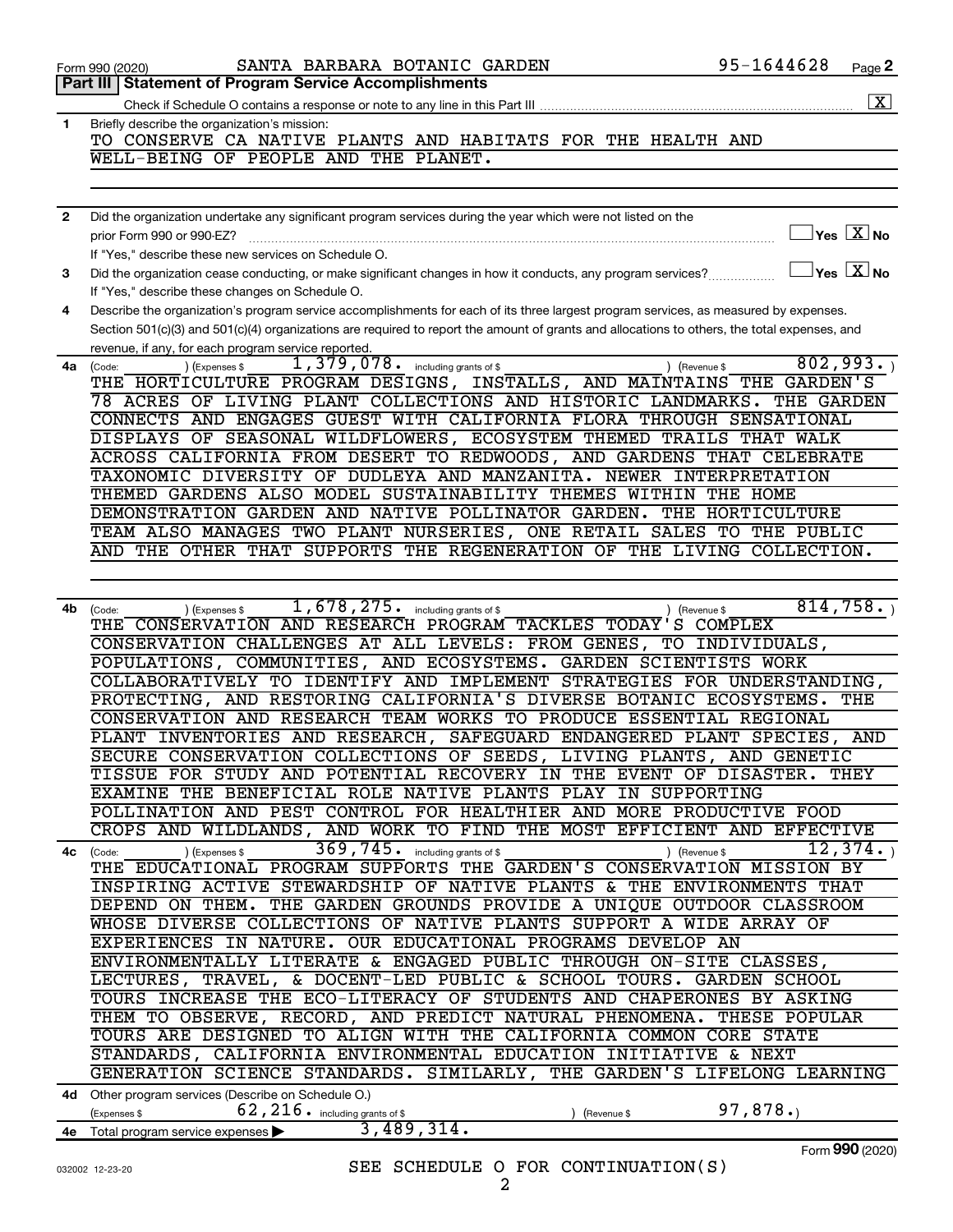|  | Form 990 (2020) |  |
|--|-----------------|--|

**Part IV Checklist of Required Schedules**

Form 990 (2020) Page SANTA BARBARA BOTANIC GARDEN 95-1644628

|    |                                                                                                                                                                                                                                                           |                        | Yes | No                           |
|----|-----------------------------------------------------------------------------------------------------------------------------------------------------------------------------------------------------------------------------------------------------------|------------------------|-----|------------------------------|
| 1. | Is the organization described in section 501(c)(3) or 4947(a)(1) (other than a private foundation)?                                                                                                                                                       |                        |     |                              |
|    |                                                                                                                                                                                                                                                           | 1                      | х   |                              |
| 2  |                                                                                                                                                                                                                                                           | $\overline{2}$         | х   |                              |
| 3  | Did the organization engage in direct or indirect political campaign activities on behalf of or in opposition to candidates for                                                                                                                           |                        |     |                              |
|    | public office? If "Yes," complete Schedule C, Part I                                                                                                                                                                                                      | 3                      |     | x                            |
| 4  | Section 501(c)(3) organizations. Did the organization engage in lobbying activities, or have a section 501(h) election in effect                                                                                                                          |                        |     | x                            |
|    |                                                                                                                                                                                                                                                           | 4                      |     |                              |
| 5  | Is the organization a section 501(c)(4), 501(c)(5), or 501(c)(6) organization that receives membership dues, assessments, or                                                                                                                              |                        |     | х                            |
|    |                                                                                                                                                                                                                                                           | 5                      |     |                              |
| 6  | Did the organization maintain any donor advised funds or any similar funds or accounts for which donors have the right to<br>provide advice on the distribution or investment of amounts in such funds or accounts? If "Yes," complete Schedule D, Part I | 6                      |     | х                            |
| 7  | Did the organization receive or hold a conservation easement, including easements to preserve open space,                                                                                                                                                 |                        |     |                              |
|    |                                                                                                                                                                                                                                                           | $\overline{7}$         |     | х                            |
| 8  | Did the organization maintain collections of works of art, historical treasures, or other similar assets? If "Yes," complete                                                                                                                              |                        |     |                              |
|    | Schedule D, Part III <b>www.community.community.community.community.community.community.com</b>                                                                                                                                                           | 8                      | x   |                              |
| 9  | Did the organization report an amount in Part X, line 21, for escrow or custodial account liability, serve as a custodian for                                                                                                                             |                        |     |                              |
|    | amounts not listed in Part X; or provide credit counseling, debt management, credit repair, or debt negotiation services?                                                                                                                                 |                        |     |                              |
|    |                                                                                                                                                                                                                                                           | 9                      |     | x                            |
| 10 | Did the organization, directly or through a related organization, hold assets in donor-restricted endowments                                                                                                                                              |                        |     |                              |
|    |                                                                                                                                                                                                                                                           | 10                     | x   |                              |
| 11 | If the organization's answer to any of the following questions is "Yes," then complete Schedule D, Parts VI, VII, VIII, IX, or X                                                                                                                          |                        |     |                              |
|    | as applicable.                                                                                                                                                                                                                                            |                        |     |                              |
|    | a Did the organization report an amount for land, buildings, and equipment in Part X, line 10? If "Yes," complete Schedule D,                                                                                                                             |                        |     |                              |
|    | Part VI                                                                                                                                                                                                                                                   | 11a                    | х   |                              |
|    | <b>b</b> Did the organization report an amount for investments - other securities in Part X, line 12, that is 5% or more of its total                                                                                                                     |                        |     |                              |
|    |                                                                                                                                                                                                                                                           | 11b                    |     | х                            |
|    | c Did the organization report an amount for investments - program related in Part X, line 13, that is 5% or more of its total                                                                                                                             |                        |     |                              |
|    |                                                                                                                                                                                                                                                           | 11c                    |     | х                            |
|    | d Did the organization report an amount for other assets in Part X, line 15, that is 5% or more of its total assets reported in                                                                                                                           |                        |     |                              |
|    |                                                                                                                                                                                                                                                           | 11d                    |     | х<br>$\overline{\mathbf{X}}$ |
|    |                                                                                                                                                                                                                                                           | <b>11e</b>             |     |                              |
| f  | Did the organization's separate or consolidated financial statements for the tax year include a footnote that addresses                                                                                                                                   |                        | х   |                              |
|    | the organization's liability for uncertain tax positions under FIN 48 (ASC 740)? If "Yes," complete Schedule D, Part X<br>12a Did the organization obtain separate, independent audited financial statements for the tax year? If "Yes," complete         | 11f                    |     |                              |
|    |                                                                                                                                                                                                                                                           | 12a                    | х   |                              |
|    | <b>b</b> Was the organization included in consolidated, independent audited financial statements for the tax year?                                                                                                                                        |                        |     |                              |
|    | If "Yes," and if the organization answered "No" to line 12a, then completing Schedule D, Parts XI and XII is optional                                                                                                                                     | 12 <sub>b</sub>        |     |                              |
| 13 |                                                                                                                                                                                                                                                           | 13                     |     | $\overline{\mathbf{X}}$      |
|    |                                                                                                                                                                                                                                                           | 14a                    |     | X.                           |
|    | <b>b</b> Did the organization have aggregate revenues or expenses of more than \$10,000 from grantmaking, fundraising, business,                                                                                                                          |                        |     |                              |
|    | investment, and program service activities outside the United States, or aggregate foreign investments valued at \$100,000                                                                                                                                |                        |     |                              |
|    |                                                                                                                                                                                                                                                           | 14b                    |     | х                            |
| 15 | Did the organization report on Part IX, column (A), line 3, more than \$5,000 of grants or other assistance to or for any                                                                                                                                 |                        |     |                              |
|    |                                                                                                                                                                                                                                                           | 15                     |     | x                            |
| 16 | Did the organization report on Part IX, column (A), line 3, more than \$5,000 of aggregate grants or other assistance to                                                                                                                                  |                        |     |                              |
|    |                                                                                                                                                                                                                                                           | 16                     |     | x                            |
| 17 | Did the organization report a total of more than \$15,000 of expenses for professional fundraising services on Part IX,                                                                                                                                   |                        |     |                              |
|    |                                                                                                                                                                                                                                                           | 17                     |     | x                            |
| 18 | Did the organization report more than \$15,000 total of fundraising event gross income and contributions on Part VIII, lines                                                                                                                              |                        |     |                              |
|    |                                                                                                                                                                                                                                                           | 18                     | x   |                              |
| 19 | Did the organization report more than \$15,000 of gross income from gaming activities on Part VIII, line 9a? If "Yes,"                                                                                                                                    |                        |     |                              |
|    |                                                                                                                                                                                                                                                           | 19                     |     | x<br>x                       |
|    |                                                                                                                                                                                                                                                           | 20a<br>20 <sub>b</sub> |     |                              |
| 21 | Did the organization report more than \$5,000 of grants or other assistance to any domestic organization or                                                                                                                                               |                        |     |                              |
|    |                                                                                                                                                                                                                                                           | 21                     |     | х                            |
|    |                                                                                                                                                                                                                                                           |                        |     |                              |

3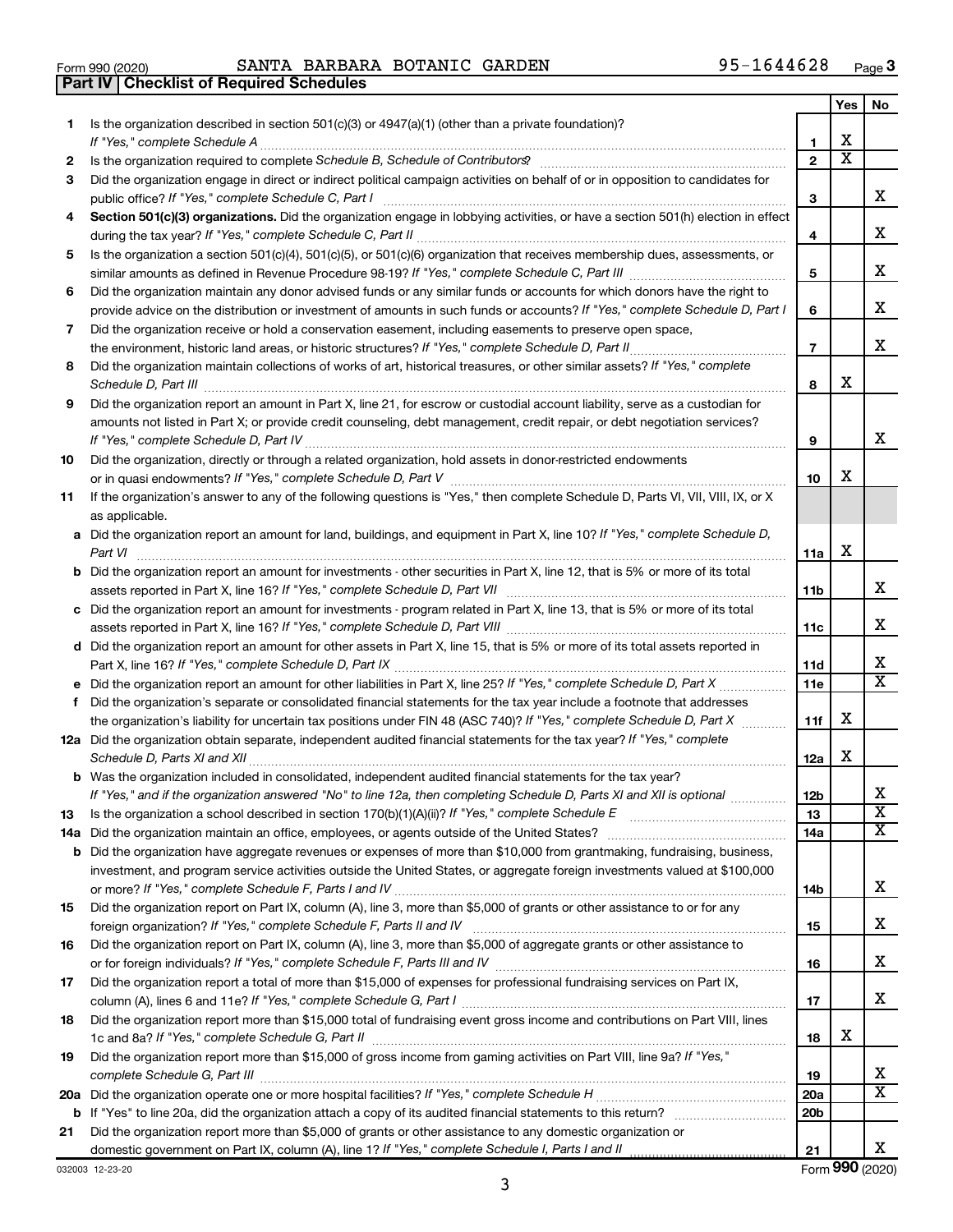|  | Form 990 (2020) |
|--|-----------------|
|  |                 |

Form 990 (2020) Page SANTA BARBARA BOTANIC GARDEN 95-1644628

*(continued)* **Part IV Checklist of Required Schedules**

|        |                                                                                                                                                                                                                                                            |                 | Yes | No                      |
|--------|------------------------------------------------------------------------------------------------------------------------------------------------------------------------------------------------------------------------------------------------------------|-----------------|-----|-------------------------|
| 22     | Did the organization report more than \$5,000 of grants or other assistance to or for domestic individuals on                                                                                                                                              |                 |     |                         |
|        |                                                                                                                                                                                                                                                            | 22              |     | x                       |
| 23     | Did the organization answer "Yes" to Part VII, Section A, line 3, 4, or 5 about compensation of the organization's current                                                                                                                                 |                 |     |                         |
|        | and former officers, directors, trustees, key employees, and highest compensated employees? If "Yes," complete                                                                                                                                             |                 |     |                         |
|        | Schedule J                                                                                                                                                                                                                                                 | 23              | х   |                         |
|        | 24a Did the organization have a tax-exempt bond issue with an outstanding principal amount of more than \$100,000 as of the                                                                                                                                |                 |     |                         |
|        | last day of the year, that was issued after December 31, 2002? If "Yes," answer lines 24b through 24d and complete                                                                                                                                         |                 |     |                         |
|        | Schedule K. If "No," go to line 25a                                                                                                                                                                                                                        | 24a             |     | х                       |
|        |                                                                                                                                                                                                                                                            | 24 <sub>b</sub> |     |                         |
|        | c Did the organization maintain an escrow account other than a refunding escrow at any time during the year to defease                                                                                                                                     |                 |     |                         |
|        |                                                                                                                                                                                                                                                            | 24c             |     |                         |
|        |                                                                                                                                                                                                                                                            | 24 <sub>d</sub> |     |                         |
|        | 25a Section 501(c)(3), 501(c)(4), and 501(c)(29) organizations. Did the organization engage in an excess benefit                                                                                                                                           |                 |     | x                       |
|        |                                                                                                                                                                                                                                                            | 25a             |     |                         |
|        | b Is the organization aware that it engaged in an excess benefit transaction with a disqualified person in a prior year, and                                                                                                                               |                 |     |                         |
|        | that the transaction has not been reported on any of the organization's prior Forms 990 or 990-EZ? If "Yes," complete                                                                                                                                      |                 |     | х                       |
|        | Schedule L, Part I                                                                                                                                                                                                                                         | 25b             |     |                         |
| 26     | Did the organization report any amount on Part X, line 5 or 22, for receivables from or payables to any current                                                                                                                                            |                 |     |                         |
|        | or former officer, director, trustee, key employee, creator or founder, substantial contributor, or 35%                                                                                                                                                    | 26              |     | x                       |
|        | controlled entity or family member of any of these persons? If "Yes," complete Schedule L, Part II                                                                                                                                                         |                 |     |                         |
| 27     | Did the organization provide a grant or other assistance to any current or former officer, director, trustee, key employee,<br>creator or founder, substantial contributor or employee thereof, a grant selection committee member, or to a 35% controlled |                 |     |                         |
|        | entity (including an employee thereof) or family member of any of these persons? If "Yes," complete Schedule L, Part III                                                                                                                                   | 27              |     | х                       |
| 28     | Was the organization a party to a business transaction with one of the following parties (see Schedule L, Part IV                                                                                                                                          |                 |     |                         |
|        | instructions, for applicable filing thresholds, conditions, and exceptions):                                                                                                                                                                               |                 |     |                         |
|        | a A current or former officer, director, trustee, key employee, creator or founder, or substantial contributor? If                                                                                                                                         |                 |     |                         |
|        |                                                                                                                                                                                                                                                            | 28a             |     | х                       |
|        |                                                                                                                                                                                                                                                            | 28 <sub>b</sub> |     | $\overline{\texttt{x}}$ |
|        | c A 35% controlled entity of one or more individuals and/or organizations described in lines 28a or 28b?If                                                                                                                                                 |                 |     |                         |
|        |                                                                                                                                                                                                                                                            | 28c             |     | х                       |
| 29     |                                                                                                                                                                                                                                                            | 29              | X   |                         |
| 30     | Did the organization receive contributions of art, historical treasures, or other similar assets, or qualified conservation                                                                                                                                |                 |     |                         |
|        |                                                                                                                                                                                                                                                            | 30              |     | х                       |
| 31     | Did the organization liquidate, terminate, or dissolve and cease operations? If "Yes," complete Schedule N, Part I                                                                                                                                         | 31              |     | $\overline{\texttt{x}}$ |
| 32     | Did the organization sell, exchange, dispose of, or transfer more than 25% of its net assets? If "Yes," complete                                                                                                                                           |                 |     |                         |
|        | Schedule N, Part II                                                                                                                                                                                                                                        | 32              |     | х                       |
| 33     | Did the organization own 100% of an entity disregarded as separate from the organization under Regulations                                                                                                                                                 |                 |     |                         |
|        |                                                                                                                                                                                                                                                            | 33              |     | х                       |
| 34     | Was the organization related to any tax-exempt or taxable entity? If "Yes," complete Schedule R, Part II, III, or IV, and                                                                                                                                  |                 |     |                         |
|        | Part V, line 1                                                                                                                                                                                                                                             | 34              |     | х                       |
|        |                                                                                                                                                                                                                                                            | 35a             |     | $\overline{\mathbf{x}}$ |
|        | <b>b</b> If "Yes" to line 35a, did the organization receive any payment from or engage in any transaction with a controlled entity                                                                                                                         |                 |     |                         |
|        |                                                                                                                                                                                                                                                            | 35 <sub>b</sub> |     |                         |
| 36     | Section 501(c)(3) organizations. Did the organization make any transfers to an exempt non-charitable related organization?                                                                                                                                 |                 |     |                         |
|        |                                                                                                                                                                                                                                                            | 36              |     | x                       |
| 37     | Did the organization conduct more than 5% of its activities through an entity that is not a related organization                                                                                                                                           |                 |     |                         |
|        |                                                                                                                                                                                                                                                            | 37              |     | x                       |
| 38     | Did the organization complete Schedule O and provide explanations in Schedule O for Part VI, lines 11b and 19?                                                                                                                                             |                 |     |                         |
|        |                                                                                                                                                                                                                                                            | 38              | х   |                         |
| Part V | Statements Regarding Other IRS Filings and Tax Compliance                                                                                                                                                                                                  |                 |     |                         |
|        | Check if Schedule O contains a response or note to any line in this Part V <b>Constant Contains and Check</b> if Schedule O contains a response or note to any line in this Part V                                                                         |                 |     |                         |
|        | 26                                                                                                                                                                                                                                                         |                 | Yes | No                      |
|        | 1a<br>ΩI                                                                                                                                                                                                                                                   |                 |     |                         |
|        | b Enter the number of Forms W-2G included in line 1a. Enter -0- if not applicable<br>1b<br>c Did the organization comply with backup withholding rules for reportable payments to vendors and reportable gaming                                            |                 |     |                         |
|        |                                                                                                                                                                                                                                                            | 1c              | х   |                         |
|        |                                                                                                                                                                                                                                                            |                 |     |                         |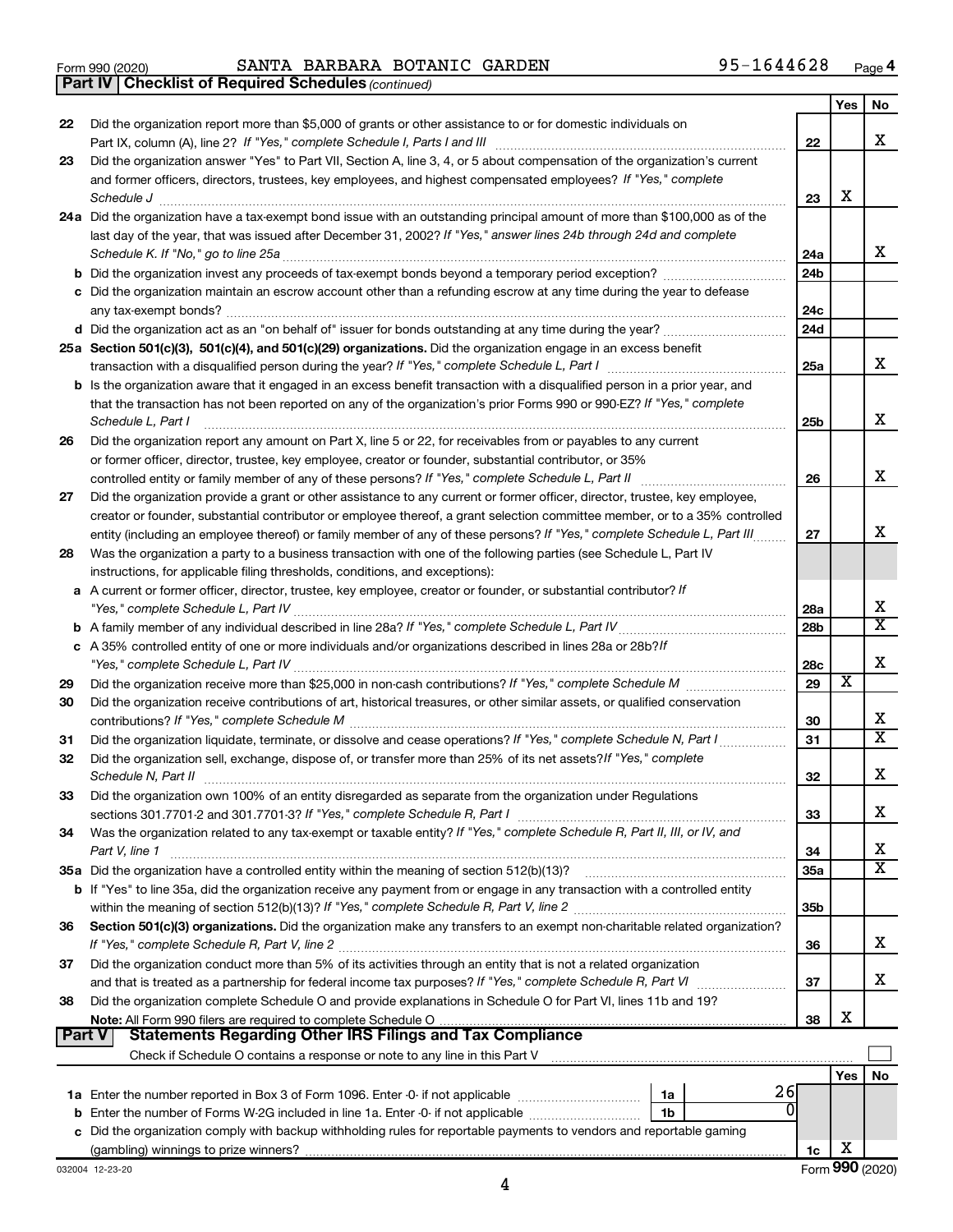|  | Form 990 (2020) |
|--|-----------------|
|  |                 |

## Form 990 (2020) Page SANTA BARBARA BOTANIC GARDEN 95-1644628

**Part V** Statements Regarding Other IRS Filings and Tax Compliance (continued)

|        |                                                                                                                                                                         |                | Yes    | No |
|--------|-------------------------------------------------------------------------------------------------------------------------------------------------------------------------|----------------|--------|----|
|        | 2a Enter the number of employees reported on Form W-3, Transmittal of Wage and Tax Statements,                                                                          |                |        |    |
|        | 75<br>filed for the calendar year ending with or within the year covered by this return <i>manumumumum</i><br>2a                                                        |                |        |    |
|        |                                                                                                                                                                         | 2 <sub>b</sub> | х      |    |
|        |                                                                                                                                                                         |                |        |    |
|        | 3a Did the organization have unrelated business gross income of \$1,000 or more during the year?                                                                        | 3a             | х      |    |
| b      |                                                                                                                                                                         | 3b             | х      |    |
|        | 4a At any time during the calendar year, did the organization have an interest in, or a signature or other authority over, a                                            |                |        |    |
|        | financial account in a foreign country (such as a bank account, securities account, or other financial account)?                                                        | 4a             |        | х  |
|        | <b>b</b> If "Yes," enter the name of the foreign country                                                                                                                |                |        |    |
|        | See instructions for filing requirements for FinCEN Form 114, Report of Foreign Bank and Financial Accounts (FBAR).                                                     |                |        |    |
| 5а     |                                                                                                                                                                         | 5a             |        | х  |
| b      |                                                                                                                                                                         | 5b             |        | х  |
| с      |                                                                                                                                                                         | 5с             |        |    |
|        | 6a Does the organization have annual gross receipts that are normally greater than \$100,000, and did the organization solicit                                          |                |        |    |
|        |                                                                                                                                                                         | 6a             |        | x  |
|        | <b>b</b> If "Yes," did the organization include with every solicitation an express statement that such contributions or gifts                                           |                |        |    |
|        | were not tax deductible?                                                                                                                                                | 6b             |        |    |
| 7      | Organizations that may receive deductible contributions under section 170(c).                                                                                           |                |        |    |
| а      | Did the organization receive a payment in excess of \$75 made partly as a contribution and partly for goods and services provided to the payor?                         | 7a             | х<br>х |    |
| b      |                                                                                                                                                                         | 7b             |        |    |
| с      | Did the organization sell, exchange, or otherwise dispose of tangible personal property for which it was required                                                       |                |        | х  |
|        |                                                                                                                                                                         | 7c             |        |    |
| d      | 7d<br>If "Yes," indicate the number of Forms 8282 filed during the year [11,111] [11] Notice 11] [12] If "Yes," indicate the number of Forms 8282 filed during the year |                |        | х  |
| е      | Did the organization receive any funds, directly or indirectly, to pay premiums on a personal benefit contract?                                                         | 7e<br>7f       |        | х  |
| f      | If the organization received a contribution of qualified intellectual property, did the organization file Form 8899 as required?                                        | 7g             |        |    |
| g<br>h | If the organization received a contribution of cars, boats, airplanes, or other vehicles, did the organization file a Form 1098-C?                                      | 7h             |        |    |
| 8      | Sponsoring organizations maintaining donor advised funds. Did a donor advised fund maintained by the                                                                    |                |        |    |
|        | sponsoring organization have excess business holdings at any time during the year?                                                                                      | 8              |        |    |
| 9      | Sponsoring organizations maintaining donor advised funds.                                                                                                               |                |        |    |
| а      | Did the sponsoring organization make any taxable distributions under section 4966?                                                                                      | 9а             |        |    |
| b      | Did the sponsoring organization make a distribution to a donor, donor advisor, or related person?                                                                       | 9b             |        |    |
| 10     | Section 501(c)(7) organizations. Enter:                                                                                                                                 |                |        |    |
| а      | 10a                                                                                                                                                                     |                |        |    |
|        | 10 <sub>b</sub><br><b>b</b> Gross receipts, included on Form 990, Part VIII, line 12, for public use of club facilities <i>manument</i> .                               |                |        |    |
| 11.    | Section 501(c)(12) organizations. Enter:                                                                                                                                |                |        |    |
|        | 11a<br><b>a</b> Gross income from members or shareholders                                                                                                               |                |        |    |
|        | <b>b</b> Gross income from other sources (Do not net amounts due or paid to other sources against                                                                       |                |        |    |
|        | 11b                                                                                                                                                                     |                |        |    |
|        | 12a Section 4947(a)(1) non-exempt charitable trusts. Is the organization filing Form 990 in lieu of Form 1041?                                                          | 12a            |        |    |
|        | 12 <sub>b</sub><br><b>b</b> If "Yes," enter the amount of tax-exempt interest received or accrued during the year                                                       |                |        |    |
| 13     | Section 501(c)(29) qualified nonprofit health insurance issuers.                                                                                                        |                |        |    |
|        |                                                                                                                                                                         | 13a            |        |    |
|        | Note: See the instructions for additional information the organization must report on Schedule O.                                                                       |                |        |    |
|        | <b>b</b> Enter the amount of reserves the organization is required to maintain by the states in which the                                                               |                |        |    |
|        | 13 <sub>b</sub>                                                                                                                                                         |                |        |    |
|        | 13с                                                                                                                                                                     |                |        | X  |
|        | 14a Did the organization receive any payments for indoor tanning services during the tax year?                                                                          | 14a            |        |    |
|        | <b>b</b> If "Yes," has it filed a Form 720 to report these payments? If "No," provide an explanation on Schedule O                                                      | 14b            |        |    |
| 15     | Is the organization subject to the section 4960 tax on payment(s) of more than \$1,000,000 in remuneration or                                                           |                |        | x  |
|        |                                                                                                                                                                         | 15             |        |    |
|        | If "Yes," see instructions and file Form 4720, Schedule N.                                                                                                              | 16             |        | х  |
| 16     | Is the organization an educational institution subject to the section 4968 excise tax on net investment income?<br>If "Yes," complete Form 4720, Schedule O.            |                |        |    |
|        |                                                                                                                                                                         |                |        |    |

Form (2020) **990**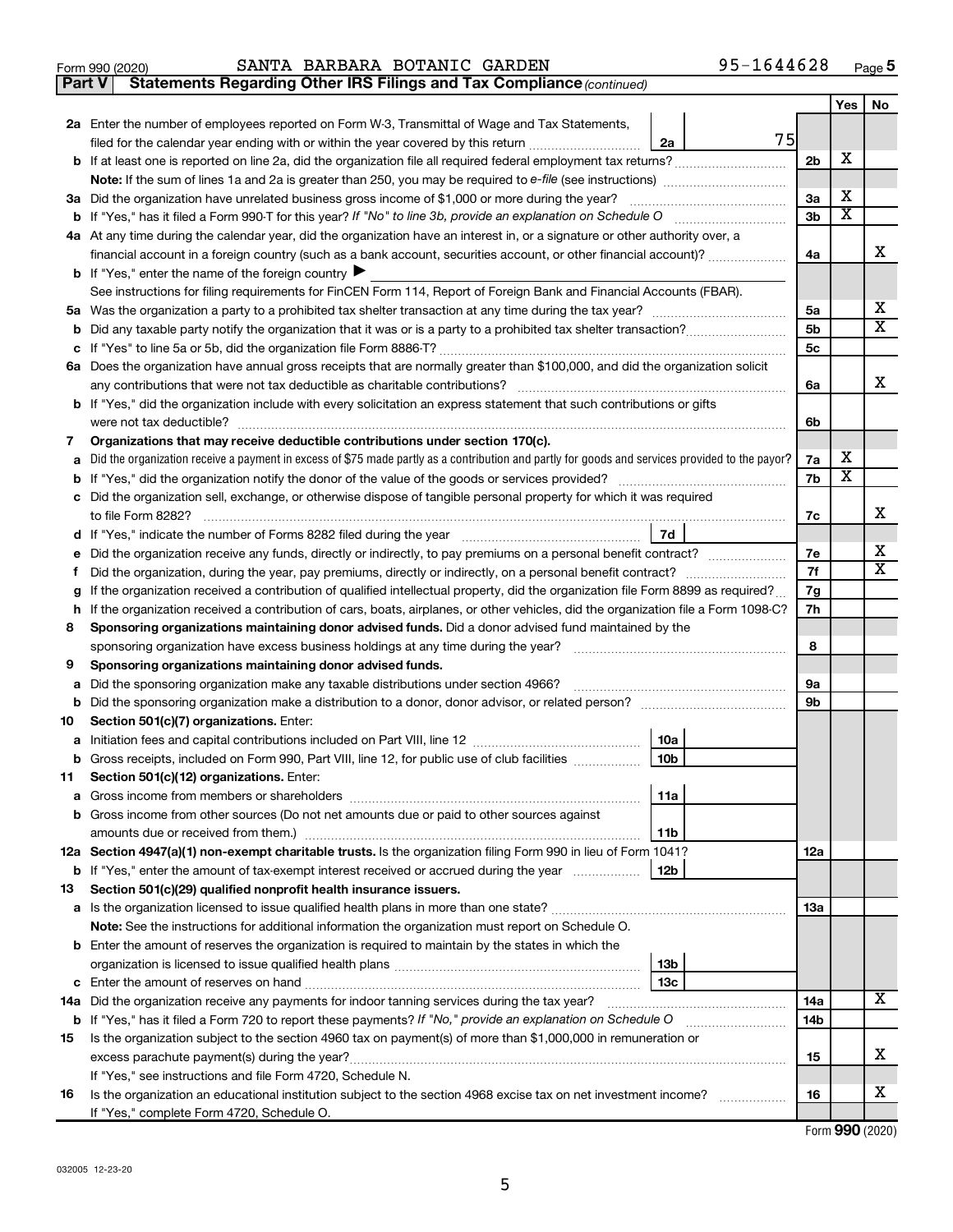# Form 990 (2020) Page SANTA BARBARA BOTANIC GARDEN 95-1644628

Check if Schedule O contains a response or note to any line in this Part VI

**Part VI** Governance, Management, and Disclosure For each "Yes" response to lines 2 through 7b below, and for a "No" response *to line 8a, 8b, or 10b below, describe the circumstances, processes, or changes on Schedule O. See instructions.*

|     | <b>Section A. Governing Body and Management</b>                                                                                                                                                                                |                 |                         |                         |
|-----|--------------------------------------------------------------------------------------------------------------------------------------------------------------------------------------------------------------------------------|-----------------|-------------------------|-------------------------|
|     |                                                                                                                                                                                                                                |                 | Yes                     | No                      |
|     | 13<br>1a Enter the number of voting members of the governing body at the end of the tax year<br>1a                                                                                                                             |                 |                         |                         |
|     | If there are material differences in voting rights among members of the governing body, or if the governing                                                                                                                    |                 |                         |                         |
|     | body delegated broad authority to an executive committee or similar committee, explain on Schedule O.                                                                                                                          |                 |                         |                         |
| b   | 13<br>Enter the number of voting members included on line 1a, above, who are independent<br>1b                                                                                                                                 |                 |                         |                         |
| 2   | Did any officer, director, trustee, or key employee have a family relationship or a business relationship with any other                                                                                                       |                 |                         |                         |
|     |                                                                                                                                                                                                                                | 2               |                         | х                       |
| 3   | Did the organization delegate control over management duties customarily performed by or under the direct supervision                                                                                                          |                 |                         |                         |
|     |                                                                                                                                                                                                                                | 3               |                         | X                       |
| 4   | Did the organization make any significant changes to its governing documents since the prior Form 990 was filed?                                                                                                               | 4               |                         | $\overline{\mathbf{x}}$ |
| 5   |                                                                                                                                                                                                                                | 5               |                         | X                       |
| 6   |                                                                                                                                                                                                                                | 6               |                         | $\overline{\mathbf{x}}$ |
|     | 7a Did the organization have members, stockholders, or other persons who had the power to elect or appoint one or                                                                                                              |                 |                         |                         |
|     |                                                                                                                                                                                                                                | 7a              |                         | X                       |
|     | <b>b</b> Are any governance decisions of the organization reserved to (or subject to approval by) members, stockholders, or                                                                                                    |                 |                         |                         |
|     |                                                                                                                                                                                                                                | 7b              |                         | х                       |
| 8   | Did the organization contemporaneously document the meetings held or written actions undertaken during the year by the following:                                                                                              |                 |                         |                         |
| а   |                                                                                                                                                                                                                                | 8а              | х                       |                         |
|     |                                                                                                                                                                                                                                | 8b              |                         | $\overline{\mathbf{X}}$ |
| 9   | Is there any officer, director, trustee, or key employee listed in Part VII, Section A, who cannot be reached at the                                                                                                           |                 |                         |                         |
|     |                                                                                                                                                                                                                                | 9               |                         | x                       |
|     | Section B. Policies (This Section B requests information about policies not required by the Internal Revenue Code.)                                                                                                            |                 |                         |                         |
|     |                                                                                                                                                                                                                                |                 | Yes                     | No                      |
|     |                                                                                                                                                                                                                                | <b>10a</b>      |                         | x                       |
|     | <b>b</b> If "Yes," did the organization have written policies and procedures governing the activities of such chapters, affiliates,                                                                                            |                 |                         |                         |
|     |                                                                                                                                                                                                                                | 10b             |                         |                         |
|     | 11a Has the organization provided a complete copy of this Form 990 to all members of its governing body before filing the form?                                                                                                | 11a             | X                       |                         |
|     | <b>b</b> Describe in Schedule O the process, if any, used by the organization to review this Form 990.                                                                                                                         |                 |                         |                         |
| 12a |                                                                                                                                                                                                                                | 12a             | X                       |                         |
| b   | Were officers, directors, or trustees, and key employees required to disclose annually interests that could give rise to conflicts?                                                                                            | 12 <sub>b</sub> | х                       |                         |
| с   | Did the organization regularly and consistently monitor and enforce compliance with the policy? If "Yes," describe                                                                                                             |                 |                         |                         |
|     | in Schedule O how this was done                                                                                                                                                                                                | 12c             | X                       |                         |
| 13  |                                                                                                                                                                                                                                | 13              | х                       |                         |
| 14  | Did the organization have a written document retention and destruction policy? [11] manufaction manufaction in                                                                                                                 | 14              | $\overline{\textbf{x}}$ |                         |
| 15  | Did the process for determining compensation of the following persons include a review and approval by independent                                                                                                             |                 |                         |                         |
|     | persons, comparability data, and contemporaneous substantiation of the deliberation and decision?                                                                                                                              |                 |                         |                         |
|     | The organization's CEO, Executive Director, or top management official [111] [12] manuscription and an intervention of the organization's CEO, Executive Director, or top management official [11] manuscription and the organ | 15a             | $\overline{\textbf{X}}$ |                         |
|     |                                                                                                                                                                                                                                | 15b             | X                       |                         |
|     | If "Yes" to line 15a or 15b, describe the process in Schedule O (see instructions).                                                                                                                                            |                 |                         |                         |
|     | 16a Did the organization invest in, contribute assets to, or participate in a joint venture or similar arrangement with a                                                                                                      |                 |                         |                         |
|     | taxable entity during the year?                                                                                                                                                                                                | 16a             |                         | х                       |
|     | b If "Yes," did the organization follow a written policy or procedure requiring the organization to evaluate its participation                                                                                                 |                 |                         |                         |
|     | in joint venture arrangements under applicable federal tax law, and take steps to safeguard the organization's                                                                                                                 |                 |                         |                         |
|     | exempt status with respect to such arrangements?                                                                                                                                                                               | 16b             |                         |                         |
|     | <b>Section C. Disclosure</b>                                                                                                                                                                                                   |                 |                         |                         |
| 17  | List the states with which a copy of this Form 990 is required to be filed $\blacktriangleright$ CA                                                                                                                            |                 |                         |                         |
| 18  | Section 6104 requires an organization to make its Forms 1023 (1024 or 1024-A, if applicable), 990, and 990-T (Section 501(c)(3)s only) available                                                                               |                 |                         |                         |
|     | for public inspection. Indicate how you made these available. Check all that apply.                                                                                                                                            |                 |                         |                         |
|     | $\lfloor x \rfloor$ Upon request<br>$\lfloor X \rfloor$ Own website<br>Another's website<br>Other (explain on Schedule O)                                                                                                      |                 |                         |                         |
| 19  | Describe on Schedule O whether (and if so, how) the organization made its governing documents, conflict of interest policy, and financial                                                                                      |                 |                         |                         |
|     | statements available to the public during the tax year.                                                                                                                                                                        |                 |                         |                         |
| 20  | State the name, address, and telephone number of the person who possesses the organization's books and records                                                                                                                 |                 |                         |                         |
|     | DIANA PEREIRA - (805) 682-4726                                                                                                                                                                                                 |                 |                         |                         |
|     | 93105<br>1212 MISSION CANYON,<br>SANTA BARBARA,<br>CA                                                                                                                                                                          |                 |                         |                         |
|     | 032006 12-23-20                                                                                                                                                                                                                |                 | Form 990 (2020)         |                         |

 $\boxed{\text{X}}$ 

6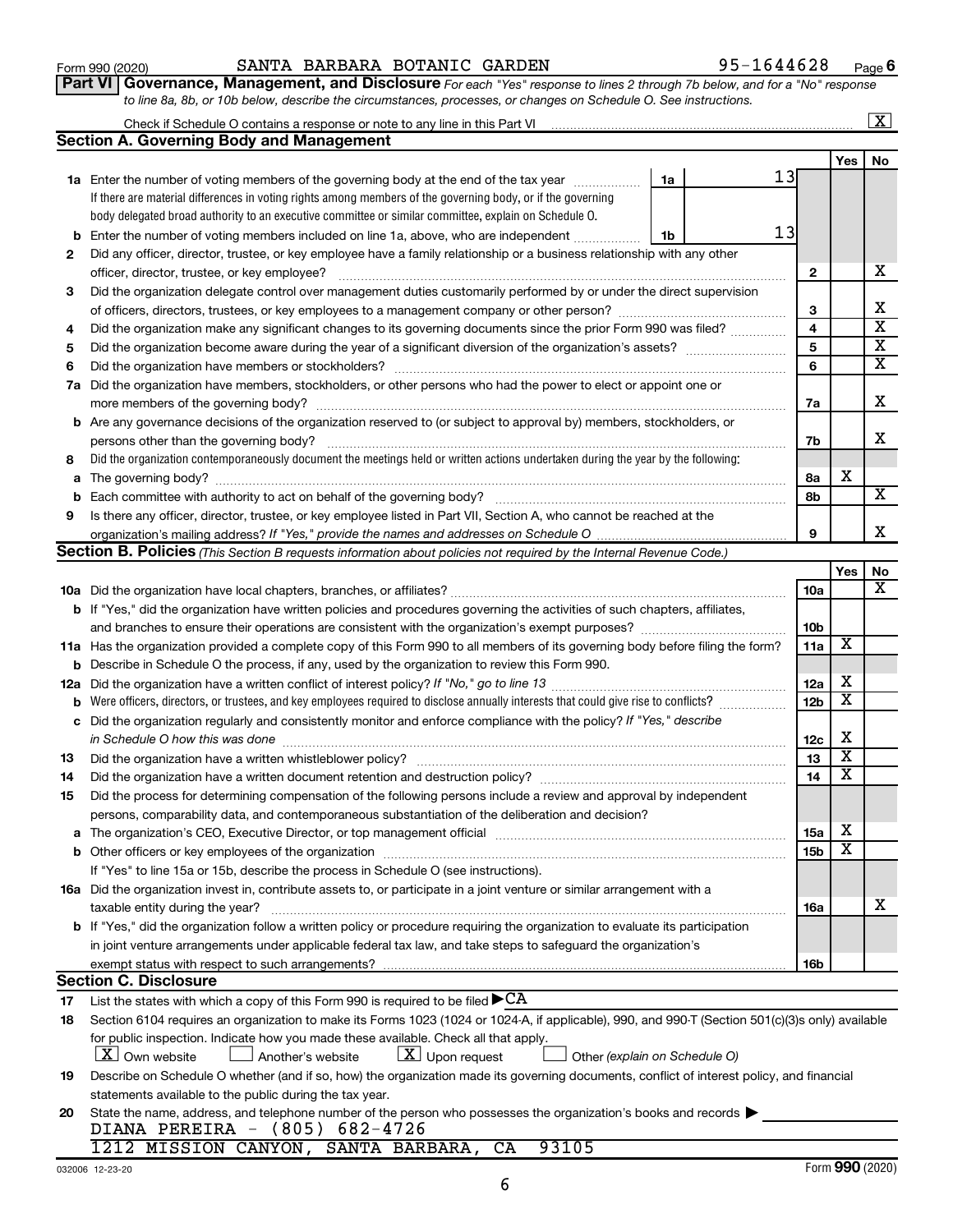$\Box$ 

| Part VII Compensation of Officers, Directors, Trustees, Key Employees, Highest Compensated |  |  |
|--------------------------------------------------------------------------------------------|--|--|
| <b>Employees, and Independent Contractors</b>                                              |  |  |

Check if Schedule O contains a response or note to any line in this Part VII

**Section A. Officers, Directors, Trustees, Key Employees, and Highest Compensated Employees**

**1a**  Complete this table for all persons required to be listed. Report compensation for the calendar year ending with or within the organization's tax year.  $\bullet$  List all of the organization's current officers, directors, trustees (whether individuals or organizations), regardless of amount of compensation.

Enter -0- in columns (D), (E), and (F) if no compensation was paid.

**•** List all of the organization's current key employees, if any. See instructions for definition of "key employee."

• List the organization's five *current* highest compensated employees (other than an officer, director, trustee, or key employee) who received reportable compensation (Box 5 of Form W-2 and/or Box 7 of Form 1099-MISC) of more than \$100,000 from the organization and any related organizations.

 $\bullet$  List all of the organization's former officers, key employees, and highest compensated employees who received more than \$100,000 of reportable compensation from the organization and any related organizations.

**•** List all of the organization's former directors or trustees that received, in the capacity as a former director or trustee of the organization, more than \$10,000 of reportable compensation from the organization and any related organizations.

See instructions for the order in which to list the persons above.

Check this box if neither the organization nor any related organization compensated any current officer, director, or trustee.  $\Box$ 

| Position<br>Reportable<br>Name and title<br>Average<br>Reportable<br>Estimated<br>(do not check more than one<br>compensation<br>hours per<br>box, unless person is both an<br>compensation<br>amount of<br>officer and a director/trustee)<br>from related<br>other<br>week<br>from<br>Individual trustee or director<br>the<br>(list any<br>organizations<br>compensation<br>(W-2/1099-MISC)<br>organization<br>from the<br>hours for<br>  Highest compensated<br>  employee<br>Institutional trustee<br>(W-2/1099-MISC)<br>related<br>Key employee<br>organizations<br>below<br>Former<br>Officer<br>line)<br>40.00<br>(1)<br>STEVEN WINDHAGER<br>$\mathbf X$<br>200,560.<br>$\mathbf 0$ .<br>14,011.<br>EXECUTIVE DIRECTOR<br>40.00<br>(2)<br>HEIDI WHITMAN<br>123,611.<br>$\mathbf 0$ .<br>15,453.<br>X<br>DIR. OF DEVELOPMENT & RESEARCH<br>40.00<br>DENISE KNAPP<br>(3)<br>$\rm X$<br>106,277.<br>$\mathbf 0$ .<br>11,372.<br>DIR. OF CONSERVATION & RESEARCH<br>3.75<br>THOMAS CRAVEIRO<br>(4)<br>$\mathbf X$<br>X<br>$\mathbf 0$ .<br>$\mathbf 0$ .<br>CHAIRMAN<br>1.50<br>SAMANTHA DAVIS<br>(5)<br>$\mathbf 0$ .<br>$\mathbf 0$ .<br>$\mathbf X$<br>TRUSTEE<br>2.75<br>(6)<br><b>MARK FUNK</b><br>X<br>$\mathbf 0$ .<br>$\mathbf 0$ .<br>$\mathbf X$<br>TREASURER<br>1.50<br>(7)<br><b>JOHN GABBERT</b> | (A)            | (B) |             |  | (C) |  |  | (D)           | (E)           | (F)                |
|-------------------------------------------------------------------------------------------------------------------------------------------------------------------------------------------------------------------------------------------------------------------------------------------------------------------------------------------------------------------------------------------------------------------------------------------------------------------------------------------------------------------------------------------------------------------------------------------------------------------------------------------------------------------------------------------------------------------------------------------------------------------------------------------------------------------------------------------------------------------------------------------------------------------------------------------------------------------------------------------------------------------------------------------------------------------------------------------------------------------------------------------------------------------------------------------------------------------------------------------------------------------------------------------------------------------|----------------|-----|-------------|--|-----|--|--|---------------|---------------|--------------------|
|                                                                                                                                                                                                                                                                                                                                                                                                                                                                                                                                                                                                                                                                                                                                                                                                                                                                                                                                                                                                                                                                                                                                                                                                                                                                                                                   |                |     |             |  |     |  |  |               |               |                    |
|                                                                                                                                                                                                                                                                                                                                                                                                                                                                                                                                                                                                                                                                                                                                                                                                                                                                                                                                                                                                                                                                                                                                                                                                                                                                                                                   |                |     |             |  |     |  |  |               |               |                    |
|                                                                                                                                                                                                                                                                                                                                                                                                                                                                                                                                                                                                                                                                                                                                                                                                                                                                                                                                                                                                                                                                                                                                                                                                                                                                                                                   |                |     |             |  |     |  |  |               |               |                    |
|                                                                                                                                                                                                                                                                                                                                                                                                                                                                                                                                                                                                                                                                                                                                                                                                                                                                                                                                                                                                                                                                                                                                                                                                                                                                                                                   |                |     |             |  |     |  |  |               |               |                    |
|                                                                                                                                                                                                                                                                                                                                                                                                                                                                                                                                                                                                                                                                                                                                                                                                                                                                                                                                                                                                                                                                                                                                                                                                                                                                                                                   |                |     |             |  |     |  |  |               |               | organization       |
|                                                                                                                                                                                                                                                                                                                                                                                                                                                                                                                                                                                                                                                                                                                                                                                                                                                                                                                                                                                                                                                                                                                                                                                                                                                                                                                   |                |     |             |  |     |  |  |               |               | and related        |
|                                                                                                                                                                                                                                                                                                                                                                                                                                                                                                                                                                                                                                                                                                                                                                                                                                                                                                                                                                                                                                                                                                                                                                                                                                                                                                                   |                |     |             |  |     |  |  |               |               | organizations      |
|                                                                                                                                                                                                                                                                                                                                                                                                                                                                                                                                                                                                                                                                                                                                                                                                                                                                                                                                                                                                                                                                                                                                                                                                                                                                                                                   |                |     |             |  |     |  |  |               |               |                    |
|                                                                                                                                                                                                                                                                                                                                                                                                                                                                                                                                                                                                                                                                                                                                                                                                                                                                                                                                                                                                                                                                                                                                                                                                                                                                                                                   |                |     |             |  |     |  |  |               |               |                    |
|                                                                                                                                                                                                                                                                                                                                                                                                                                                                                                                                                                                                                                                                                                                                                                                                                                                                                                                                                                                                                                                                                                                                                                                                                                                                                                                   |                |     |             |  |     |  |  |               |               |                    |
|                                                                                                                                                                                                                                                                                                                                                                                                                                                                                                                                                                                                                                                                                                                                                                                                                                                                                                                                                                                                                                                                                                                                                                                                                                                                                                                   |                |     |             |  |     |  |  |               |               |                    |
|                                                                                                                                                                                                                                                                                                                                                                                                                                                                                                                                                                                                                                                                                                                                                                                                                                                                                                                                                                                                                                                                                                                                                                                                                                                                                                                   |                |     |             |  |     |  |  |               |               |                    |
|                                                                                                                                                                                                                                                                                                                                                                                                                                                                                                                                                                                                                                                                                                                                                                                                                                                                                                                                                                                                                                                                                                                                                                                                                                                                                                                   |                |     |             |  |     |  |  |               |               |                    |
|                                                                                                                                                                                                                                                                                                                                                                                                                                                                                                                                                                                                                                                                                                                                                                                                                                                                                                                                                                                                                                                                                                                                                                                                                                                                                                                   |                |     |             |  |     |  |  |               |               |                    |
|                                                                                                                                                                                                                                                                                                                                                                                                                                                                                                                                                                                                                                                                                                                                                                                                                                                                                                                                                                                                                                                                                                                                                                                                                                                                                                                   |                |     |             |  |     |  |  |               |               |                    |
|                                                                                                                                                                                                                                                                                                                                                                                                                                                                                                                                                                                                                                                                                                                                                                                                                                                                                                                                                                                                                                                                                                                                                                                                                                                                                                                   |                |     |             |  |     |  |  |               |               | $\mathbf 0$ .      |
|                                                                                                                                                                                                                                                                                                                                                                                                                                                                                                                                                                                                                                                                                                                                                                                                                                                                                                                                                                                                                                                                                                                                                                                                                                                                                                                   |                |     |             |  |     |  |  |               |               |                    |
|                                                                                                                                                                                                                                                                                                                                                                                                                                                                                                                                                                                                                                                                                                                                                                                                                                                                                                                                                                                                                                                                                                                                                                                                                                                                                                                   |                |     |             |  |     |  |  |               |               | $\mathbf 0$ .      |
|                                                                                                                                                                                                                                                                                                                                                                                                                                                                                                                                                                                                                                                                                                                                                                                                                                                                                                                                                                                                                                                                                                                                                                                                                                                                                                                   |                |     |             |  |     |  |  |               |               |                    |
|                                                                                                                                                                                                                                                                                                                                                                                                                                                                                                                                                                                                                                                                                                                                                                                                                                                                                                                                                                                                                                                                                                                                                                                                                                                                                                                   |                |     |             |  |     |  |  |               |               | $\mathbf 0$ .      |
|                                                                                                                                                                                                                                                                                                                                                                                                                                                                                                                                                                                                                                                                                                                                                                                                                                                                                                                                                                                                                                                                                                                                                                                                                                                                                                                   |                |     |             |  |     |  |  |               |               |                    |
|                                                                                                                                                                                                                                                                                                                                                                                                                                                                                                                                                                                                                                                                                                                                                                                                                                                                                                                                                                                                                                                                                                                                                                                                                                                                                                                   | <b>TRUSTEE</b> |     | $\mathbf X$ |  |     |  |  | $\mathbf 0$ . | $\mathbf 0$ . | $\mathbf 0$ .      |
| 1.50<br>(8)<br>GIL GARCIA                                                                                                                                                                                                                                                                                                                                                                                                                                                                                                                                                                                                                                                                                                                                                                                                                                                                                                                                                                                                                                                                                                                                                                                                                                                                                         |                |     |             |  |     |  |  |               |               |                    |
| $\mathbf X$<br>$\mathbf 0$ .<br>$\mathbf 0$ .<br>TRUSTEE                                                                                                                                                                                                                                                                                                                                                                                                                                                                                                                                                                                                                                                                                                                                                                                                                                                                                                                                                                                                                                                                                                                                                                                                                                                          |                |     |             |  |     |  |  |               |               | $\mathbf 0$ .      |
| 1.50<br>(9) ELAINE GIBSON                                                                                                                                                                                                                                                                                                                                                                                                                                                                                                                                                                                                                                                                                                                                                                                                                                                                                                                                                                                                                                                                                                                                                                                                                                                                                         |                |     |             |  |     |  |  |               |               |                    |
| $\mathbf 0$ .<br>$\mathbf 0$ .<br>$\mathbf X$<br>TRUSTEE                                                                                                                                                                                                                                                                                                                                                                                                                                                                                                                                                                                                                                                                                                                                                                                                                                                                                                                                                                                                                                                                                                                                                                                                                                                          |                |     |             |  |     |  |  |               |               | $\mathbf 0$ .      |
| 1.50<br>(10) SARAH B. GOWER                                                                                                                                                                                                                                                                                                                                                                                                                                                                                                                                                                                                                                                                                                                                                                                                                                                                                                                                                                                                                                                                                                                                                                                                                                                                                       |                |     |             |  |     |  |  |               |               |                    |
| $\mathbf X$<br>$\mathbf 0$ .<br>$\mathbf 0$ .<br>TRUSTEE                                                                                                                                                                                                                                                                                                                                                                                                                                                                                                                                                                                                                                                                                                                                                                                                                                                                                                                                                                                                                                                                                                                                                                                                                                                          |                |     |             |  |     |  |  |               |               | $\mathbf 0$ .      |
| 2.75<br>(11) VALERIE HOFFMAN                                                                                                                                                                                                                                                                                                                                                                                                                                                                                                                                                                                                                                                                                                                                                                                                                                                                                                                                                                                                                                                                                                                                                                                                                                                                                      |                |     |             |  |     |  |  |               |               |                    |
| $\mathbf X$<br>$\mathbf X$<br>$\mathbf 0$ .<br>$\mathbf 0$ .<br>VICE CHAIRMAN                                                                                                                                                                                                                                                                                                                                                                                                                                                                                                                                                                                                                                                                                                                                                                                                                                                                                                                                                                                                                                                                                                                                                                                                                                     |                |     |             |  |     |  |  |               |               | $\mathbf 0$ .      |
| 1.50<br>(12) WILLIAM MURDOCH                                                                                                                                                                                                                                                                                                                                                                                                                                                                                                                                                                                                                                                                                                                                                                                                                                                                                                                                                                                                                                                                                                                                                                                                                                                                                      |                |     |             |  |     |  |  |               |               |                    |
| $\rm X$<br>$\mathbf 0$ .<br>$\mathbf 0$ .<br>TRUSTEE                                                                                                                                                                                                                                                                                                                                                                                                                                                                                                                                                                                                                                                                                                                                                                                                                                                                                                                                                                                                                                                                                                                                                                                                                                                              |                |     |             |  |     |  |  |               |               | $\mathbf 0$ .      |
| 1.50<br>(13) JOHN PARKE                                                                                                                                                                                                                                                                                                                                                                                                                                                                                                                                                                                                                                                                                                                                                                                                                                                                                                                                                                                                                                                                                                                                                                                                                                                                                           |                |     |             |  |     |  |  |               |               |                    |
| X<br>$\mathbf 0$ .<br>$\mathbf 0$ .<br><b>TRUSTEE</b>                                                                                                                                                                                                                                                                                                                                                                                                                                                                                                                                                                                                                                                                                                                                                                                                                                                                                                                                                                                                                                                                                                                                                                                                                                                             |                |     |             |  |     |  |  |               |               | $\mathbf 0$ .      |
| 1.50<br>(14) GERRY RUBIN                                                                                                                                                                                                                                                                                                                                                                                                                                                                                                                                                                                                                                                                                                                                                                                                                                                                                                                                                                                                                                                                                                                                                                                                                                                                                          |                |     |             |  |     |  |  |               |               |                    |
| $\mathbf 0$ .<br>$\mathbf 0$ .<br>$\mathbf X$<br><b>TRUSTEE</b>                                                                                                                                                                                                                                                                                                                                                                                                                                                                                                                                                                                                                                                                                                                                                                                                                                                                                                                                                                                                                                                                                                                                                                                                                                                   |                |     |             |  |     |  |  |               |               | $\mathbf 0$ .      |
| 1.50<br>(15) WARREN SCHULTHEIS                                                                                                                                                                                                                                                                                                                                                                                                                                                                                                                                                                                                                                                                                                                                                                                                                                                                                                                                                                                                                                                                                                                                                                                                                                                                                    |                |     |             |  |     |  |  |               |               |                    |
| $\mathbf 0$ .<br>$\mathbf 0$ .<br>X<br><b>TRUSTEE</b>                                                                                                                                                                                                                                                                                                                                                                                                                                                                                                                                                                                                                                                                                                                                                                                                                                                                                                                                                                                                                                                                                                                                                                                                                                                             |                |     |             |  |     |  |  |               |               | $\boldsymbol{0}$ . |
| 1.50<br>(16) KATHY SCROGGS                                                                                                                                                                                                                                                                                                                                                                                                                                                                                                                                                                                                                                                                                                                                                                                                                                                                                                                                                                                                                                                                                                                                                                                                                                                                                        |                |     |             |  |     |  |  |               |               |                    |
| $\mathbf X$<br>$\mathbf 0$ .<br>$\mathbf 0$ .<br>TRUSTEE                                                                                                                                                                                                                                                                                                                                                                                                                                                                                                                                                                                                                                                                                                                                                                                                                                                                                                                                                                                                                                                                                                                                                                                                                                                          |                |     |             |  |     |  |  |               |               | $\mathbf 0$ .      |
| 1.50<br>(17) JESSE SMITH                                                                                                                                                                                                                                                                                                                                                                                                                                                                                                                                                                                                                                                                                                                                                                                                                                                                                                                                                                                                                                                                                                                                                                                                                                                                                          |                |     |             |  |     |  |  |               |               |                    |
| $\mathbf 0$ .<br>$\mathbf 0$ .<br>$\mathbf X$<br><b>TRUSTEE</b>                                                                                                                                                                                                                                                                                                                                                                                                                                                                                                                                                                                                                                                                                                                                                                                                                                                                                                                                                                                                                                                                                                                                                                                                                                                   |                |     |             |  |     |  |  |               |               | $\mathbf 0$ .      |

032007 12-23-20

Form (2020) **990**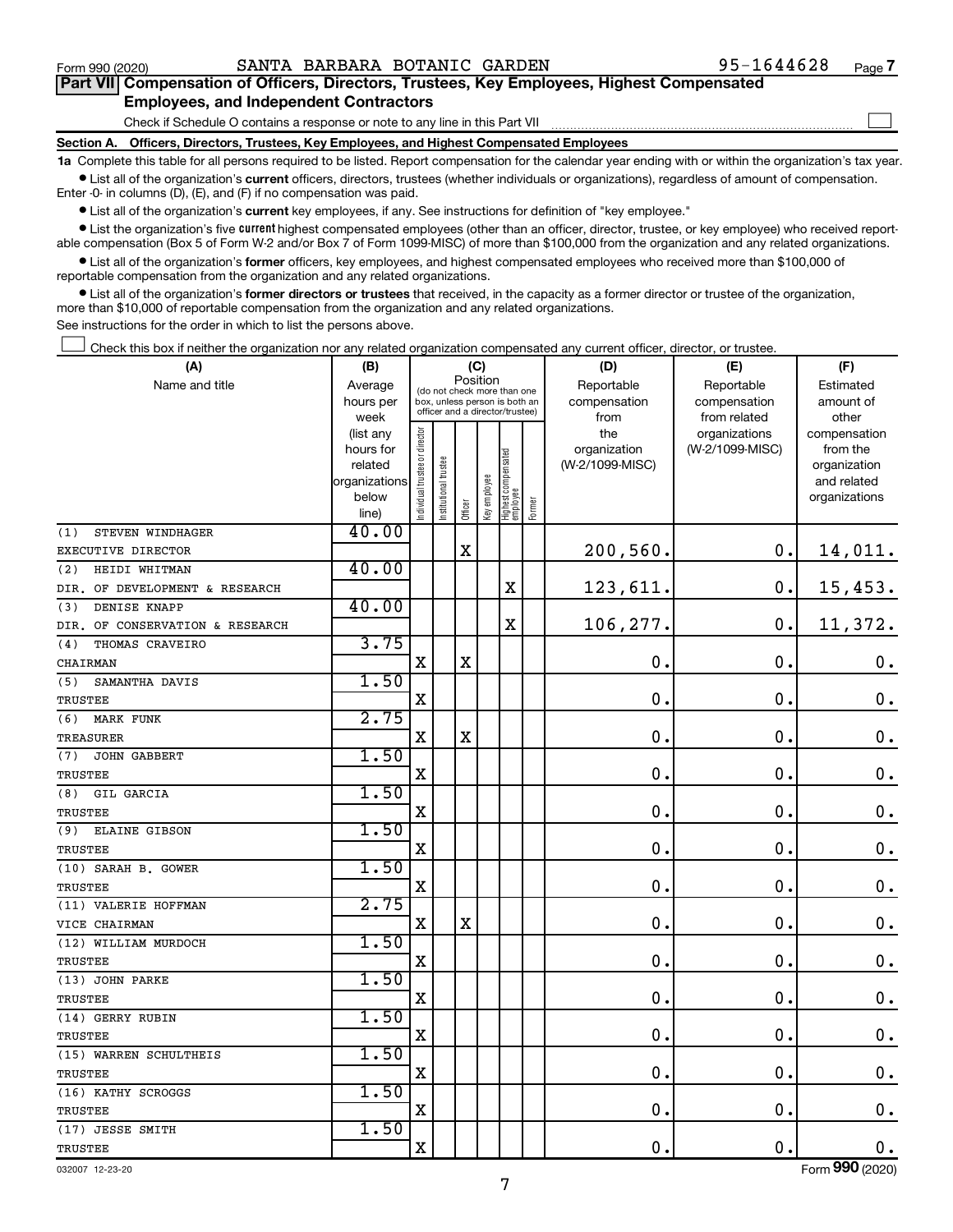|                | Form 990 (2020)                                                                                                                                                                                                                                        | SANTA BARBARA BOTANIC GARDEN                            |                                                                                                                          |                      |         |              |                                   |        |                                           | 95-1644628                                        |                                                            |                     |                                                                          | Page 8           |
|----------------|--------------------------------------------------------------------------------------------------------------------------------------------------------------------------------------------------------------------------------------------------------|---------------------------------------------------------|--------------------------------------------------------------------------------------------------------------------------|----------------------|---------|--------------|-----------------------------------|--------|-------------------------------------------|---------------------------------------------------|------------------------------------------------------------|---------------------|--------------------------------------------------------------------------|------------------|
|                | <b>Part VII</b><br>Section A. Officers, Directors, Trustees, Key Employees, and Highest Compensated Employees (continued)                                                                                                                              |                                                         |                                                                                                                          |                      |         |              |                                   |        |                                           |                                                   |                                                            |                     |                                                                          |                  |
|                | (A)<br>Name and title                                                                                                                                                                                                                                  | (B)<br>Average<br>hours per<br>week                     | Position<br>(do not check more than one<br>box, unless person is both an<br>officer and a director/trustee)<br>(list any |                      |         | (C)          |                                   |        | (D)<br>Reportable<br>compensation<br>from | (E)<br>Reportable<br>compensation<br>from related |                                                            |                     | (F)<br>Estimated<br>amount of<br>other                                   |                  |
|                |                                                                                                                                                                                                                                                        | hours for<br>related<br>organizations<br>below<br>line) | Individual trustee or director                                                                                           | nstitutional trustee | Officer | Key employee | Highest compensated<br>  employee | Former | the<br>organization<br>(W-2/1099-MISC)    | organizations<br>(W-2/1099-MISC)                  |                                                            |                     | compensation<br>from the<br>organization<br>and related<br>organizations |                  |
|                | (18) SUSAN SPECTOR                                                                                                                                                                                                                                     | 1.50                                                    |                                                                                                                          |                      |         |              |                                   |        |                                           |                                                   |                                                            |                     |                                                                          |                  |
| TRUSTEE        |                                                                                                                                                                                                                                                        | 1.50                                                    | X                                                                                                                        |                      |         |              |                                   |        | 0.                                        |                                                   | 0.                                                         |                     |                                                                          | $0$ .            |
| <b>TRUSTEE</b> | (19) ANN STEINMETZ                                                                                                                                                                                                                                     |                                                         | х                                                                                                                        |                      |         |              |                                   |        | 0.                                        |                                                   | 0.                                                         |                     |                                                                          | 0.               |
|                |                                                                                                                                                                                                                                                        |                                                         |                                                                                                                          |                      |         |              |                                   |        |                                           |                                                   |                                                            |                     |                                                                          |                  |
|                |                                                                                                                                                                                                                                                        |                                                         |                                                                                                                          |                      |         |              |                                   |        |                                           |                                                   |                                                            |                     |                                                                          |                  |
|                |                                                                                                                                                                                                                                                        |                                                         |                                                                                                                          |                      |         |              |                                   |        |                                           |                                                   |                                                            |                     |                                                                          |                  |
|                |                                                                                                                                                                                                                                                        |                                                         |                                                                                                                          |                      |         |              |                                   |        |                                           |                                                   |                                                            |                     |                                                                          |                  |
|                |                                                                                                                                                                                                                                                        |                                                         |                                                                                                                          |                      |         |              |                                   |        |                                           |                                                   |                                                            |                     |                                                                          |                  |
|                |                                                                                                                                                                                                                                                        |                                                         |                                                                                                                          |                      |         |              |                                   |        |                                           |                                                   |                                                            |                     |                                                                          |                  |
|                |                                                                                                                                                                                                                                                        |                                                         |                                                                                                                          |                      |         |              |                                   |        |                                           |                                                   |                                                            |                     |                                                                          |                  |
|                |                                                                                                                                                                                                                                                        |                                                         |                                                                                                                          |                      |         |              |                                   |        | 430,448.<br>σ.                            |                                                   | $\overline{\mathfrak{o}}$ .<br>$\overline{\mathfrak{o}}$ . |                     | 40,836.                                                                  | $\overline{0}$ . |
|                |                                                                                                                                                                                                                                                        |                                                         |                                                                                                                          |                      |         |              |                                   |        | 430,448.                                  |                                                   | $\overline{0}$ .                                           |                     | 40,836.                                                                  |                  |
| 2              | Total number of individuals (including but not limited to those listed above) who received more than \$100,000 of reportable<br>compensation from the organization $\blacktriangleright$                                                               |                                                         |                                                                                                                          |                      |         |              |                                   |        |                                           |                                                   |                                                            |                     |                                                                          | 3                |
|                |                                                                                                                                                                                                                                                        |                                                         |                                                                                                                          |                      |         |              |                                   |        |                                           |                                                   |                                                            |                     | Yes                                                                      | No               |
| 3              | Did the organization list any former officer, director, trustee, key employee, or highest compensated employee on<br>line 1a? If "Yes," complete Schedule J for such individual manufacture content to the successive complete schedu                  |                                                         |                                                                                                                          |                      |         |              |                                   |        |                                           |                                                   |                                                            | 3                   |                                                                          | х                |
|                | For any individual listed on line 1a, is the sum of reportable compensation and other compensation from the organization<br>and related organizations greater than \$150,000? If "Yes," complete Schedule J for such individual                        |                                                         |                                                                                                                          |                      |         |              |                                   |        |                                           |                                                   |                                                            | 4                   | х                                                                        |                  |
| 5              | Did any person listed on line 1a receive or accrue compensation from any unrelated organization or individual for services                                                                                                                             |                                                         |                                                                                                                          |                      |         |              |                                   |        |                                           |                                                   |                                                            | 5                   |                                                                          | X                |
|                | <b>Section B. Independent Contractors</b>                                                                                                                                                                                                              |                                                         |                                                                                                                          |                      |         |              |                                   |        |                                           |                                                   |                                                            |                     |                                                                          |                  |
| 1.             | Complete this table for your five highest compensated independent contractors that received more than \$100,000 of compensation from<br>the organization. Report compensation for the calendar year ending with or within the organization's tax year. |                                                         |                                                                                                                          |                      |         |              |                                   |        |                                           |                                                   |                                                            |                     |                                                                          |                  |
|                | (A)<br>Name and business address                                                                                                                                                                                                                       |                                                         |                                                                                                                          |                      |         |              |                                   |        | (B)<br>Description of services            |                                                   |                                                            | (C)<br>Compensation |                                                                          |                  |
|                | BALANCE FINANCIAL MANAGEMENT<br>PO BOX 2610, SANTA BARBARA, CA 93101                                                                                                                                                                                   |                                                         |                                                                                                                          |                      |         |              |                                   |        | ACCOUNTING                                |                                                   |                                                            |                     | 133,500.                                                                 |                  |
|                |                                                                                                                                                                                                                                                        |                                                         |                                                                                                                          |                      |         |              |                                   |        |                                           |                                                   |                                                            |                     |                                                                          |                  |
|                |                                                                                                                                                                                                                                                        |                                                         |                                                                                                                          |                      |         |              |                                   |        |                                           |                                                   |                                                            |                     |                                                                          |                  |
|                |                                                                                                                                                                                                                                                        |                                                         |                                                                                                                          |                      |         |              |                                   |        |                                           |                                                   |                                                            |                     |                                                                          |                  |
|                |                                                                                                                                                                                                                                                        |                                                         |                                                                                                                          |                      |         |              |                                   |        |                                           |                                                   |                                                            |                     |                                                                          |                  |
| 2              | Total number of independent contractors (including but not limited to those listed above) who received more than<br>\$100,000 of compensation from the organization                                                                                    |                                                         |                                                                                                                          |                      |         |              | 1                                 |        |                                           |                                                   |                                                            |                     |                                                                          |                  |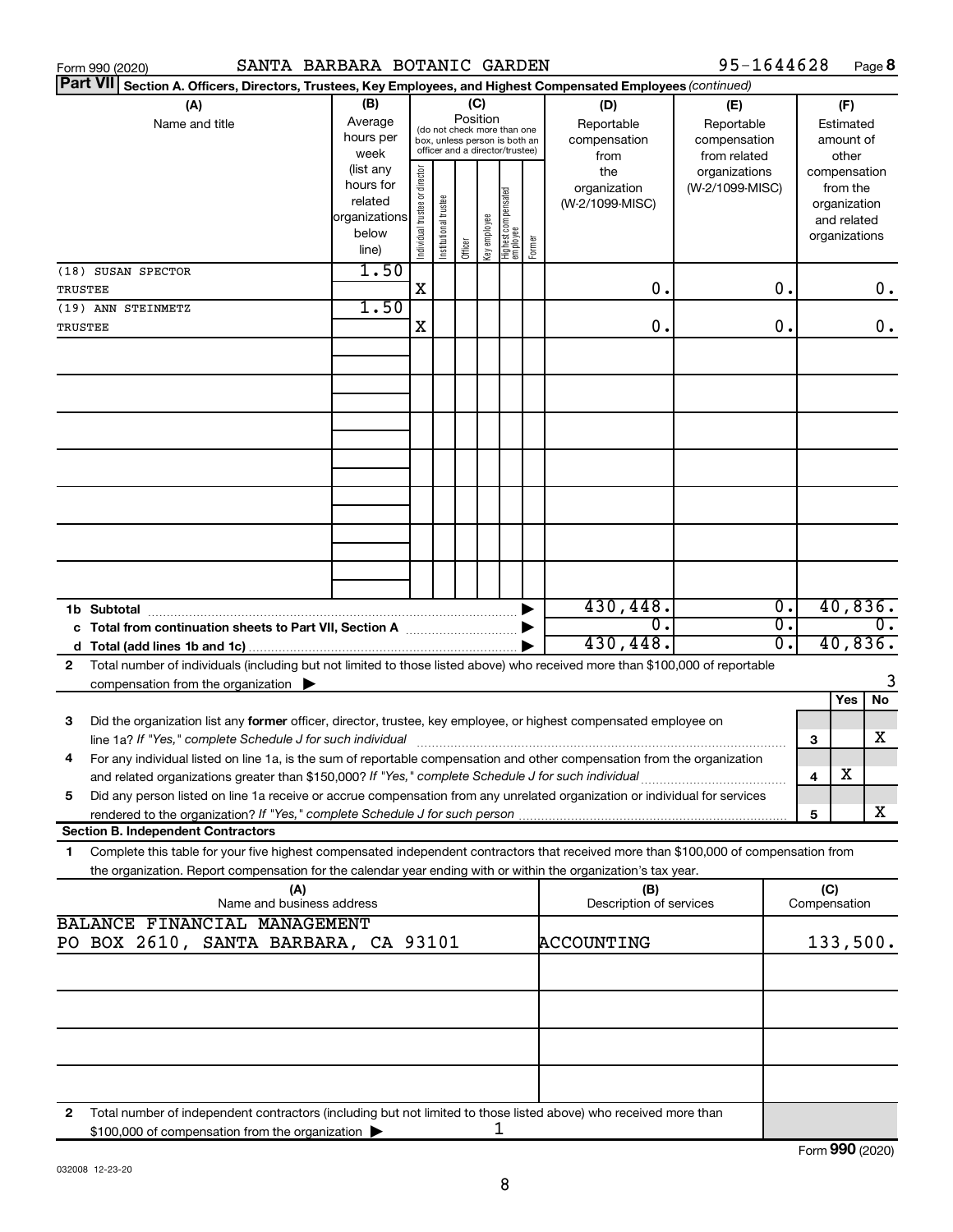|                                                           |    |      |                                                       |      |                   |                |                      | (A)<br>Total revenue | (B)<br>Related or exempt<br>function revenue business revenue | (C)<br>Unrelated | Revenue excluded<br>from tax under<br>sections 512 - 514 |
|-----------------------------------------------------------|----|------|-------------------------------------------------------|------|-------------------|----------------|----------------------|----------------------|---------------------------------------------------------------|------------------|----------------------------------------------------------|
|                                                           |    |      | <b>1 a</b> Federated campaigns                        |      | 1a                |                |                      |                      |                                                               |                  |                                                          |
|                                                           |    |      | <b>b</b> Membership dues                              |      | 1 <sub>b</sub>    |                | 372,692.             |                      |                                                               |                  |                                                          |
|                                                           |    |      | c Fundraising events                                  |      | 1 <sub>c</sub>    |                | 37,000               |                      |                                                               |                  |                                                          |
|                                                           |    |      | d Related organizations                               |      | 1 <sub>d</sub>    |                |                      |                      |                                                               |                  |                                                          |
|                                                           |    |      | e Government grants (contributions)                   |      | 1e                |                | 566,400              |                      |                                                               |                  |                                                          |
|                                                           |    |      | f All other contributions, gifts, grants, and         |      |                   |                |                      |                      |                                                               |                  |                                                          |
|                                                           |    |      | similar amounts not included above                    |      | 1f                |                | 1,833,071.           |                      |                                                               |                  |                                                          |
|                                                           |    |      | g Noncash contributions included in lines 1a-1f       |      | 1g  \$            |                | 32,934.              |                      |                                                               |                  |                                                          |
| Contributions, Gifts, Grants<br>and Other Similar Amounts |    |      |                                                       |      |                   |                |                      | 2,809,163.           |                                                               |                  |                                                          |
|                                                           |    |      |                                                       |      |                   |                | <b>Business Code</b> |                      |                                                               |                  |                                                          |
|                                                           |    | 2a   | CONTRACTS                                             |      |                   |                | 110000               | 814,758.             | 814,758.                                                      |                  |                                                          |
| Program Service<br>Revenue                                |    |      | ADMISSIONS                                            |      |                   |                | 110000               | 523, 155.            | 523, 155.                                                     |                  |                                                          |
|                                                           |    |      | EDUCATION PROGRAMS                                    |      |                   |                | 110000               | 12,374.              | 12,374.                                                       |                  |                                                          |
|                                                           |    | d    |                                                       |      |                   |                |                      |                      |                                                               |                  |                                                          |
|                                                           |    |      |                                                       |      |                   |                |                      |                      |                                                               |                  |                                                          |
|                                                           |    |      | All other program service revenue                     |      |                   |                |                      |                      |                                                               |                  |                                                          |
|                                                           |    |      |                                                       |      |                   |                |                      | 1,350,287.           |                                                               |                  |                                                          |
|                                                           | 3  |      | Investment income (including dividends, interest, and |      |                   |                |                      |                      |                                                               |                  |                                                          |
|                                                           |    |      |                                                       |      |                   |                |                      | 313,531.             |                                                               |                  | 313,531.                                                 |
|                                                           | 4  |      | Income from investment of tax-exempt bond proceeds    |      |                   |                |                      |                      |                                                               |                  |                                                          |
|                                                           | 5  |      |                                                       |      |                   |                |                      |                      |                                                               |                  |                                                          |
|                                                           |    |      |                                                       |      | (i) Real          |                | (ii) Personal        |                      |                                                               |                  |                                                          |
|                                                           |    |      | 6 a Gross rents<br>.                                  | 6a   | 68,540.           |                |                      |                      |                                                               |                  |                                                          |
|                                                           |    |      | <b>b</b> Less: rental expenses $\ldots$               | 6b   |                   | $\mathbf{0}$ . |                      |                      |                                                               |                  |                                                          |
|                                                           |    |      | c Rental income or (loss)                             | 6c   | 68,540.           |                |                      |                      |                                                               |                  |                                                          |
|                                                           |    |      | d Net rental income or (loss)                         |      |                   |                |                      | 68,540.              | 68,540.                                                       |                  |                                                          |
|                                                           |    |      | 7 a Gross amount from sales of                        |      | (i) Securities    |                | (ii) Other           |                      |                                                               |                  |                                                          |
|                                                           |    |      | assets other than inventory                           | 7a l | 5,660,534.        |                |                      |                      |                                                               |                  |                                                          |
|                                                           |    |      | <b>b</b> Less: cost or other basis                    |      |                   |                |                      |                      |                                                               |                  |                                                          |
|                                                           |    |      | and sales expenses                                    |      | $ 7b $ 5,376,644. |                |                      |                      |                                                               |                  |                                                          |
| ther Revenue                                              |    |      | c Gain or (loss)                                      | 7c   | 283,890.          |                |                      |                      |                                                               |                  |                                                          |
|                                                           |    |      |                                                       |      |                   |                |                      | 283,890.             | 283,890.                                                      |                  |                                                          |
|                                                           |    |      | 8 a Gross income from fundraising events (not         |      |                   |                |                      |                      |                                                               |                  |                                                          |
| Ò                                                         |    |      | including \$                                          |      | $37,000.$ of      |                |                      |                      |                                                               |                  |                                                          |
|                                                           |    |      | contributions reported on line 1c). See               |      |                   |                |                      |                      |                                                               |                  |                                                          |
|                                                           |    |      |                                                       |      |                   | 8a             | 21,401.              |                      |                                                               |                  |                                                          |
|                                                           |    |      | <b>b</b> Less: direct expenses <b>contained b</b>     |      |                   | 8b             | 17,612.              |                      |                                                               |                  |                                                          |
|                                                           |    |      | c Net income or (loss) from fundraising events        |      |                   |                | ▶                    | 3,789.               |                                                               |                  | 3,789.                                                   |
|                                                           |    |      | 9 a Gross income from gaming activities. See          |      |                   |                |                      |                      |                                                               |                  |                                                          |
|                                                           |    |      |                                                       |      |                   | 9a             |                      |                      |                                                               |                  |                                                          |
|                                                           |    |      | <b>b</b> Less: direct expenses <b>manually</b>        |      |                   | 9 <sub>b</sub> |                      |                      |                                                               |                  |                                                          |
|                                                           |    |      | c Net income or (loss) from gaming activities         |      |                   |                | ▶                    |                      |                                                               |                  |                                                          |
|                                                           |    |      | 10 a Gross sales of inventory, less returns           |      |                   |                |                      |                      |                                                               |                  |                                                          |
|                                                           |    |      |                                                       |      |                   | 10a            | 189,103.             |                      |                                                               |                  |                                                          |
|                                                           |    |      | <b>b</b> Less: cost of goods sold                     |      |                   | l10b           | 91,225.              |                      |                                                               |                  |                                                          |
|                                                           |    |      | c Net income or (loss) from sales of inventory        |      |                   |                |                      | 97,878.              |                                                               | 4,609            | 93,269.                                                  |
|                                                           |    |      |                                                       |      |                   |                | <b>Business Code</b> |                      |                                                               |                  |                                                          |
| Miscellaneous<br>Revenue                                  |    | 11 a | OTHER INCOME                                          |      |                   |                | 900099               | 25,286.              | 25,286.                                                       |                  |                                                          |
|                                                           |    | b    |                                                       |      |                   |                |                      |                      |                                                               |                  |                                                          |
|                                                           |    | c    |                                                       |      |                   |                |                      |                      |                                                               |                  |                                                          |
|                                                           |    |      |                                                       |      |                   |                |                      |                      |                                                               |                  |                                                          |
|                                                           |    |      |                                                       |      |                   |                |                      | 25,286.              |                                                               |                  |                                                          |
|                                                           | 12 |      | Total revenue. See instructions                       |      |                   |                |                      | 4,952,364.           | 1,728,003.                                                    | 4,609            | 410,589.                                                 |

032009 12-23-20

| Form 990 (2020) |                                       | SANTA B |  |
|-----------------|---------------------------------------|---------|--|
|                 | <b>Part VIII Statement of Revenue</b> |         |  |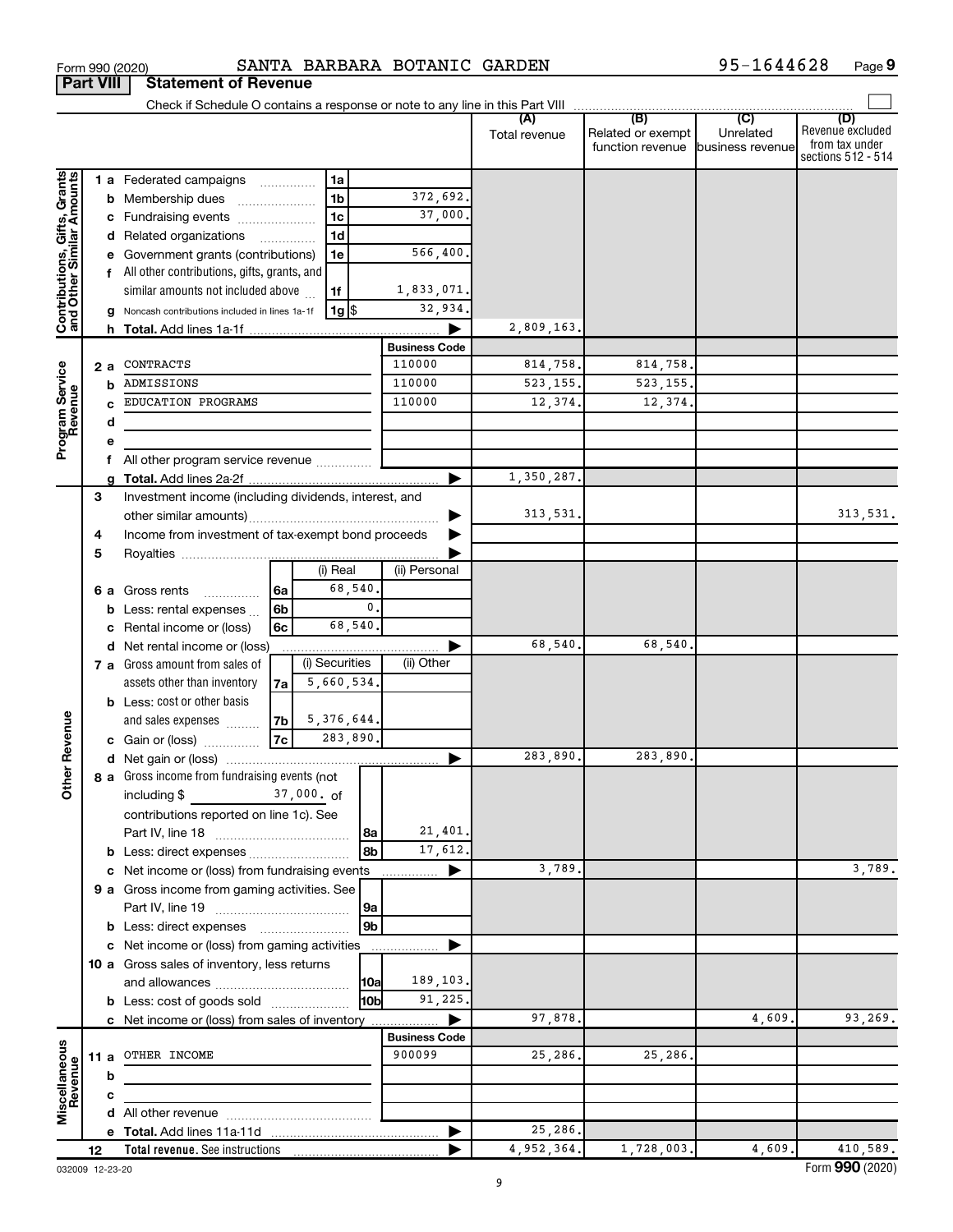Form 990 (2020) Page SANTA BARBARA BOTANIC GARDEN 95-1644628 **Part IX Statement of Functional Expenses**

*Section 501(c)(3) and 501(c)(4) organizations must complete all columns. All other organizations must complete column (A).*

|              | Check if Schedule O contains a response or note to any line in this Part IX                                                                                                                                |                       |                                    |                                           |                                |
|--------------|------------------------------------------------------------------------------------------------------------------------------------------------------------------------------------------------------------|-----------------------|------------------------------------|-------------------------------------------|--------------------------------|
|              | Do not include amounts reported on lines 6b,<br>7b, 8b, 9b, and 10b of Part VIII.                                                                                                                          | (A)<br>Total expenses | (B)<br>Program service<br>expenses | (C)<br>Management and<br>general expenses | (D)<br>Fundraising<br>expenses |
| 1.           | Grants and other assistance to domestic organizations                                                                                                                                                      |                       |                                    |                                           |                                |
|              | and domestic governments. See Part IV, line 21                                                                                                                                                             |                       |                                    |                                           |                                |
| $\mathbf{2}$ | Grants and other assistance to domestic                                                                                                                                                                    |                       |                                    |                                           |                                |
|              | individuals. See Part IV, line 22                                                                                                                                                                          |                       |                                    |                                           |                                |
| 3            | Grants and other assistance to foreign                                                                                                                                                                     |                       |                                    |                                           |                                |
|              | organizations, foreign governments, and foreign                                                                                                                                                            |                       |                                    |                                           |                                |
|              | individuals. See Part IV, lines 15 and 16                                                                                                                                                                  |                       |                                    |                                           |                                |
| 4            | Benefits paid to or for members                                                                                                                                                                            |                       |                                    |                                           |                                |
| 5            | Compensation of current officers, directors,                                                                                                                                                               |                       |                                    |                                           |                                |
|              | trustees, and key employees                                                                                                                                                                                | 214,571.              |                                    | 197,528.                                  | 17,043.                        |
| 6            | Compensation not included above to disqualified                                                                                                                                                            |                       |                                    |                                           |                                |
|              | persons (as defined under section 4958(f)(1)) and                                                                                                                                                          |                       |                                    |                                           |                                |
|              | persons described in section 4958(c)(3)(B)                                                                                                                                                                 |                       |                                    |                                           |                                |
| 7            |                                                                                                                                                                                                            | 1,859,362.            | 1,508,926.                         | 143, 262.                                 | 207, 174.                      |
| 8            | Pension plan accruals and contributions (include                                                                                                                                                           |                       |                                    |                                           |                                |
|              | section 401(k) and 403(b) employer contributions)                                                                                                                                                          | 52,557.               | 43,105.                            | 3,597.                                    | 5,855.                         |
| 9            | Other employee benefits                                                                                                                                                                                    | 623,993.              | 462,650.                           | 93,459.                                   | 67,884.                        |
| 10           |                                                                                                                                                                                                            | 192,684.              | 141,237.                           | 30,637.                                   | 20,810.                        |
| 11           | Fees for services (nonemployees):                                                                                                                                                                          |                       |                                    |                                           |                                |
|              |                                                                                                                                                                                                            |                       |                                    |                                           |                                |
|              |                                                                                                                                                                                                            | 22, 155.              |                                    | 22, 155.                                  |                                |
|              |                                                                                                                                                                                                            | 31, 133.              |                                    | 31, 133.                                  |                                |
|              |                                                                                                                                                                                                            |                       |                                    |                                           |                                |
| е            | Professional fundraising services. See Part IV, line 17                                                                                                                                                    |                       |                                    |                                           |                                |
| f            | Investment management fees                                                                                                                                                                                 | 108, 175.             |                                    | 108, 175.                                 |                                |
|              | g Other. (If line 11g amount exceeds 10% of line 25,                                                                                                                                                       |                       |                                    |                                           |                                |
|              | column (A) amount, list line 11g expenses on Sch O.)                                                                                                                                                       | 486,977.              | 239,574.                           | 196,604.                                  | 50,799.                        |
| 12           |                                                                                                                                                                                                            | 16, 306.              | 4,249.                             | 8,868.                                    | 3,189.                         |
| 13           |                                                                                                                                                                                                            | 253,587.              | 150, 102.                          | 66,482.                                   | 37,003.                        |
| 14           |                                                                                                                                                                                                            |                       |                                    |                                           |                                |
| 15           |                                                                                                                                                                                                            |                       |                                    |                                           |                                |
| 16           |                                                                                                                                                                                                            | 228,839.              | 181,338.                           | 46, 434.                                  | 1,067.                         |
| 17           |                                                                                                                                                                                                            | 37,187.               | 30, 289.                           | 4,174.                                    | 2,724.                         |
| 18           | Payments of travel or entertainment expenses                                                                                                                                                               |                       |                                    |                                           |                                |
|              | for any federal, state, or local public officials                                                                                                                                                          |                       |                                    |                                           |                                |
| 19           | Conferences, conventions, and meetings                                                                                                                                                                     |                       |                                    |                                           |                                |
| 20           | Interest                                                                                                                                                                                                   | 33,452.               |                                    | 33,452.                                   |                                |
| 21           |                                                                                                                                                                                                            |                       |                                    |                                           |                                |
| 22           | Depreciation, depletion, and amortization                                                                                                                                                                  | 628,552.              | 535,565.                           | 78,415.                                   | 14,572.                        |
| 23           | Insurance                                                                                                                                                                                                  | 200, 304.             | 182,712.                           | 12,781.                                   | 4,811.                         |
| 24           | Other expenses. Itemize expenses not covered<br>above (List miscellaneous expenses on line 24e. If<br>line 24e amount exceeds 10% of line 25, column (A)<br>amount, list line 24e expenses on Schedule O.) |                       |                                    |                                           |                                |
| a            | PUBLICATIONS                                                                                                                                                                                               | 46,671.               | 9,567.                             | 11,807.                                   | 25, 297.                       |
| b            |                                                                                                                                                                                                            |                       |                                    |                                           |                                |
| c            |                                                                                                                                                                                                            |                       |                                    |                                           |                                |
| d            |                                                                                                                                                                                                            |                       |                                    |                                           |                                |
|              | e All other expenses                                                                                                                                                                                       |                       |                                    |                                           |                                |
| 25           | Total functional expenses. Add lines 1 through 24e                                                                                                                                                         | 5,036,505.            | 3,489,314.                         | 1,088,963.                                | 458, 228.                      |
| 26           | Joint costs. Complete this line only if the organization                                                                                                                                                   |                       |                                    |                                           |                                |
|              | reported in column (B) joint costs from a combined                                                                                                                                                         |                       |                                    |                                           |                                |
|              | educational campaign and fundraising solicitation.                                                                                                                                                         |                       |                                    |                                           |                                |
|              | Check here $\blacktriangleright$<br>if following SOP 98-2 (ASC 958-720)                                                                                                                                    |                       |                                    |                                           |                                |

032010 12-23-20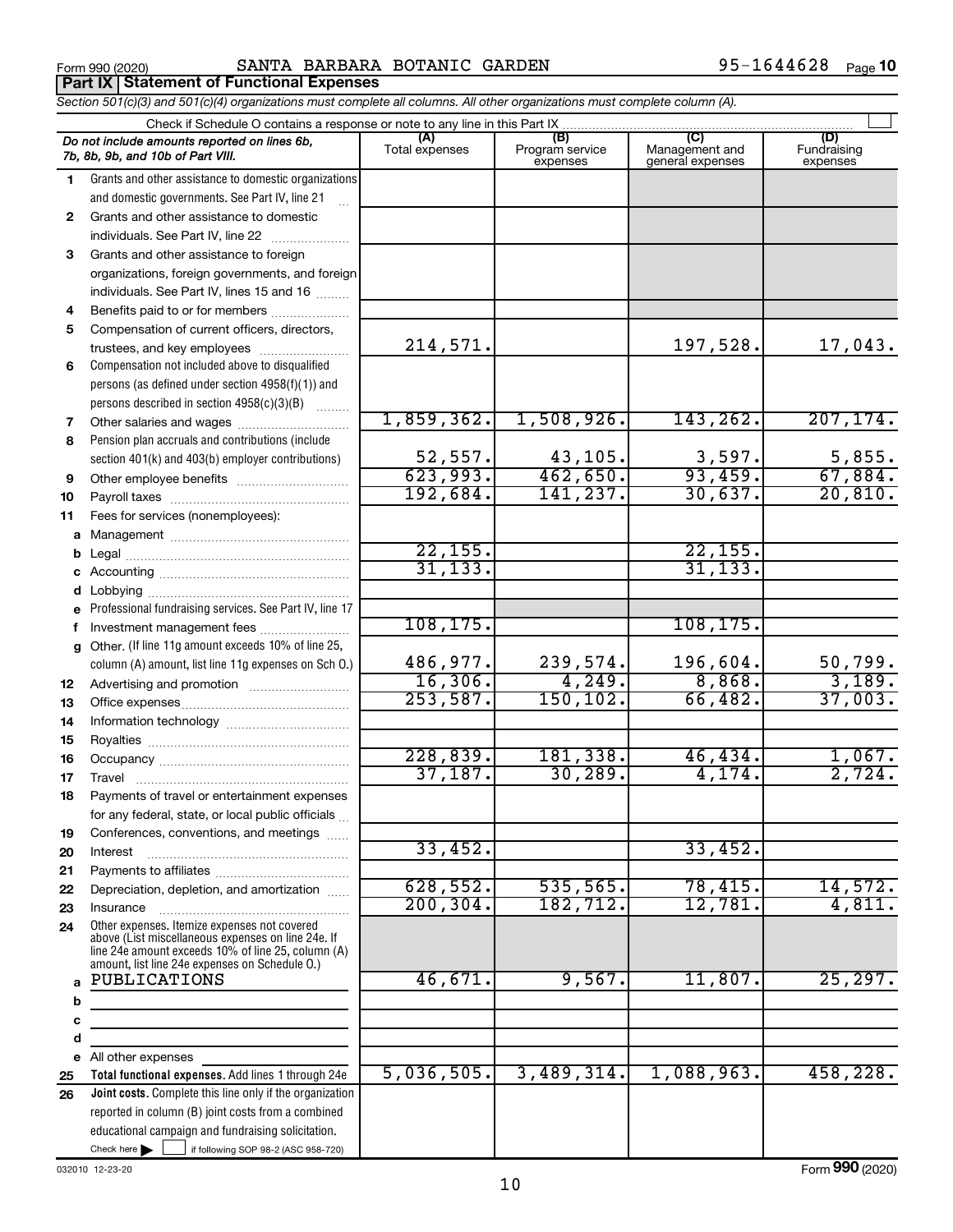## Form 990 (2020) Page SANTA BARBARA BOTANIC GARDEN 95-1644628

95-1644628 Page 11

|                             | Form 990 (2020)<br><b>Part X</b> | SANIA BARBARA BUIANIC GARDEN<br><b>Balance Sheet</b>                                                                                                                                                                          |                          |                 | <b>JJ-I044040</b><br>Page II |
|-----------------------------|----------------------------------|-------------------------------------------------------------------------------------------------------------------------------------------------------------------------------------------------------------------------------|--------------------------|-----------------|------------------------------|
|                             |                                  |                                                                                                                                                                                                                               |                          |                 |                              |
|                             |                                  |                                                                                                                                                                                                                               | (A)<br>Beginning of year |                 | (B)<br>End of year           |
|                             |                                  |                                                                                                                                                                                                                               | 1, 236, 377.             |                 | 667,609.                     |
|                             | 1                                |                                                                                                                                                                                                                               | 356, 587.                | $\mathbf{1}$    | 448,898.                     |
|                             | $\mathbf{2}$                     |                                                                                                                                                                                                                               | 204,976.                 | $\mathbf{2}$    | 38,867.                      |
|                             | 3                                |                                                                                                                                                                                                                               | 246,061.                 | 3               | 679, 366.                    |
|                             | 4                                |                                                                                                                                                                                                                               |                          | $\overline{4}$  |                              |
|                             | 5                                | Loans and other receivables from any current or former officer, director,                                                                                                                                                     |                          |                 |                              |
|                             |                                  | trustee, key employee, creator or founder, substantial contributor, or 35%                                                                                                                                                    |                          |                 |                              |
|                             |                                  | controlled entity or family member of any of these persons                                                                                                                                                                    |                          | 5               |                              |
|                             | 6                                | Loans and other receivables from other disqualified persons (as defined                                                                                                                                                       |                          |                 |                              |
|                             |                                  | under section 4958(f)(1)), and persons described in section 4958(c)(3)(B)                                                                                                                                                     |                          | 6               |                              |
| Assets                      | 7                                |                                                                                                                                                                                                                               |                          | $\overline{7}$  |                              |
|                             | 8                                |                                                                                                                                                                                                                               | 75,382.                  | 8               | 109,785.                     |
|                             | 9                                | Prepaid expenses and deferred charges                                                                                                                                                                                         | 107,572.                 | 9               | 100, 227.                    |
|                             |                                  | 10a Land, buildings, and equipment: cost or other                                                                                                                                                                             |                          |                 |                              |
|                             |                                  | 26, 173, 807.<br>basis. Complete Part VI of Schedule D  10a                                                                                                                                                                   |                          |                 |                              |
|                             |                                  | 4,895,683.                                                                                                                                                                                                                    | 22,015,703.              | 10 <sub>c</sub> | 21, 278, 124.                |
|                             | 11                               |                                                                                                                                                                                                                               | 13,901,029.              | 11              | 15,422,638.                  |
|                             | 12                               |                                                                                                                                                                                                                               | 914,671.                 | 12              | 144,020.                     |
|                             | 13                               |                                                                                                                                                                                                                               |                          | 13              |                              |
|                             | 14                               |                                                                                                                                                                                                                               |                          | 14              |                              |
|                             | 15                               |                                                                                                                                                                                                                               | 1,837,327.               | 15              | 1,964,303.                   |
|                             | 16                               |                                                                                                                                                                                                                               | 40,895,685.              | 16              | 40,853,837.                  |
|                             | 17                               |                                                                                                                                                                                                                               | 496, 764.                | 17              | 396,418.                     |
|                             | 18                               |                                                                                                                                                                                                                               |                          | 18              |                              |
|                             | 19                               | Deferred revenue manual contracts and contracts are all the manual contracts and contracts are all the contracts of the contracts of the contracts of the contracts of the contracts of the contracts of the contracts of the | 102, 775.                | 19              | 158,088.                     |
|                             | 20                               |                                                                                                                                                                                                                               |                          | 20              |                              |
|                             | 21                               | Escrow or custodial account liability. Complete Part IV of Schedule D                                                                                                                                                         |                          | 21              |                              |
|                             | 22                               | Loans and other payables to any current or former officer, director,                                                                                                                                                          |                          |                 |                              |
|                             |                                  | trustee, key employee, creator or founder, substantial contributor, or 35%                                                                                                                                                    |                          |                 |                              |
| Liabilities                 |                                  | controlled entity or family member of any of these persons                                                                                                                                                                    |                          | 22              |                              |
|                             | 23                               | Secured mortgages and notes payable to unrelated third parties <i>manumum</i>                                                                                                                                                 | 3, 133, 257.             | 23              | 2,530,447.                   |
|                             | 24                               | Unsecured notes and loans payable to unrelated third parties                                                                                                                                                                  |                          | 24              |                              |
|                             | 25                               | Other liabilities (including federal income tax, payables to related third                                                                                                                                                    |                          |                 |                              |
|                             |                                  | parties, and other liabilities not included on lines 17-24). Complete Part X                                                                                                                                                  |                          |                 |                              |
|                             |                                  | of Schedule D                                                                                                                                                                                                                 |                          | 25              |                              |
|                             | 26                               | Total liabilities. Add lines 17 through 25                                                                                                                                                                                    | 3,732,796.               | 26              | 3,084,953.                   |
|                             |                                  | Organizations that follow FASB ASC 958, check here $\blacktriangleright \lfloor \underline{X} \rfloor$                                                                                                                        |                          |                 |                              |
|                             |                                  | and complete lines 27, 28, 32, and 33.                                                                                                                                                                                        |                          |                 |                              |
|                             | 27                               | Net assets without donor restrictions                                                                                                                                                                                         | 28, 134, 315.            | 27              | 26,550,629.                  |
| Net Assets or Fund Balances | 28                               |                                                                                                                                                                                                                               | 9,028,574.               | 28              | 11, 218, 255.                |
|                             |                                  | Organizations that do not follow FASB ASC 958, check here $\blacktriangleright$                                                                                                                                               |                          |                 |                              |
|                             |                                  | and complete lines 29 through 33.                                                                                                                                                                                             |                          |                 |                              |
|                             | 29                               |                                                                                                                                                                                                                               |                          | 29              |                              |
|                             | 30                               | Paid-in or capital surplus, or land, building, or equipment fund                                                                                                                                                              |                          | 30              |                              |
|                             | 31                               | Retained earnings, endowment, accumulated income, or other funds                                                                                                                                                              |                          | 31              |                              |
|                             | 32                               |                                                                                                                                                                                                                               | 37,162,889.              | 32              | 37,768,884.                  |
|                             | 33                               |                                                                                                                                                                                                                               | 40,895,685.              | 33              | 40,853,837.                  |

Form (2020) **990**

| Form 990 (2020) |
|-----------------|
|-----------------|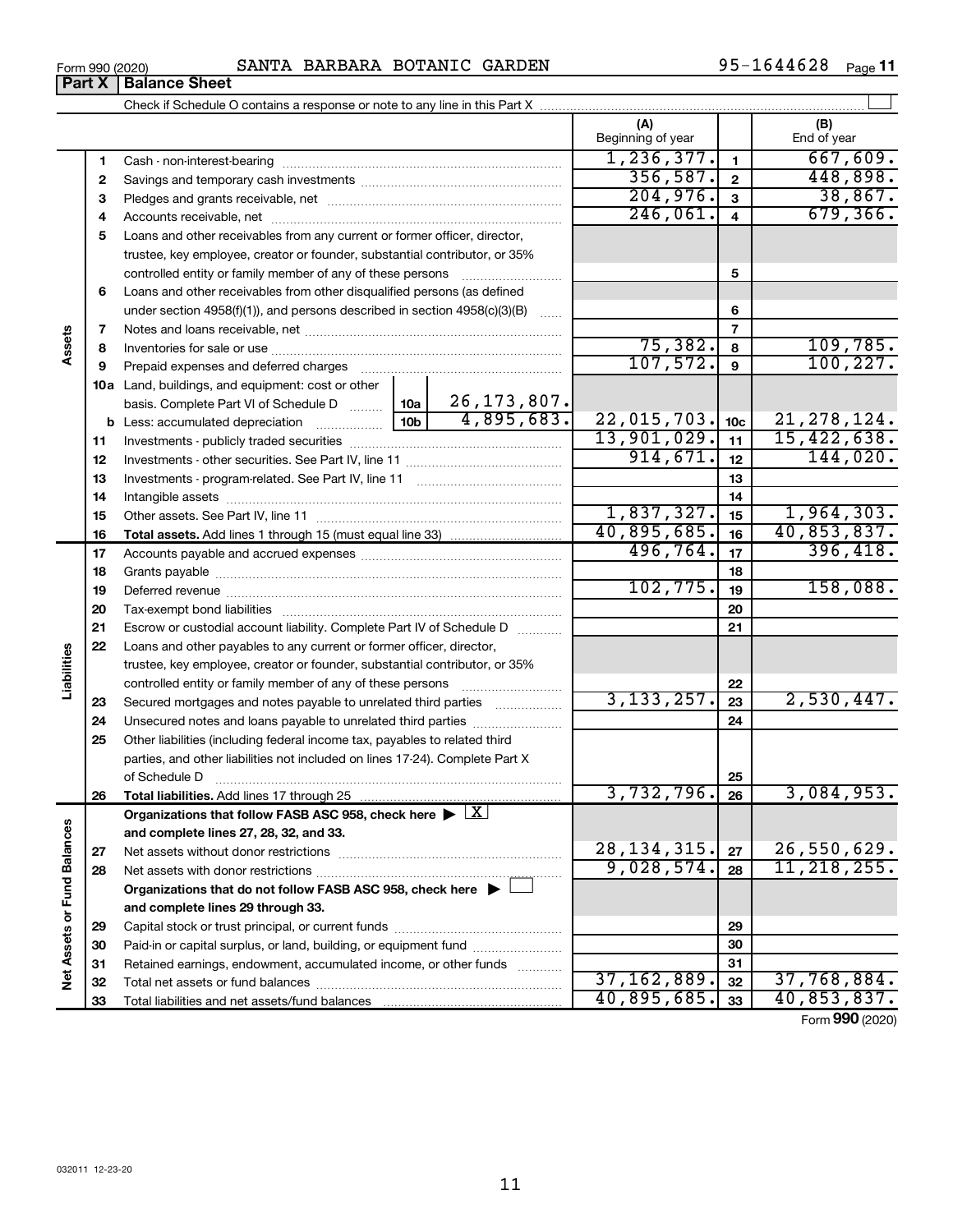|    | SANTA BARBARA BOTANIC GARDEN<br>Form 990 (2020)                                                                                      |                         | 95-1644628     |              | Page 12      |  |  |
|----|--------------------------------------------------------------------------------------------------------------------------------------|-------------------------|----------------|--------------|--------------|--|--|
|    | <b>Part XI</b><br><b>Reconciliation of Net Assets</b>                                                                                |                         |                |              |              |  |  |
|    |                                                                                                                                      |                         |                |              | $\sqrt{X}$   |  |  |
|    |                                                                                                                                      |                         |                |              |              |  |  |
| 1  |                                                                                                                                      | $\mathbf{1}$            | 4,952,364.     |              |              |  |  |
| 2  |                                                                                                                                      | $\mathbf{2}$            | 5,036,505.     |              |              |  |  |
| З  | Revenue less expenses. Subtract line 2 from line 1                                                                                   | 3                       |                |              | $-84,141.$   |  |  |
| 4  |                                                                                                                                      | $\overline{\mathbf{4}}$ | 37, 162, 889.  |              |              |  |  |
| 5  |                                                                                                                                      | 5                       |                |              | 870,794.     |  |  |
| 6  |                                                                                                                                      | 6                       |                |              |              |  |  |
| 7  | Investment expenses www.communication.com/www.communication.com/www.communication.com/www.com                                        | $\overline{7}$          |                |              |              |  |  |
| 8  |                                                                                                                                      | 8                       | $-307,633.$    |              |              |  |  |
| 9  | Other changes in net assets or fund balances (explain on Schedule O)                                                                 | 9                       |                |              | 126,975.     |  |  |
| 10 | Net assets or fund balances at end of year. Combine lines 3 through 9 (must equal Part X, line 32,                                   |                         |                |              |              |  |  |
|    |                                                                                                                                      | 10                      | 37,768,884.    |              |              |  |  |
|    | <b>Part XII Financial Statements and Reporting</b>                                                                                   |                         |                |              |              |  |  |
|    |                                                                                                                                      |                         |                |              | $\mathbf{X}$ |  |  |
|    |                                                                                                                                      |                         |                | Yes          | <b>No</b>    |  |  |
| 1. | $\lfloor \mathbf{X} \rfloor$ Accrual<br>Accounting method used to prepare the Form 990: [130] Cash<br>Other                          |                         |                |              |              |  |  |
|    | If the organization changed its method of accounting from a prior year or checked "Other," explain in Schedule O.                    |                         |                |              |              |  |  |
|    |                                                                                                                                      |                         | 2a             |              | x            |  |  |
|    | If "Yes," check a box below to indicate whether the financial statements for the year were compiled or reviewed on a                 |                         |                |              |              |  |  |
|    | separate basis, consolidated basis, or both:                                                                                         |                         |                |              |              |  |  |
|    | Both consolidated and separate basis<br>Separate basis<br>Consolidated basis                                                         |                         |                |              |              |  |  |
|    |                                                                                                                                      |                         | 2 <sub>b</sub> | x            |              |  |  |
|    | If "Yes," check a box below to indicate whether the financial statements for the year were audited on a separate basis,              |                         |                |              |              |  |  |
|    | consolidated basis, or both:                                                                                                         |                         |                |              |              |  |  |
|    | $ \mathbf{X} $ Separate basis<br>Consolidated basis<br>Both consolidated and separate basis                                          |                         |                |              |              |  |  |
|    | c If "Yes" to line 2a or 2b, does the organization have a committee that assumes responsibility for oversight of the audit,          |                         |                |              |              |  |  |
|    |                                                                                                                                      |                         | 2c             | х            |              |  |  |
|    | If the organization changed either its oversight process or selection process during the tax year, explain on Schedule O.            |                         |                |              |              |  |  |
|    | 3a As a result of a federal award, was the organization required to undergo an audit or audits as set forth in the Single Audit      |                         |                |              |              |  |  |
|    |                                                                                                                                      |                         | За             |              | x            |  |  |
|    | <b>b</b> If "Yes," did the organization undergo the required audit or audits? If the organization did not undergo the required audit |                         |                |              |              |  |  |
|    |                                                                                                                                      |                         | 3b             | $000 \text{$ |              |  |  |

Form (2020) **990**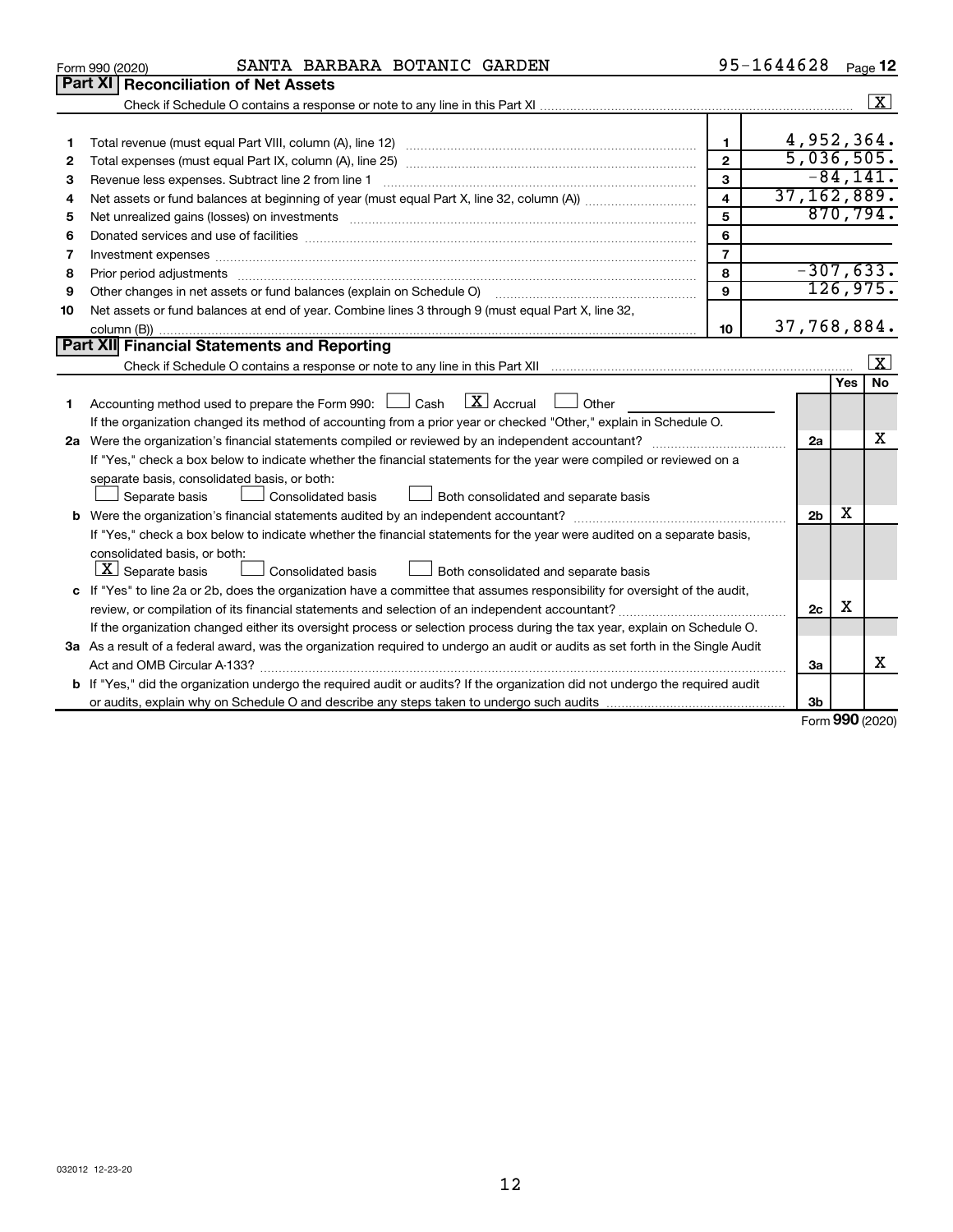**SCHEDULE A**

Department of the Treasury Internal Revenue Service

# Form 990 or 990-EZ) **Public Charity Status and Public Support**<br>
Complete if the organization is a section 501(c)(3) organization or a section<br> **2020**

**4947(a)(1) nonexempt charitable trust. | Attach to Form 990 or Form 990-EZ.** 

**| Go to www.irs.gov/Form990 for instructions and the latest information.**

| <b>Open to Public</b><br>Inspection |
|-------------------------------------|

OMB No. 1545-0047

 $\mathbf I$ 

|                | Name of the organization<br><b>Employer identification number</b><br>SANTA BARBARA BOTANIC GARDEN                                |                                                                                                                                               |          |                            |                                    |    |                            |  |                            |  |  |  |  |
|----------------|----------------------------------------------------------------------------------------------------------------------------------|-----------------------------------------------------------------------------------------------------------------------------------------------|----------|----------------------------|------------------------------------|----|----------------------------|--|----------------------------|--|--|--|--|
|                |                                                                                                                                  |                                                                                                                                               |          |                            |                                    |    |                            |  | 95-1644628                 |  |  |  |  |
|                | Part I                                                                                                                           | Reason for Public Charity Status. (All organizations must complete this part.) See instructions.                                              |          |                            |                                    |    |                            |  |                            |  |  |  |  |
|                |                                                                                                                                  | The organization is not a private foundation because it is: (For lines 1 through 12, check only one box.)                                     |          |                            |                                    |    |                            |  |                            |  |  |  |  |
| 1              |                                                                                                                                  | A church, convention of churches, or association of churches described in section 170(b)(1)(A)(i).                                            |          |                            |                                    |    |                            |  |                            |  |  |  |  |
| 2              |                                                                                                                                  | A school described in section 170(b)(1)(A)(ii). (Attach Schedule E (Form 990 or 990-EZ).)                                                     |          |                            |                                    |    |                            |  |                            |  |  |  |  |
| 3              |                                                                                                                                  | A hospital or a cooperative hospital service organization described in section 170(b)(1)(A)(iii).                                             |          |                            |                                    |    |                            |  |                            |  |  |  |  |
| 4              |                                                                                                                                  | A medical research organization operated in conjunction with a hospital described in section 170(b)(1)(A)(iii). Enter the hospital's name,    |          |                            |                                    |    |                            |  |                            |  |  |  |  |
|                |                                                                                                                                  | city, and state:                                                                                                                              |          |                            |                                    |    |                            |  |                            |  |  |  |  |
| 5              |                                                                                                                                  | An organization operated for the benefit of a college or university owned or operated by a governmental unit described in                     |          |                            |                                    |    |                            |  |                            |  |  |  |  |
|                |                                                                                                                                  | section 170(b)(1)(A)(iv). (Complete Part II.)                                                                                                 |          |                            |                                    |    |                            |  |                            |  |  |  |  |
| 6              |                                                                                                                                  | A federal, state, or local government or governmental unit described in section 170(b)(1)(A)(v).                                              |          |                            |                                    |    |                            |  |                            |  |  |  |  |
| $\overline{7}$ |                                                                                                                                  | $X$ An organization that normally receives a substantial part of its support from a governmental unit or from the general public described in |          |                            |                                    |    |                            |  |                            |  |  |  |  |
|                |                                                                                                                                  | section 170(b)(1)(A)(vi). (Complete Part II.)                                                                                                 |          |                            |                                    |    |                            |  |                            |  |  |  |  |
| 8              |                                                                                                                                  | A community trust described in section 170(b)(1)(A)(vi). (Complete Part II.)                                                                  |          |                            |                                    |    |                            |  |                            |  |  |  |  |
| 9              |                                                                                                                                  | An agricultural research organization described in section 170(b)(1)(A)(ix) operated in conjunction with a land-grant college                 |          |                            |                                    |    |                            |  |                            |  |  |  |  |
|                |                                                                                                                                  | or university or a non-land-grant college of agriculture (see instructions). Enter the name, city, and state of the college or                |          |                            |                                    |    |                            |  |                            |  |  |  |  |
|                |                                                                                                                                  | university:                                                                                                                                   |          |                            |                                    |    |                            |  |                            |  |  |  |  |
| 10             |                                                                                                                                  | An organization that normally receives (1) more than 33 1/3% of its support from contributions, membership fees, and gross receipts from      |          |                            |                                    |    |                            |  |                            |  |  |  |  |
|                |                                                                                                                                  | activities related to its exempt functions, subject to certain exceptions; and (2) no more than 33 1/3% of its support from gross investment  |          |                            |                                    |    |                            |  |                            |  |  |  |  |
|                |                                                                                                                                  | income and unrelated business taxable income (less section 511 tax) from businesses acquired by the organization after June 30, 1975.         |          |                            |                                    |    |                            |  |                            |  |  |  |  |
|                |                                                                                                                                  | See section 509(a)(2). (Complete Part III.)                                                                                                   |          |                            |                                    |    |                            |  |                            |  |  |  |  |
| 11             |                                                                                                                                  | An organization organized and operated exclusively to test for public safety. See section 509(a)(4).                                          |          |                            |                                    |    |                            |  |                            |  |  |  |  |
| 12             |                                                                                                                                  | An organization organized and operated exclusively for the benefit of, to perform the functions of, or to carry out the purposes of one or    |          |                            |                                    |    |                            |  |                            |  |  |  |  |
|                |                                                                                                                                  | more publicly supported organizations described in section 509(a)(1) or section 509(a)(2). See section 509(a)(3). Check the box in            |          |                            |                                    |    |                            |  |                            |  |  |  |  |
|                |                                                                                                                                  | lines 12a through 12d that describes the type of supporting organization and complete lines 12e, 12f, and 12g.                                |          |                            |                                    |    |                            |  |                            |  |  |  |  |
|                | Type I. A supporting organization operated, supervised, or controlled by its supported organization(s), typically by giving<br>а |                                                                                                                                               |          |                            |                                    |    |                            |  |                            |  |  |  |  |
|                | the supported organization(s) the power to regularly appoint or elect a majority of the directors or trustees of the supporting  |                                                                                                                                               |          |                            |                                    |    |                            |  |                            |  |  |  |  |
|                |                                                                                                                                  | organization. You must complete Part IV, Sections A and B.                                                                                    |          |                            |                                    |    |                            |  |                            |  |  |  |  |
| b              |                                                                                                                                  | Type II. A supporting organization supervised or controlled in connection with its supported organization(s), by having                       |          |                            |                                    |    |                            |  |                            |  |  |  |  |
|                |                                                                                                                                  | control or management of the supporting organization vested in the same persons that control or manage the supported                          |          |                            |                                    |    |                            |  |                            |  |  |  |  |
|                |                                                                                                                                  | organization(s). You must complete Part IV, Sections A and C.                                                                                 |          |                            |                                    |    |                            |  |                            |  |  |  |  |
| с              |                                                                                                                                  | Type III functionally integrated. A supporting organization operated in connection with, and functionally integrated with,                    |          |                            |                                    |    |                            |  |                            |  |  |  |  |
|                |                                                                                                                                  | its supported organization(s) (see instructions). You must complete Part IV, Sections A, D, and E.                                            |          |                            |                                    |    |                            |  |                            |  |  |  |  |
| d              |                                                                                                                                  | Type III non-functionally integrated. A supporting organization operated in connection with its supported organization(s)                     |          |                            |                                    |    |                            |  |                            |  |  |  |  |
|                |                                                                                                                                  | that is not functionally integrated. The organization generally must satisfy a distribution requirement and an attentiveness                  |          |                            |                                    |    |                            |  |                            |  |  |  |  |
|                |                                                                                                                                  | requirement (see instructions). You must complete Part IV, Sections A and D, and Part V.                                                      |          |                            |                                    |    |                            |  |                            |  |  |  |  |
|                |                                                                                                                                  | Check this box if the organization received a written determination from the IRS that it is a Type I, Type II, Type III                       |          |                            |                                    |    |                            |  |                            |  |  |  |  |
|                |                                                                                                                                  | functionally integrated, or Type III non-functionally integrated supporting organization.                                                     |          |                            |                                    |    |                            |  |                            |  |  |  |  |
| f.             |                                                                                                                                  | Enter the number of supported organizations                                                                                                   |          |                            |                                    |    |                            |  |                            |  |  |  |  |
|                |                                                                                                                                  | g Provide the following information about the supported organization(s).<br>(i) Name of supported                                             | (ii) EIN | (iii) Type of organization | (iv) Is the organization listed    |    | (v) Amount of monetary     |  | (vi) Amount of other       |  |  |  |  |
|                |                                                                                                                                  | organization                                                                                                                                  |          | (described on lines 1-10   | in your governing document?<br>Yes | No | support (see instructions) |  | support (see instructions) |  |  |  |  |
|                |                                                                                                                                  |                                                                                                                                               |          | above (see instructions))  |                                    |    |                            |  |                            |  |  |  |  |
|                |                                                                                                                                  |                                                                                                                                               |          |                            |                                    |    |                            |  |                            |  |  |  |  |
|                |                                                                                                                                  |                                                                                                                                               |          |                            |                                    |    |                            |  |                            |  |  |  |  |
|                |                                                                                                                                  |                                                                                                                                               |          |                            |                                    |    |                            |  |                            |  |  |  |  |
|                |                                                                                                                                  |                                                                                                                                               |          |                            |                                    |    |                            |  |                            |  |  |  |  |
|                |                                                                                                                                  |                                                                                                                                               |          |                            |                                    |    |                            |  |                            |  |  |  |  |
|                |                                                                                                                                  |                                                                                                                                               |          |                            |                                    |    |                            |  |                            |  |  |  |  |
|                |                                                                                                                                  |                                                                                                                                               |          |                            |                                    |    |                            |  |                            |  |  |  |  |
|                |                                                                                                                                  |                                                                                                                                               |          |                            |                                    |    |                            |  |                            |  |  |  |  |
|                |                                                                                                                                  |                                                                                                                                               |          |                            |                                    |    |                            |  |                            |  |  |  |  |
| <b>Total</b>   |                                                                                                                                  |                                                                                                                                               |          |                            |                                    |    |                            |  |                            |  |  |  |  |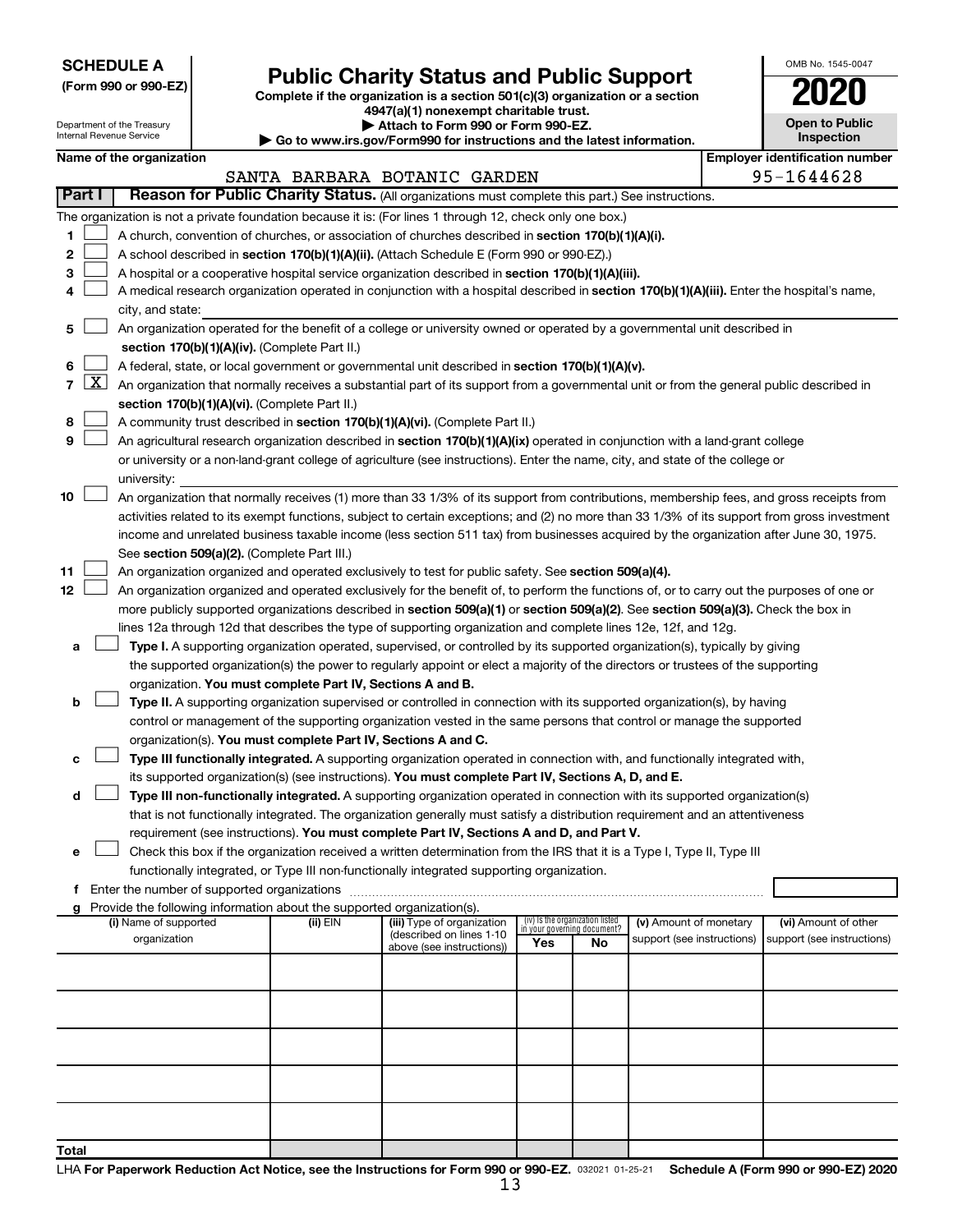## Schedule A (Form 990 or 990-EZ) 2020 SANTA BARBARA BOTANIC GARDEN  $95-1644628$  Page

95-1644628 Page 2

(Complete only if you checked the box on line 5, 7, or 8 of Part I or if the organization failed to qualify under Part III. If the organization fails to qualify under the tests listed below, please complete Part III.) **Part II Support Schedule for Organizations Described in Sections 170(b)(1)(A)(iv) and 170(b)(1)(A)(vi)**

|     | <b>Section A. Public Support</b>                                                                                                           |          |                         |            |            |                      |                                    |  |  |  |  |  |
|-----|--------------------------------------------------------------------------------------------------------------------------------------------|----------|-------------------------|------------|------------|----------------------|------------------------------------|--|--|--|--|--|
|     | Calendar year (or fiscal year beginning in)                                                                                                | (a) 2016 | (b) 2017                | $(c)$ 2018 | $(d)$ 2019 | (e) 2020             | (f) Total                          |  |  |  |  |  |
|     | 1 Gifts, grants, contributions, and                                                                                                        |          |                         |            |            |                      |                                    |  |  |  |  |  |
|     | membership fees received. (Do not                                                                                                          |          |                         |            |            |                      |                                    |  |  |  |  |  |
|     | include any "unusual grants.")                                                                                                             | 1698856. | 2634338.                | 2154689.   | 1852056.   |                      | 2809163.11149102.                  |  |  |  |  |  |
|     | 2 Tax revenues levied for the organ-                                                                                                       |          |                         |            |            |                      |                                    |  |  |  |  |  |
|     | ization's benefit and either paid to                                                                                                       |          |                         |            |            |                      |                                    |  |  |  |  |  |
|     | or expended on its behalf                                                                                                                  |          |                         |            |            |                      |                                    |  |  |  |  |  |
|     | 3 The value of services or facilities                                                                                                      |          |                         |            |            |                      |                                    |  |  |  |  |  |
|     | furnished by a governmental unit to                                                                                                        |          |                         |            |            |                      |                                    |  |  |  |  |  |
|     | the organization without charge                                                                                                            |          |                         |            |            |                      |                                    |  |  |  |  |  |
|     | 4 Total. Add lines 1 through 3                                                                                                             | 1698856. | 2634338.                | 2154689.   | 1852056.   |                      | 2809163.11149102.                  |  |  |  |  |  |
| 5.  | The portion of total contributions                                                                                                         |          |                         |            |            |                      |                                    |  |  |  |  |  |
|     | by each person (other than a                                                                                                               |          |                         |            |            |                      |                                    |  |  |  |  |  |
|     | governmental unit or publicly                                                                                                              |          |                         |            |            |                      |                                    |  |  |  |  |  |
|     | supported organization) included                                                                                                           |          |                         |            |            |                      |                                    |  |  |  |  |  |
|     | on line 1 that exceeds 2% of the                                                                                                           |          |                         |            |            |                      |                                    |  |  |  |  |  |
|     | amount shown on line 11,                                                                                                                   |          |                         |            |            |                      |                                    |  |  |  |  |  |
|     | column (f)                                                                                                                                 |          |                         |            |            |                      | 2711108.                           |  |  |  |  |  |
|     | 6 Public support. Subtract line 5 from line 4.                                                                                             |          |                         |            |            |                      | 8437994.                           |  |  |  |  |  |
|     | <b>Section B. Total Support</b>                                                                                                            |          |                         |            |            |                      |                                    |  |  |  |  |  |
|     | Calendar year (or fiscal year beginning in)                                                                                                | (a) 2016 | (b) 2017                | $(c)$ 2018 | $(d)$ 2019 | (e) 2020             | (f) Total                          |  |  |  |  |  |
|     | 7 Amounts from line 4                                                                                                                      | 1698856. | 2634338.                | 2154689.   | 1852056.   |                      | 2809163.11149102.                  |  |  |  |  |  |
| 8   | Gross income from interest,                                                                                                                |          |                         |            |            |                      |                                    |  |  |  |  |  |
|     | dividends, payments received on                                                                                                            |          |                         |            |            |                      |                                    |  |  |  |  |  |
|     | securities loans, rents, royalties,                                                                                                        |          |                         |            |            |                      |                                    |  |  |  |  |  |
|     | and income from similar sources                                                                                                            | 343,971. | 222,550.                | 380, 103.  |            | $551, 310.$ 382,071. | 1880005.                           |  |  |  |  |  |
| 9   | Net income from unrelated business                                                                                                         |          |                         |            |            |                      |                                    |  |  |  |  |  |
|     | activities, whether or not the                                                                                                             |          |                         |            |            |                      |                                    |  |  |  |  |  |
|     | business is regularly carried on                                                                                                           |          | $-15, 149.$ $-24, 939.$ | $-2,609.$  | 684.       |                      | $4,609$ . $-37,404$ .              |  |  |  |  |  |
|     | 10 Other income. Do not include gain                                                                                                       |          |                         |            |            |                      |                                    |  |  |  |  |  |
|     | or loss from the sale of capital                                                                                                           |          |                         |            |            |                      |                                    |  |  |  |  |  |
|     | assets (Explain in Part VI.)                                                                                                               | 3,456.   | 403.                    | 44,504.    | 13,063.    | 25,286.              | 86,712.                            |  |  |  |  |  |
|     | 11 Total support. Add lines 7 through 10                                                                                                   |          |                         |            |            |                      | 13078415.                          |  |  |  |  |  |
|     | 12 Gross receipts from related activities, etc. (see instructions)                                                                         |          |                         |            |            | 12                   |                                    |  |  |  |  |  |
| 13  | First 5 years. If the Form 990 is for the organization's first, second, third, fourth, or fifth tax year as a section 501(c)(3)            |          |                         |            |            |                      |                                    |  |  |  |  |  |
|     | organization, check this box and stop here                                                                                                 |          |                         |            |            |                      |                                    |  |  |  |  |  |
|     | <b>Section C. Computation of Public Support Percentage</b>                                                                                 |          |                         |            |            |                      |                                    |  |  |  |  |  |
|     |                                                                                                                                            |          |                         |            |            | 14                   | 64.52<br>%                         |  |  |  |  |  |
|     |                                                                                                                                            |          |                         |            |            | 15                   | 67.36<br>$\%$                      |  |  |  |  |  |
|     | 16a 33 1/3% support test - 2020. If the organization did not check the box on line 13, and line 14 is 33 1/3% or more, check this box and  |          |                         |            |            |                      | $\blacktriangleright$ $\mathbf{X}$ |  |  |  |  |  |
|     | stop here. The organization qualifies as a publicly supported organization                                                                 |          |                         |            |            |                      |                                    |  |  |  |  |  |
|     | b 33 1/3% support test - 2019. If the organization did not check a box on line 13 or 16a, and line 15 is 33 1/3% or more, check this box   |          |                         |            |            |                      |                                    |  |  |  |  |  |
|     |                                                                                                                                            |          |                         |            |            |                      |                                    |  |  |  |  |  |
|     | 17a 10% -facts-and-circumstances test - 2020. If the organization did not check a box on line 13, 16a, or 16b, and line 14 is 10% or more, |          |                         |            |            |                      |                                    |  |  |  |  |  |
|     | and if the organization meets the facts-and-circumstances test, check this box and stop here. Explain in Part VI how the organization      |          |                         |            |            |                      |                                    |  |  |  |  |  |
|     | meets the facts-and-circumstances test. The organization qualifies as a publicly supported organization                                    |          |                         |            |            |                      |                                    |  |  |  |  |  |
|     | b 10% -facts-and-circumstances test - 2019. If the organization did not check a box on line 13, 16a, 16b, or 17a, and line 15 is 10% or    |          |                         |            |            |                      |                                    |  |  |  |  |  |
|     | more, and if the organization meets the facts-and-circumstances test, check this box and stop here. Explain in Part VI how the             |          |                         |            |            |                      |                                    |  |  |  |  |  |
|     | organization meets the facts-and-circumstances test. The organization qualifies as a publicly supported organization                       |          |                         |            |            |                      |                                    |  |  |  |  |  |
| 18. | Private foundation. If the organization did not check a box on line 13, 16a, 16b, 17a, or 17b, check this box and see instructions         |          |                         |            |            |                      |                                    |  |  |  |  |  |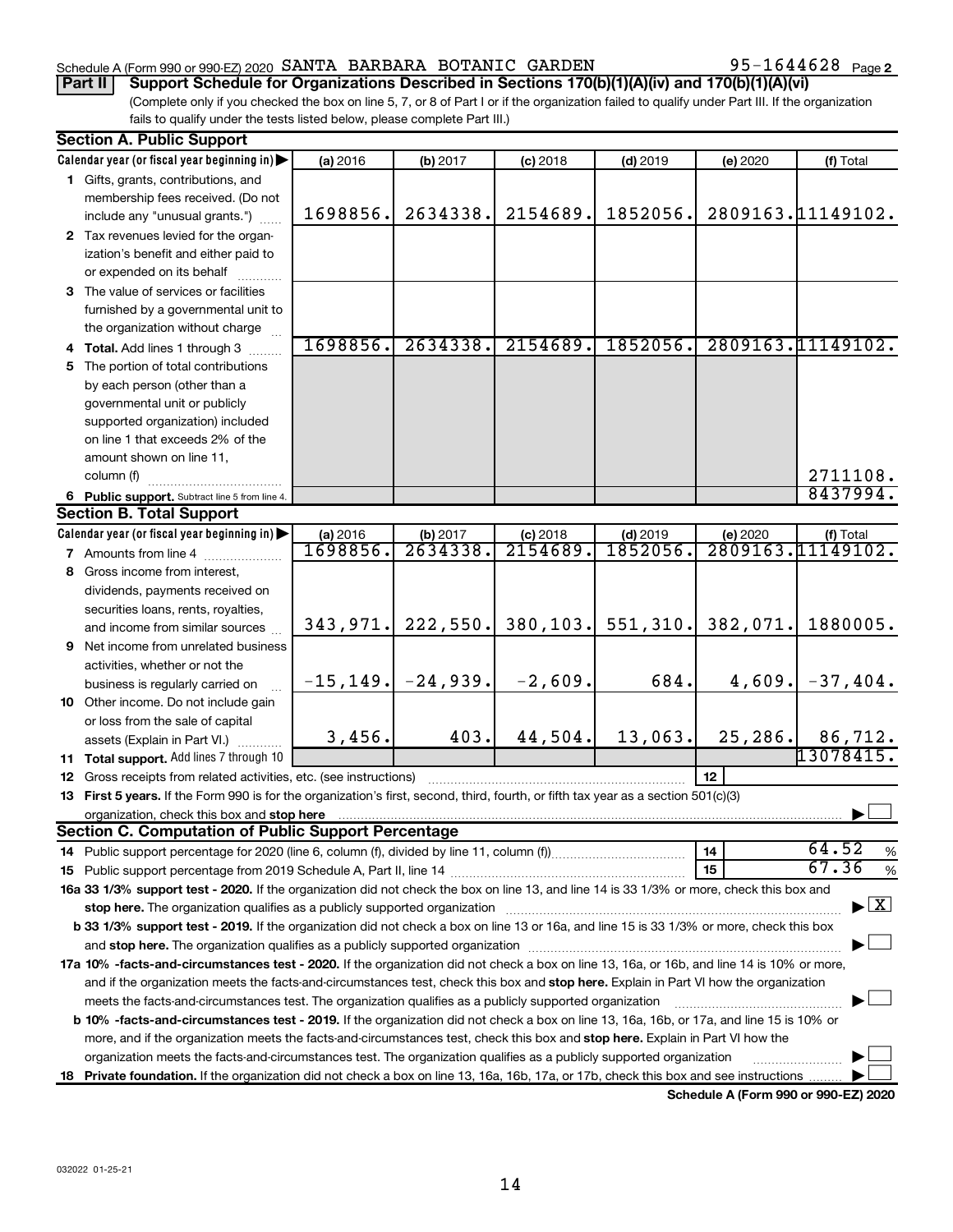## Schedule A (Form 990 or 990-EZ) 2020 SANTA BARBARA BOTANIC GARDEN  $95-1644628$  Page **Part III Support Schedule for Organizations Described in Section 509(a)(2)**

(Complete only if you checked the box on line 10 of Part I or if the organization failed to qualify under Part II. If the organization fails to qualify under the tests listed below, please complete Part II.)

| <b>Section A. Public Support</b>                                                                                                                                                                                              |          |          |            |            |          |                                      |
|-------------------------------------------------------------------------------------------------------------------------------------------------------------------------------------------------------------------------------|----------|----------|------------|------------|----------|--------------------------------------|
| Calendar year (or fiscal year beginning in)                                                                                                                                                                                   | (a) 2016 | (b) 2017 | $(c)$ 2018 | $(d)$ 2019 | (e) 2020 | (f) Total                            |
| 1 Gifts, grants, contributions, and                                                                                                                                                                                           |          |          |            |            |          |                                      |
| membership fees received. (Do not                                                                                                                                                                                             |          |          |            |            |          |                                      |
| include any "unusual grants.")                                                                                                                                                                                                |          |          |            |            |          |                                      |
| 2 Gross receipts from admissions,<br>merchandise sold or services per-<br>formed, or facilities furnished in<br>any activity that is related to the<br>organization's tax-exempt purpose                                      |          |          |            |            |          |                                      |
| 3 Gross receipts from activities that                                                                                                                                                                                         |          |          |            |            |          |                                      |
| are not an unrelated trade or bus-<br>iness under section 513                                                                                                                                                                 |          |          |            |            |          |                                      |
| 4 Tax revenues levied for the organ-                                                                                                                                                                                          |          |          |            |            |          |                                      |
| ization's benefit and either paid to<br>or expended on its behalf                                                                                                                                                             |          |          |            |            |          |                                      |
| 5 The value of services or facilities                                                                                                                                                                                         |          |          |            |            |          |                                      |
| furnished by a governmental unit to<br>the organization without charge                                                                                                                                                        |          |          |            |            |          |                                      |
| <b>6 Total.</b> Add lines 1 through 5                                                                                                                                                                                         |          |          |            |            |          |                                      |
| 7a Amounts included on lines 1, 2, and                                                                                                                                                                                        |          |          |            |            |          |                                      |
| 3 received from disqualified persons                                                                                                                                                                                          |          |          |            |            |          |                                      |
| <b>b</b> Amounts included on lines 2 and 3 received<br>from other than disqualified persons that<br>exceed the greater of \$5,000 or 1% of the<br>amount on line 13 for the year                                              |          |          |            |            |          |                                      |
| c Add lines 7a and 7b                                                                                                                                                                                                         |          |          |            |            |          |                                      |
| 8 Public support. (Subtract line 7c from line 6.)                                                                                                                                                                             |          |          |            |            |          |                                      |
| <b>Section B. Total Support</b>                                                                                                                                                                                               |          |          |            |            |          |                                      |
| Calendar year (or fiscal year beginning in) $\blacktriangleright$                                                                                                                                                             | (a) 2016 | (b) 2017 | $(c)$ 2018 | $(d)$ 2019 | (e) 2020 | (f) Total                            |
| <b>9</b> Amounts from line 6                                                                                                                                                                                                  |          |          |            |            |          |                                      |
| <b>10a</b> Gross income from interest,<br>dividends, payments received on<br>securities loans, rents, royalties,<br>and income from similar sources                                                                           |          |          |            |            |          |                                      |
| <b>b</b> Unrelated business taxable income                                                                                                                                                                                    |          |          |            |            |          |                                      |
| (less section 511 taxes) from businesses<br>acquired after June 30, 1975<br>$\mathcal{L}$ . The contract of $\mathcal{L}$                                                                                                     |          |          |            |            |          |                                      |
| c Add lines 10a and 10b                                                                                                                                                                                                       |          |          |            |            |          |                                      |
| <b>11</b> Net income from unrelated business<br>activities not included in line 10b.<br>whether or not the business is<br>regularly carried on                                                                                |          |          |            |            |          |                                      |
| <b>12</b> Other income. Do not include gain<br>or loss from the sale of capital<br>assets (Explain in Part VI.)                                                                                                               |          |          |            |            |          |                                      |
| <b>13</b> Total support. (Add lines 9, 10c, 11, and 12.)                                                                                                                                                                      |          |          |            |            |          |                                      |
| 14 First 5 years. If the Form 990 is for the organization's first, second, third, fourth, or fifth tax year as a section 501(c)(3) organization,                                                                              |          |          |            |            |          |                                      |
| check this box and stop here manufactured and stop here and stop here are manufactured and stop here and stop here and stop here and stop here and stop here and stop here and stop here and stop here and stop here and stop |          |          |            |            |          |                                      |
| Section C. Computation of Public Support Percentage                                                                                                                                                                           |          |          |            |            |          |                                      |
|                                                                                                                                                                                                                               |          |          |            |            | 15       | %                                    |
| 16 Public support percentage from 2019 Schedule A, Part III, line 15                                                                                                                                                          |          |          |            |            | 16       | %                                    |
| Section D. Computation of Investment Income Percentage                                                                                                                                                                        |          |          |            |            |          |                                      |
|                                                                                                                                                                                                                               |          |          |            |            | 17       | %                                    |
| 18 Investment income percentage from 2019 Schedule A, Part III, line 17                                                                                                                                                       |          |          |            |            | 18       | %                                    |
| 19a 33 1/3% support tests - 2020. If the organization did not check the box on line 14, and line 15 is more than 33 1/3%, and line 17 is not                                                                                  |          |          |            |            |          |                                      |
| more than 33 1/3%, check this box and stop here. The organization qualifies as a publicly supported organization                                                                                                              |          |          |            |            |          |                                      |
| <b>b 33 1/3% support tests - 2019.</b> If the organization did not check a box on line 14 or line 19a, and line 16 is more than 33 1/3%, and                                                                                  |          |          |            |            |          |                                      |
| line 18 is not more than 33 1/3%, check this box and stop here. The organization qualifies as a publicly supported organization <i>manner</i>                                                                                 |          |          |            |            |          |                                      |
|                                                                                                                                                                                                                               |          |          |            |            |          |                                      |
| 032023 01-25-21                                                                                                                                                                                                               |          |          |            |            |          | Schedule A (Form 990 or 990-EZ) 2020 |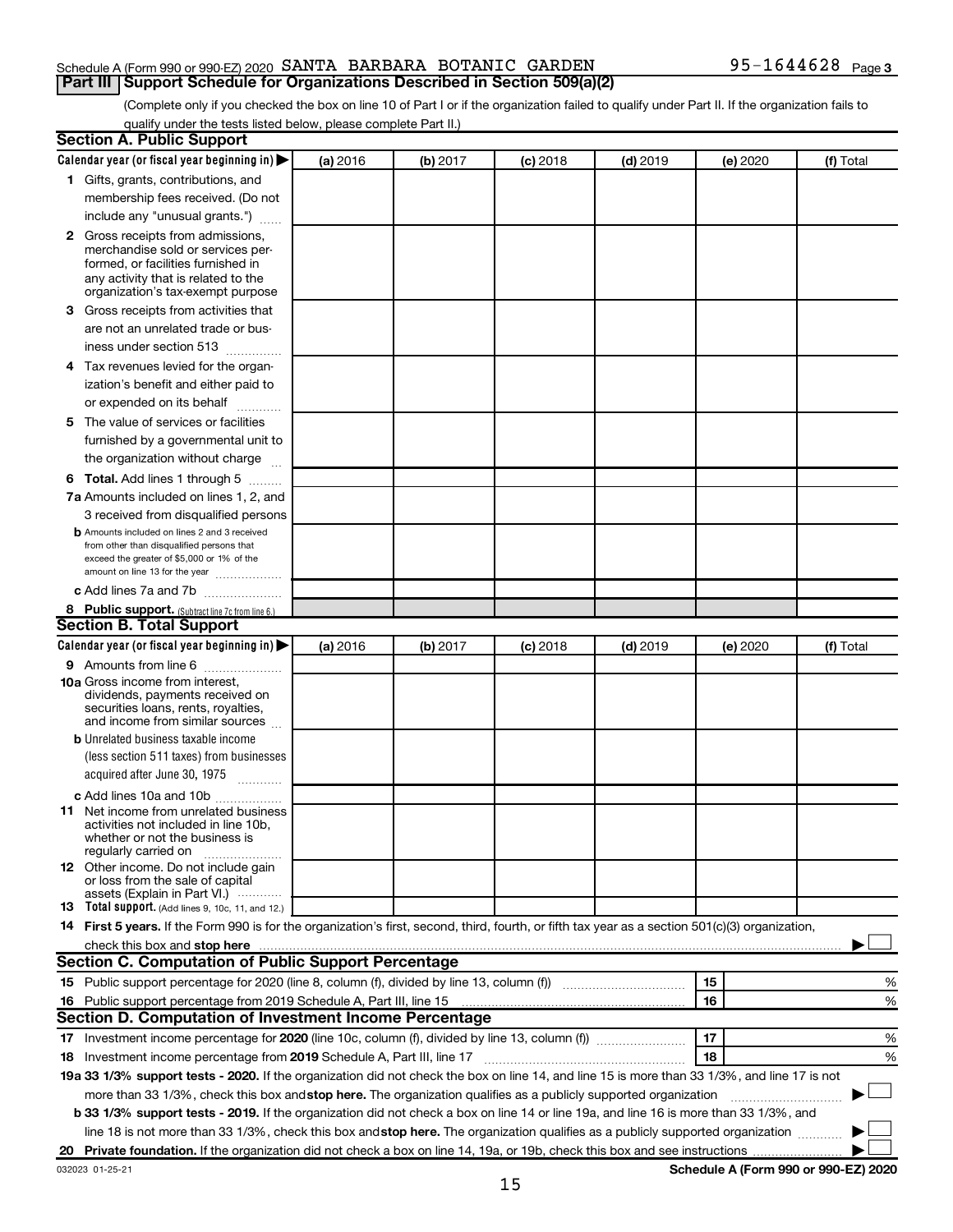## Schedule A (Form 990 or 990-EZ) 2020 SANTA BARBARA BOTANIC GARDEN  $95-1644628$  Page

**Yes No**

## **Part IV Supporting Organizations**

(Complete only if you checked a box in line 12 on Part I. If you checked box 12a, Part I, complete Sections A and B. If you checked box 12b, Part I, complete Sections A and C. If you checked box 12c, Part I, complete Sections A, D, and E. If you checked box 12d, Part I, complete Sections A and D, and complete Part V.)

## **Section A. All Supporting Organizations**

- **1** Are all of the organization's supported organizations listed by name in the organization's governing documents? If "No," describe in Part VI how the supported organizations are designated. If designated by *class or purpose, describe the designation. If historic and continuing relationship, explain.*
- **2** Did the organization have any supported organization that does not have an IRS determination of status under section 509(a)(1) or (2)? If "Yes," explain in Part **VI** how the organization determined that the supported *organization was described in section 509(a)(1) or (2).*
- **3a** Did the organization have a supported organization described in section 501(c)(4), (5), or (6)? If "Yes," answer *lines 3b and 3c below.*
- **b** Did the organization confirm that each supported organization qualified under section 501(c)(4), (5), or (6) and satisfied the public support tests under section 509(a)(2)? If "Yes," describe in Part VI when and how the *organization made the determination.*
- **c** Did the organization ensure that all support to such organizations was used exclusively for section 170(c)(2)(B) purposes? If "Yes," explain in Part VI what controls the organization put in place to ensure such use.
- **4 a** *If* Was any supported organization not organized in the United States ("foreign supported organization")? *"Yes," and if you checked box 12a or 12b in Part I, answer lines 4b and 4c below.*
- **b** Did the organization have ultimate control and discretion in deciding whether to make grants to the foreign supported organization? If "Yes," describe in Part VI how the organization had such control and discretion *despite being controlled or supervised by or in connection with its supported organizations.*
- **c** Did the organization support any foreign supported organization that does not have an IRS determination under sections 501(c)(3) and 509(a)(1) or (2)? If "Yes," explain in Part VI what controls the organization used *to ensure that all support to the foreign supported organization was used exclusively for section 170(c)(2)(B) purposes.*
- **5a** Did the organization add, substitute, or remove any supported organizations during the tax year? If "Yes," answer lines 5b and 5c below (if applicable). Also, provide detail in **Part VI,** including (i) the names and EIN *numbers of the supported organizations added, substituted, or removed; (ii) the reasons for each such action; (iii) the authority under the organization's organizing document authorizing such action; and (iv) how the action was accomplished (such as by amendment to the organizing document).*
- **b Type I or Type II only.** Was any added or substituted supported organization part of a class already designated in the organization's organizing document?
- **c Substitutions only.**  Was the substitution the result of an event beyond the organization's control?
- **6** Did the organization provide support (whether in the form of grants or the provision of services or facilities) to **Part VI.** support or benefit one or more of the filing organization's supported organizations? If "Yes," provide detail in anyone other than (i) its supported organizations, (ii) individuals that are part of the charitable class benefited by one or more of its supported organizations, or (iii) other supporting organizations that also
- **7** Did the organization provide a grant, loan, compensation, or other similar payment to a substantial contributor regard to a substantial contributor? If "Yes," complete Part I of Schedule L (Form 990 or 990-EZ). (as defined in section 4958(c)(3)(C)), a family member of a substantial contributor, or a 35% controlled entity with
- **8** Did the organization make a loan to a disqualified person (as defined in section 4958) not described in line 7? *If "Yes," complete Part I of Schedule L (Form 990 or 990-EZ).*
- **9 a** Was the organization controlled directly or indirectly at any time during the tax year by one or more in section 509(a)(1) or (2))? If "Yes," provide detail in **Part VI.** disqualified persons, as defined in section 4946 (other than foundation managers and organizations described
- **b** Did one or more disqualified persons (as defined in line 9a) hold a controlling interest in any entity in which the supporting organization had an interest? If "Yes," provide detail in Part VI.
- **c** Did a disqualified person (as defined in line 9a) have an ownership interest in, or derive any personal benefit from, assets in which the supporting organization also had an interest? If "Yes," provide detail in Part VI.
- **10 a** Was the organization subject to the excess business holdings rules of section 4943 because of section supporting organizations)? If "Yes," answer line 10b below. 4943(f) (regarding certain Type II supporting organizations, and all Type III non-functionally integrated
- **b** Did the organization have any excess business holdings in the tax year? (Use Schedule C, Form 4720, to *determine whether the organization had excess business holdings.)*

**1 2 3a 3b 3c 4a 4b 4c 5a 5b 5c 6 7 8 9a 9b 9c 10a**

**10b**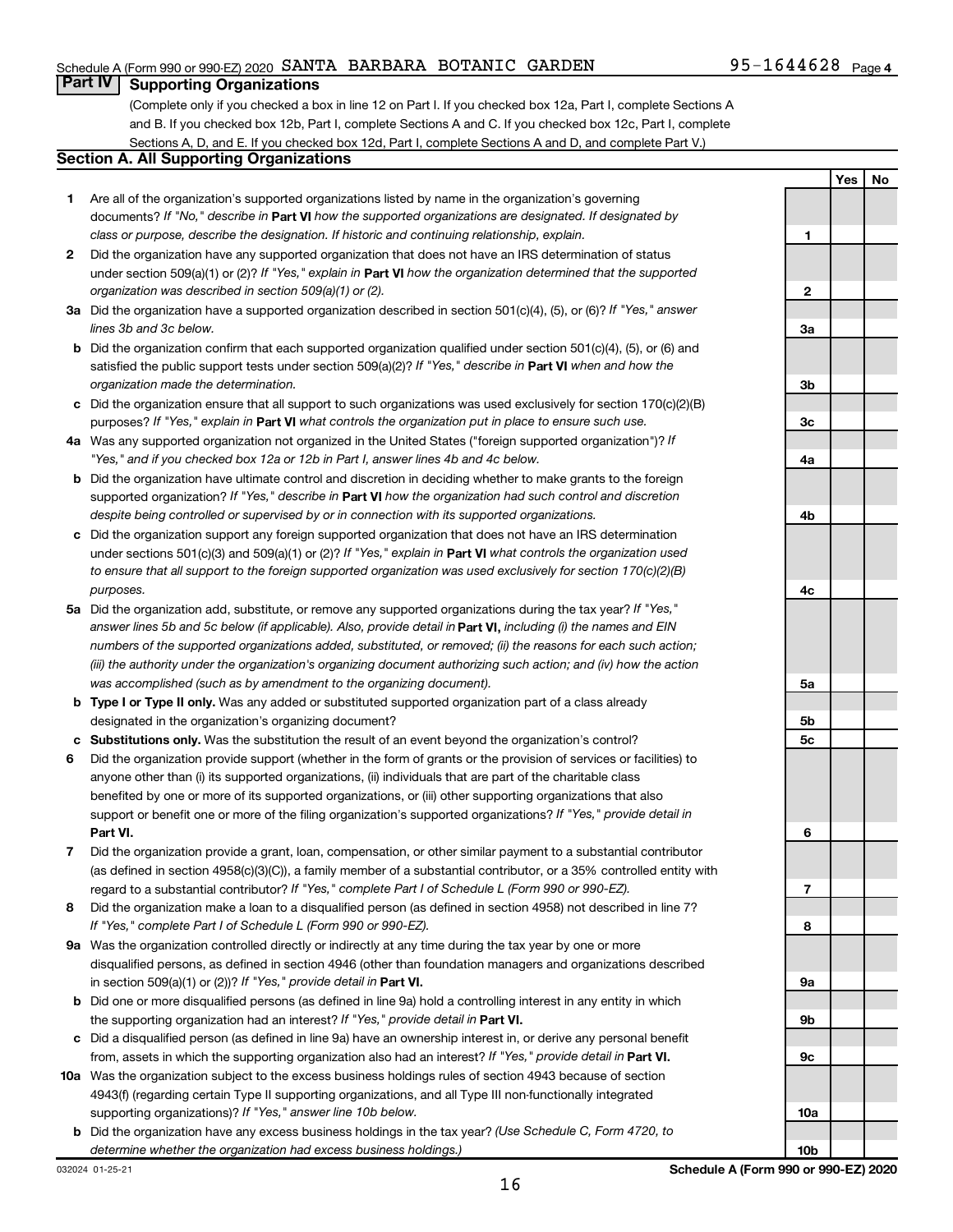## Schedule A (Form 990 or 990-EZ) 2020 SANTA BARBARA BOTANIC GARDEN  $95-1644628$  Page **Part IV | Supporting Organizations** *(continued)*

|              |                                                                                                                                                                                                                                                            |              | Yes | No  |
|--------------|------------------------------------------------------------------------------------------------------------------------------------------------------------------------------------------------------------------------------------------------------------|--------------|-----|-----|
| 11           | Has the organization accepted a gift or contribution from any of the following persons?                                                                                                                                                                    |              |     |     |
|              | a A person who directly or indirectly controls, either alone or together with persons described in lines 11b and                                                                                                                                           |              |     |     |
|              | 11c below, the governing body of a supported organization?                                                                                                                                                                                                 | 11a          |     |     |
|              | <b>b</b> A family member of a person described in line 11a above?                                                                                                                                                                                          | 11b          |     |     |
|              | c A 35% controlled entity of a person described in line 11a or 11b above? If "Yes" to line 11a, 11b, or 11c, provide                                                                                                                                       |              |     |     |
|              | detail in Part VI.                                                                                                                                                                                                                                         | 11c          |     |     |
|              | <b>Section B. Type I Supporting Organizations</b>                                                                                                                                                                                                          |              |     |     |
|              |                                                                                                                                                                                                                                                            |              | Yes | No. |
| 1.           | Did the governing body, members of the governing body, officers acting in their official capacity, or membership of one or                                                                                                                                 |              |     |     |
|              | more supported organizations have the power to regularly appoint or elect at least a majority of the organization's officers,                                                                                                                              |              |     |     |
|              | directors, or trustees at all times during the tax year? If "No," describe in Part VI how the supported organization(s)                                                                                                                                    |              |     |     |
|              | effectively operated, supervised, or controlled the organization's activities. If the organization had more than one supported<br>organization, describe how the powers to appoint and/or remove officers, directors, or trustees were allocated among the |              |     |     |
|              | supported organizations and what conditions or restrictions, if any, applied to such powers during the tax year.                                                                                                                                           | 1            |     |     |
| $\mathbf{2}$ | Did the organization operate for the benefit of any supported organization other than the supported                                                                                                                                                        |              |     |     |
|              | organization(s) that operated, supervised, or controlled the supporting organization? If "Yes," explain in                                                                                                                                                 |              |     |     |
|              | Part VI how providing such benefit carried out the purposes of the supported organization(s) that operated,                                                                                                                                                |              |     |     |
|              | supervised, or controlled the supporting organization.                                                                                                                                                                                                     | $\mathbf{2}$ |     |     |
|              | <b>Section C. Type II Supporting Organizations</b>                                                                                                                                                                                                         |              |     |     |
|              |                                                                                                                                                                                                                                                            |              | Yes | No  |
| 1.           | Were a majority of the organization's directors or trustees during the tax year also a majority of the directors                                                                                                                                           |              |     |     |
|              | or trustees of each of the organization's supported organization(s)? If "No," describe in Part VI how control                                                                                                                                              |              |     |     |
|              | or management of the supporting organization was vested in the same persons that controlled or managed                                                                                                                                                     |              |     |     |
|              | the supported organization(s).                                                                                                                                                                                                                             | 1            |     |     |
|              | Section D. All Type III Supporting Organizations                                                                                                                                                                                                           |              |     |     |
|              |                                                                                                                                                                                                                                                            |              | Yes | No  |
| 1.           | Did the organization provide to each of its supported organizations, by the last day of the fifth month of the                                                                                                                                             |              |     |     |
|              | organization's tax year, (i) a written notice describing the type and amount of support provided during the prior tax                                                                                                                                      |              |     |     |
|              | year, (ii) a copy of the Form 990 that was most recently filed as of the date of notification, and (iii) copies of the                                                                                                                                     |              |     |     |
|              | organization's governing documents in effect on the date of notification, to the extent not previously provided?                                                                                                                                           | 1            |     |     |
| $\mathbf{2}$ | Were any of the organization's officers, directors, or trustees either (i) appointed or elected by the supported                                                                                                                                           |              |     |     |
|              | organization(s) or (ii) serving on the governing body of a supported organization? If "No," explain in Part VI how                                                                                                                                         |              |     |     |
|              | the organization maintained a close and continuous working relationship with the supported organization(s).                                                                                                                                                | $\mathbf{2}$ |     |     |
| 3            | By reason of the relationship described in line 2, above, did the organization's supported organizations have a                                                                                                                                            |              |     |     |
|              | significant voice in the organization's investment policies and in directing the use of the organization's                                                                                                                                                 |              |     |     |
|              | income or assets at all times during the tax year? If "Yes," describe in Part VI the role the organization's                                                                                                                                               |              |     |     |
|              | supported organizations played in this regard.                                                                                                                                                                                                             | 3            |     |     |
|              | Section E. Type III Functionally Integrated Supporting Organizations                                                                                                                                                                                       |              |     |     |
| 1.           | Check the box next to the method that the organization used to satisfy the Integral Part Test during the yealsee instructions).                                                                                                                            |              |     |     |
| a            | The organization satisfied the Activities Test. Complete line 2 below.                                                                                                                                                                                     |              |     |     |
| $\mathbf b$  | The organization is the parent of each of its supported organizations. Complete line 3 below.                                                                                                                                                              |              |     |     |
| c            | The organization supported a governmental entity. Describe in Part VI how you supported a governmental entity (see instructions).                                                                                                                          |              |     |     |
| 2            | Activities Test. Answer lines 2a and 2b below.                                                                                                                                                                                                             |              | Yes | No  |
| а            | Did substantially all of the organization's activities during the tax year directly further the exempt purposes of                                                                                                                                         |              |     |     |
|              | the supported organization(s) to which the organization was responsive? If "Yes," then in Part VI identify                                                                                                                                                 |              |     |     |
|              | those supported organizations and explain how these activities directly furthered their exempt purposes,                                                                                                                                                   |              |     |     |
|              | how the organization was responsive to those supported organizations, and how the organization determined                                                                                                                                                  |              |     |     |
|              | that these activities constituted substantially all of its activities.                                                                                                                                                                                     | 2a           |     |     |
|              | <b>b</b> Did the activities described in line 2a, above, constitute activities that, but for the organization's involvement,                                                                                                                               |              |     |     |
|              | one or more of the organization's supported organization(s) would have been engaged in? If "Yes," explain in                                                                                                                                               |              |     |     |
|              | <b>Part VI</b> the reasons for the organization's position that its supported organization(s) would have engaged in                                                                                                                                        |              |     |     |
|              | these activities but for the organization's involvement.                                                                                                                                                                                                   | 2b           |     |     |
| 3            | Parent of Supported Organizations. Answer lines 3a and 3b below.                                                                                                                                                                                           |              |     |     |
| а            | Did the organization have the power to regularly appoint or elect a majority of the officers, directors, or                                                                                                                                                |              |     |     |
|              | trustees of each of the supported organizations? If "Yes" or "No" provide details in Part VI.                                                                                                                                                              | За           |     |     |
|              | <b>b</b> Did the organization exercise a substantial degree of direction over the policies, programs, and activities of each                                                                                                                               |              |     |     |
|              | of its supported organizations? If "Yes," describe in Part VI the role played by the organization in this regard.                                                                                                                                          | Зb           |     |     |
|              |                                                                                                                                                                                                                                                            |              |     |     |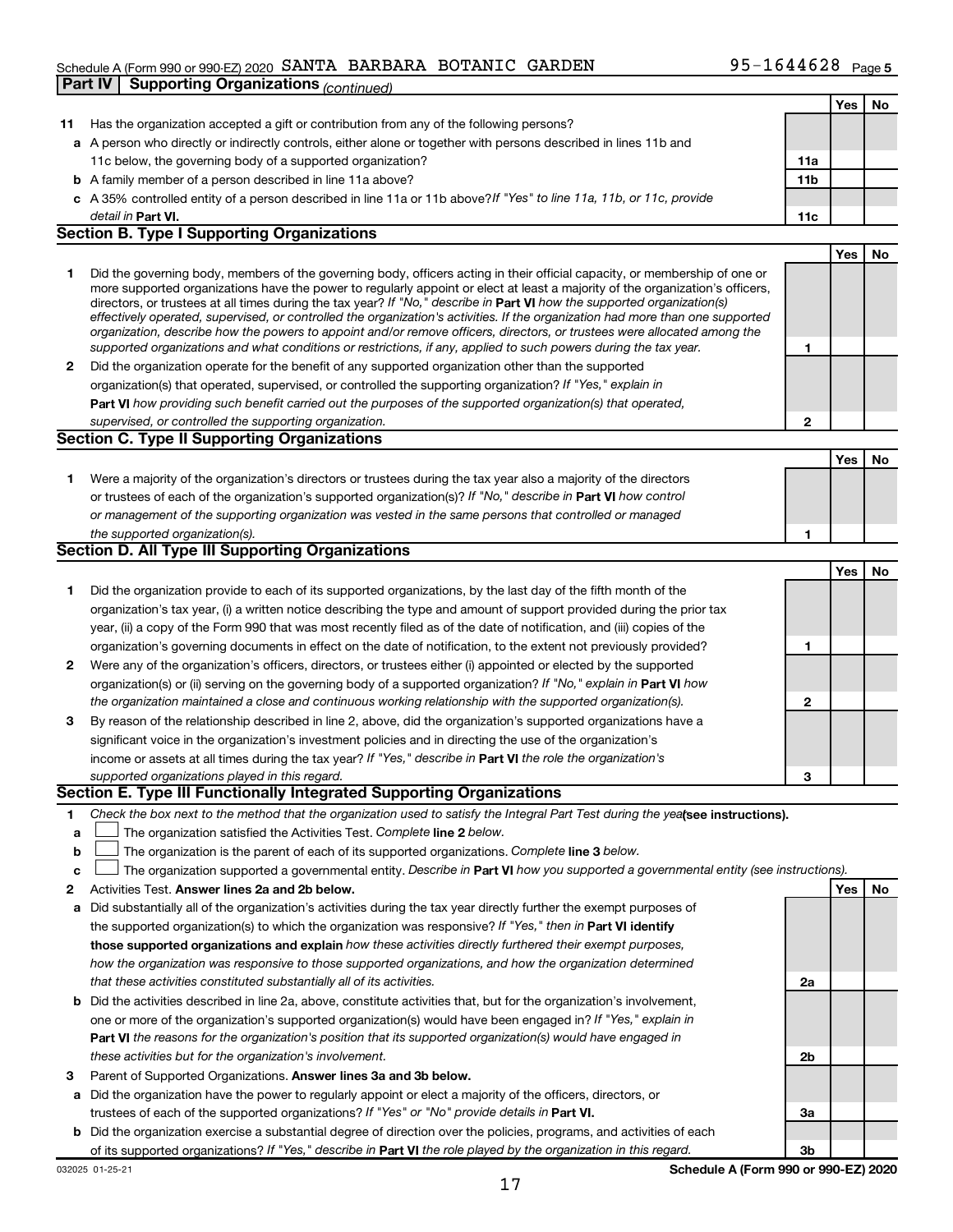## Schedule A (Form 990 or 990-EZ) 2020 SANTA BARBARA BOTANIC GARDEN  $95-1644628$  Page **Part V Type III Non-Functionally Integrated 509(a)(3) Supporting Organizations**

1 **Letter See instructions.** Check here if the organization satisfied the Integral Part Test as a qualifying trust on Nov. 20, 1970 (*explain in* Part **VI**). See instructions. All other Type III non-functionally integrated supporting organizations must complete Sections A through E.

|    | Section A - Adjusted Net Income                                             |                | (A) Prior Year | (B) Current Year<br>(optional) |
|----|-----------------------------------------------------------------------------|----------------|----------------|--------------------------------|
| 1  | Net short-term capital gain                                                 | 1              |                |                                |
| 2  | Recoveries of prior-year distributions                                      | $\mathbf{2}$   |                |                                |
| З  | Other gross income (see instructions)                                       | 3              |                |                                |
| 4  | Add lines 1 through 3.                                                      | 4              |                |                                |
| 5  | Depreciation and depletion                                                  | 5              |                |                                |
| 6  | Portion of operating expenses paid or incurred for production or            |                |                |                                |
|    | collection of gross income or for management, conservation, or              |                |                |                                |
|    | maintenance of property held for production of income (see instructions)    | 6              |                |                                |
| 7  | Other expenses (see instructions)                                           | $\overline{7}$ |                |                                |
| 8  | Adjusted Net Income (subtract lines 5, 6, and 7 from line 4)                | 8              |                |                                |
|    | <b>Section B - Minimum Asset Amount</b>                                     |                | (A) Prior Year | (B) Current Year<br>(optional) |
| 1. | Aggregate fair market value of all non-exempt-use assets (see               |                |                |                                |
|    | instructions for short tax year or assets held for part of year):           |                |                |                                |
|    | <b>a</b> Average monthly value of securities                                | 1a             |                |                                |
|    | <b>b</b> Average monthly cash balances                                      | 1b             |                |                                |
|    | c Fair market value of other non-exempt-use assets                          | 1c             |                |                                |
|    | d Total (add lines 1a, 1b, and 1c)                                          | 1d             |                |                                |
|    | <b>e</b> Discount claimed for blockage or other factors                     |                |                |                                |
|    | (explain in detail in Part VI):                                             |                |                |                                |
| 2  | Acquisition indebtedness applicable to non-exempt-use assets                | $\mathbf{2}$   |                |                                |
| З  | Subtract line 2 from line 1d.                                               | 3              |                |                                |
| 4  | Cash deemed held for exempt use. Enter 0.015 of line 3 (for greater amount, |                |                |                                |
|    | see instructions)                                                           | 4              |                |                                |
| 5  | Net value of non-exempt-use assets (subtract line 4 from line 3)            | 5              |                |                                |
| 6  | Multiply line 5 by 0.035.                                                   | 6              |                |                                |
| 7  | Recoveries of prior-year distributions                                      | $\overline{7}$ |                |                                |
| 8  | Minimum Asset Amount (add line 7 to line 6)                                 | 8              |                |                                |
|    | <b>Section C - Distributable Amount</b>                                     |                |                | <b>Current Year</b>            |
| 1  | Adjusted net income for prior year (from Section A, line 8, column A)       | 1              |                |                                |
| 2  | Enter 0.85 of line 1.                                                       | $\mathbf{2}$   |                |                                |
| З  | Minimum asset amount for prior year (from Section B, line 8, column A)      | 3              |                |                                |
| 4  | Enter greater of line 2 or line 3.                                          | 4              |                |                                |
| 5  | Income tax imposed in prior year                                            | 5              |                |                                |
| 6  | <b>Distributable Amount.</b> Subtract line 5 from line 4, unless subject to |                |                |                                |
|    | emergency temporary reduction (see instructions).                           | 6              |                |                                |
|    |                                                                             |                |                |                                |

**7** Let Check here if the current year is the organization's first as a non-functionally integrated Type III supporting organization (see instructions).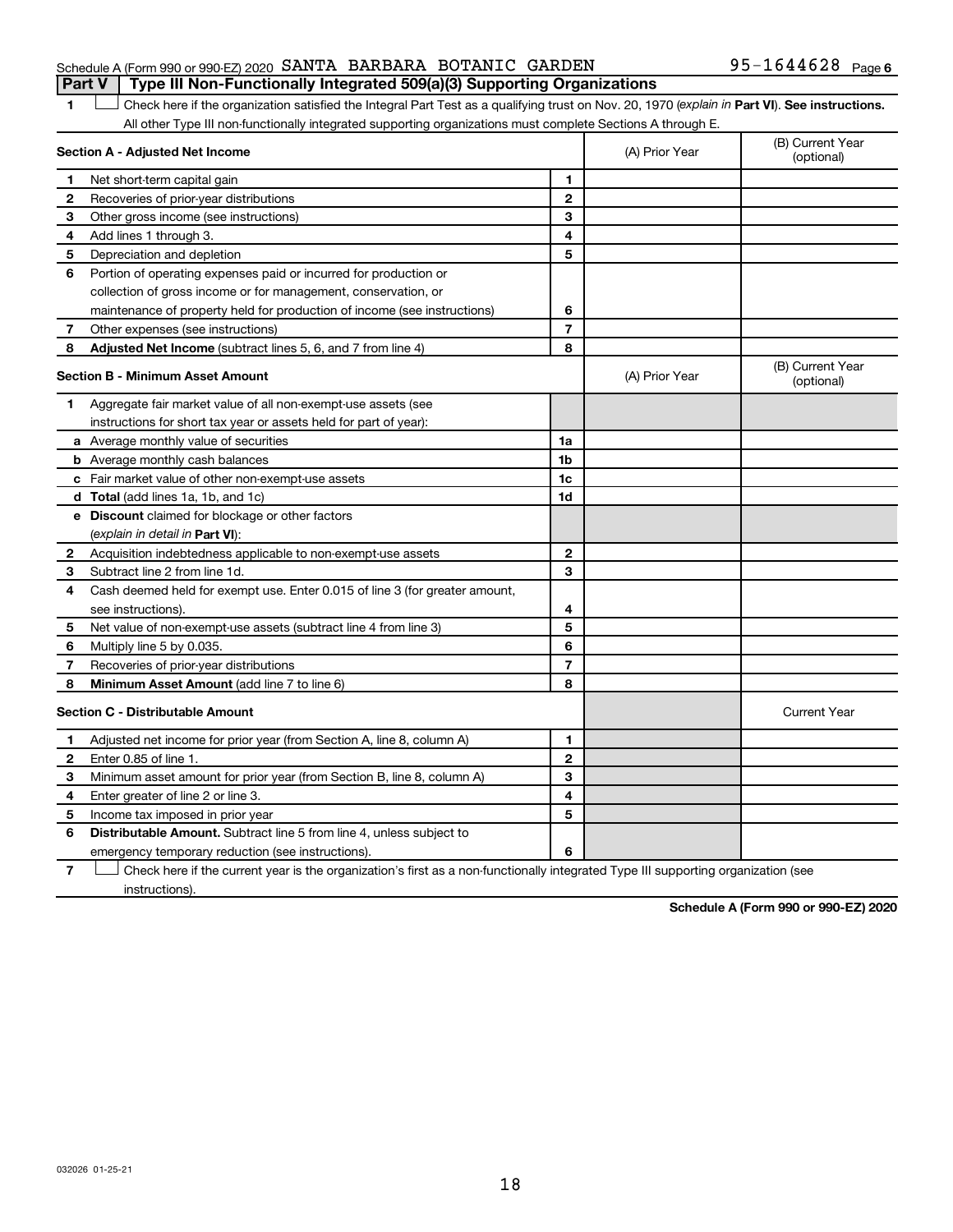### Schedule A (Form 990 or 990-EZ) 2020 SAN'I'A BARBARA BO'I'ANIC GARDEN 95-I 644628 Page SANTA BARBARA BOTANIC GARDEN 95-1644628

| <b>Part V</b> | Type III Non-Functionally Integrated 509(a)(3) Supporting Organizations (continued)        |                                    |                                               |    |                                                  |
|---------------|--------------------------------------------------------------------------------------------|------------------------------------|-----------------------------------------------|----|--------------------------------------------------|
|               | <b>Section D - Distributions</b>                                                           |                                    |                                               |    | <b>Current Year</b>                              |
| 1             | Amounts paid to supported organizations to accomplish exempt purposes                      | 1                                  |                                               |    |                                                  |
| 2             | Amounts paid to perform activity that directly furthers exempt purposes of supported       |                                    |                                               |    |                                                  |
|               | organizations, in excess of income from activity                                           | 2                                  |                                               |    |                                                  |
| 3             | Administrative expenses paid to accomplish exempt purposes of supported organizations      |                                    | 3                                             |    |                                                  |
| 4             | Amounts paid to acquire exempt-use assets                                                  |                                    |                                               | 4  |                                                  |
| 5             | Qualified set-aside amounts (prior IRS approval required - provide details in Part VI)     |                                    |                                               | 5  |                                                  |
| 6             | Other distributions ( <i>describe in Part VI</i> ). See instructions.                      |                                    |                                               | 6  |                                                  |
| 7             | Total annual distributions. Add lines 1 through 6.                                         |                                    |                                               | 7  |                                                  |
| 8             | Distributions to attentive supported organizations to which the organization is responsive |                                    |                                               |    |                                                  |
|               | (provide details in Part VI). See instructions.                                            |                                    |                                               | 8  |                                                  |
| 9             | Distributable amount for 2020 from Section C, line 6                                       |                                    |                                               | 9  |                                                  |
| 10            | Line 8 amount divided by line 9 amount                                                     |                                    |                                               | 10 |                                                  |
|               | <b>Section E - Distribution Allocations (see instructions)</b>                             | (i)<br><b>Excess Distributions</b> | (ii)<br><b>Underdistributions</b><br>Pre-2020 |    | (iii)<br><b>Distributable</b><br>Amount for 2020 |
| 1             | Distributable amount for 2020 from Section C, line 6                                       |                                    |                                               |    |                                                  |
| 2             | Underdistributions, if any, for years prior to 2020 (reason-                               |                                    |                                               |    |                                                  |
|               | able cause required - explain in Part VI). See instructions.                               |                                    |                                               |    |                                                  |
| 3             | Excess distributions carryover, if any, to 2020                                            |                                    |                                               |    |                                                  |
|               | a From 2015                                                                                |                                    |                                               |    |                                                  |
|               | <b>b</b> From 2016                                                                         |                                    |                                               |    |                                                  |
|               | c From 2017                                                                                |                                    |                                               |    |                                                  |
|               | d From 2018                                                                                |                                    |                                               |    |                                                  |
|               | e From 2019                                                                                |                                    |                                               |    |                                                  |
|               | f Total of lines 3a through 3e                                                             |                                    |                                               |    |                                                  |
|               | g Applied to underdistributions of prior years                                             |                                    |                                               |    |                                                  |
|               | <b>h</b> Applied to 2020 distributable amount                                              |                                    |                                               |    |                                                  |
| Ť.            | Carryover from 2015 not applied (see instructions)                                         |                                    |                                               |    |                                                  |
|               | Remainder. Subtract lines 3g, 3h, and 3i from line 3f.                                     |                                    |                                               |    |                                                  |
| 4             | Distributions for 2020 from Section D,                                                     |                                    |                                               |    |                                                  |
|               | line $7:$                                                                                  |                                    |                                               |    |                                                  |
|               | a Applied to underdistributions of prior years                                             |                                    |                                               |    |                                                  |
|               | <b>b</b> Applied to 2020 distributable amount                                              |                                    |                                               |    |                                                  |
|               | c Remainder. Subtract lines 4a and 4b from line 4.                                         |                                    |                                               |    |                                                  |
| 5             | Remaining underdistributions for years prior to 2020, if                                   |                                    |                                               |    |                                                  |
|               | any. Subtract lines 3g and 4a from line 2. For result greater                              |                                    |                                               |    |                                                  |
|               | than zero, explain in Part VI. See instructions.                                           |                                    |                                               |    |                                                  |
| 6             | Remaining underdistributions for 2020. Subtract lines 3h                                   |                                    |                                               |    |                                                  |
|               | and 4b from line 1. For result greater than zero, explain in                               |                                    |                                               |    |                                                  |
|               | <b>Part VI.</b> See instructions.                                                          |                                    |                                               |    |                                                  |
| 7             | Excess distributions carryover to 2021. Add lines 3j                                       |                                    |                                               |    |                                                  |
|               | and 4c.                                                                                    |                                    |                                               |    |                                                  |
| 8             | Breakdown of line 7:                                                                       |                                    |                                               |    |                                                  |
|               | a Excess from 2016                                                                         |                                    |                                               |    |                                                  |
|               | <b>b</b> Excess from 2017                                                                  |                                    |                                               |    |                                                  |
|               | c Excess from 2018                                                                         |                                    |                                               |    |                                                  |
|               | d Excess from 2019                                                                         |                                    |                                               |    |                                                  |
|               | e Excess from 2020                                                                         |                                    |                                               |    |                                                  |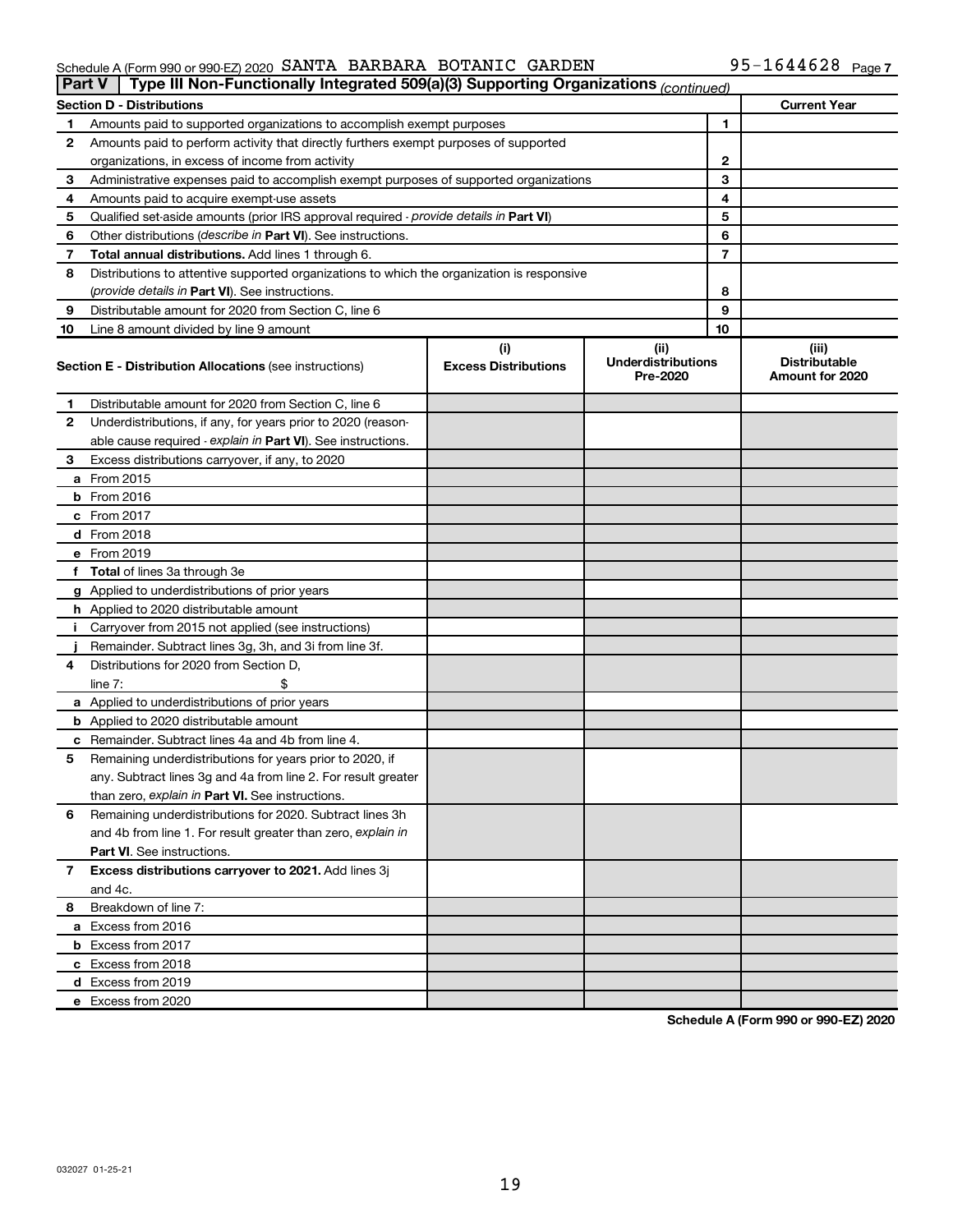|                | Schedule A (Form 990 or 990-EZ) 2020 SANTA BARBARA BOTANIC GARDEN                                                                                                                                                                                                                                                                                                                                                                                                                                                                                                                           |  | 95-1644628 Page 8 |
|----------------|---------------------------------------------------------------------------------------------------------------------------------------------------------------------------------------------------------------------------------------------------------------------------------------------------------------------------------------------------------------------------------------------------------------------------------------------------------------------------------------------------------------------------------------------------------------------------------------------|--|-------------------|
| <b>Part VI</b> | Supplemental Information. Provide the explanations required by Part II, line 10; Part II, line 17a or 17b; Part III, line 12;<br>Part IV, Section A, lines 1, 2, 3b, 3c, 4b, 4c, 5a, 6, 9a, 9b, 9c, 11a, 11b, and 11c; Part IV, Section B, lines 1 and 2; Part IV, Section C,<br>line 1; Part IV, Section D, lines 2 and 3; Part IV, Section E, lines 1c, 2a, 2b, 3a, and 3b; Part V, line 1; Part V, Section B, line 1e; Part V,<br>Section D, lines 5, 6, and 8; and Part V, Section E, lines 2, 5, and 6. Also complete this part for any additional information.<br>(See instructions.) |  |                   |
|                |                                                                                                                                                                                                                                                                                                                                                                                                                                                                                                                                                                                             |  |                   |
|                |                                                                                                                                                                                                                                                                                                                                                                                                                                                                                                                                                                                             |  |                   |
|                |                                                                                                                                                                                                                                                                                                                                                                                                                                                                                                                                                                                             |  |                   |
|                |                                                                                                                                                                                                                                                                                                                                                                                                                                                                                                                                                                                             |  |                   |
|                |                                                                                                                                                                                                                                                                                                                                                                                                                                                                                                                                                                                             |  |                   |
|                |                                                                                                                                                                                                                                                                                                                                                                                                                                                                                                                                                                                             |  |                   |
|                |                                                                                                                                                                                                                                                                                                                                                                                                                                                                                                                                                                                             |  |                   |
|                |                                                                                                                                                                                                                                                                                                                                                                                                                                                                                                                                                                                             |  |                   |
|                |                                                                                                                                                                                                                                                                                                                                                                                                                                                                                                                                                                                             |  |                   |
|                |                                                                                                                                                                                                                                                                                                                                                                                                                                                                                                                                                                                             |  |                   |
|                |                                                                                                                                                                                                                                                                                                                                                                                                                                                                                                                                                                                             |  |                   |
|                |                                                                                                                                                                                                                                                                                                                                                                                                                                                                                                                                                                                             |  |                   |
|                |                                                                                                                                                                                                                                                                                                                                                                                                                                                                                                                                                                                             |  |                   |
|                |                                                                                                                                                                                                                                                                                                                                                                                                                                                                                                                                                                                             |  |                   |
|                |                                                                                                                                                                                                                                                                                                                                                                                                                                                                                                                                                                                             |  |                   |
|                |                                                                                                                                                                                                                                                                                                                                                                                                                                                                                                                                                                                             |  |                   |
|                |                                                                                                                                                                                                                                                                                                                                                                                                                                                                                                                                                                                             |  |                   |
|                |                                                                                                                                                                                                                                                                                                                                                                                                                                                                                                                                                                                             |  |                   |
|                |                                                                                                                                                                                                                                                                                                                                                                                                                                                                                                                                                                                             |  |                   |
|                |                                                                                                                                                                                                                                                                                                                                                                                                                                                                                                                                                                                             |  |                   |
|                |                                                                                                                                                                                                                                                                                                                                                                                                                                                                                                                                                                                             |  |                   |
|                |                                                                                                                                                                                                                                                                                                                                                                                                                                                                                                                                                                                             |  |                   |
|                |                                                                                                                                                                                                                                                                                                                                                                                                                                                                                                                                                                                             |  |                   |
|                |                                                                                                                                                                                                                                                                                                                                                                                                                                                                                                                                                                                             |  |                   |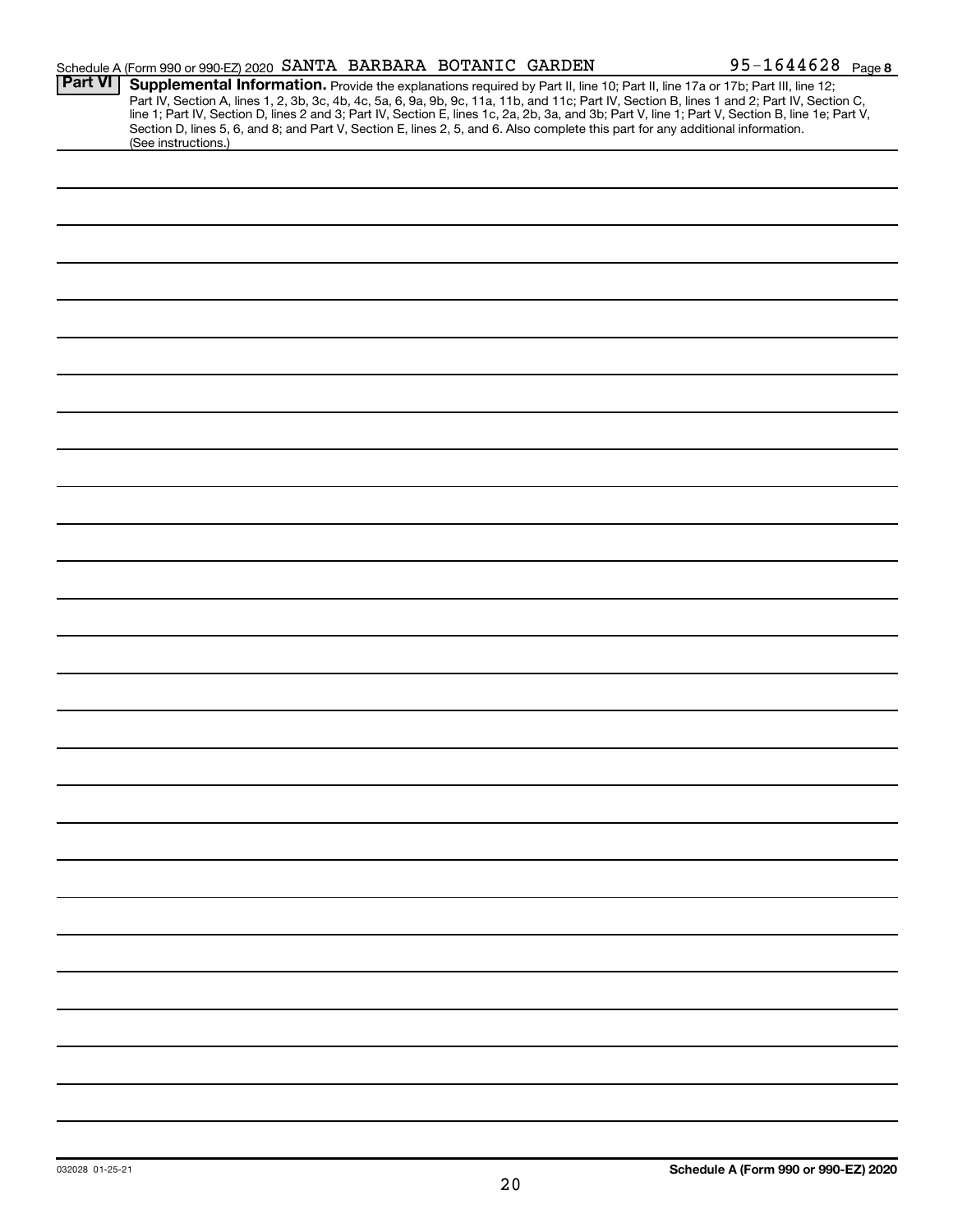| <b>SCHEDULE D</b> |  |
|-------------------|--|
|-------------------|--|

# **SCHEDULE D Supplemental Financial Statements**<br> **Form 990 2020**<br> **Part IV** line 6.7.8.9.10, 11a, 11b, 11d, 11d, 11d, 11d, 11d, 12a, 0r, 12b

**(Form 990) | Complete if the organization answered "Yes" on Form 990, Part IV, line 6, 7, 8, 9, 10, 11a, 11b, 11c, 11d, 11e, 11f, 12a, or 12b.**



| Department of the Treasury<br>Go to www.irs.gov/Form990 for instructions and the latest information.<br>Internal Revenue Service |                          |                                 | Attach to Form 990.                                |                                                                     |                                                                                                          |                         | Inspection                                                                                                                                                                                                                     | <b>Open to Public</b> |                                                     |           |
|----------------------------------------------------------------------------------------------------------------------------------|--------------------------|---------------------------------|----------------------------------------------------|---------------------------------------------------------------------|----------------------------------------------------------------------------------------------------------|-------------------------|--------------------------------------------------------------------------------------------------------------------------------------------------------------------------------------------------------------------------------|-----------------------|-----------------------------------------------------|-----------|
|                                                                                                                                  |                          | Name of the organization        |                                                    |                                                                     | SANTA BARBARA BOTANIC GARDEN                                                                             |                         |                                                                                                                                                                                                                                |                       | <b>Employer identification number</b><br>95-1644628 |           |
|                                                                                                                                  | Part I                   |                                 |                                                    |                                                                     |                                                                                                          |                         | Organizations Maintaining Donor Advised Funds or Other Similar Funds or Accounts. Complete if the                                                                                                                              |                       |                                                     |           |
|                                                                                                                                  |                          |                                 |                                                    | organization answered "Yes" on Form 990, Part IV, line 6.           |                                                                                                          |                         |                                                                                                                                                                                                                                |                       |                                                     |           |
|                                                                                                                                  |                          |                                 |                                                    |                                                                     |                                                                                                          | (a) Donor advised funds |                                                                                                                                                                                                                                |                       | (b) Funds and other accounts                        |           |
| 1.                                                                                                                               |                          |                                 |                                                    |                                                                     |                                                                                                          |                         |                                                                                                                                                                                                                                |                       |                                                     |           |
| 2                                                                                                                                |                          |                                 |                                                    | Aggregate value of contributions to (during year)                   |                                                                                                          |                         |                                                                                                                                                                                                                                |                       |                                                     |           |
| З                                                                                                                                |                          |                                 |                                                    | Aggregate value of grants from (during year)                        |                                                                                                          |                         |                                                                                                                                                                                                                                |                       |                                                     |           |
| 4                                                                                                                                |                          |                                 |                                                    |                                                                     |                                                                                                          |                         |                                                                                                                                                                                                                                |                       |                                                     |           |
| 5                                                                                                                                |                          |                                 |                                                    |                                                                     |                                                                                                          |                         | Did the organization inform all donors and donor advisors in writing that the assets held in donor advised funds                                                                                                               |                       |                                                     |           |
|                                                                                                                                  |                          |                                 |                                                    |                                                                     |                                                                                                          |                         |                                                                                                                                                                                                                                |                       | Yes                                                 | <b>No</b> |
| 6                                                                                                                                |                          |                                 |                                                    |                                                                     |                                                                                                          |                         | Did the organization inform all grantees, donors, and donor advisors in writing that grant funds can be used only                                                                                                              |                       |                                                     |           |
|                                                                                                                                  |                          |                                 |                                                    |                                                                     |                                                                                                          |                         | for charitable purposes and not for the benefit of the donor or donor advisor, or for any other purpose conferring                                                                                                             |                       |                                                     |           |
|                                                                                                                                  |                          | impermissible private benefit?  |                                                    |                                                                     |                                                                                                          |                         |                                                                                                                                                                                                                                |                       | Yes                                                 | No        |
|                                                                                                                                  | Part II                  |                                 |                                                    |                                                                     |                                                                                                          |                         | Conservation Easements. Complete if the organization answered "Yes" on Form 990, Part IV, line 7.                                                                                                                              |                       |                                                     |           |
| 1                                                                                                                                |                          |                                 |                                                    |                                                                     | Purpose(s) of conservation easements held by the organization (check all that apply).                    |                         |                                                                                                                                                                                                                                |                       |                                                     |           |
|                                                                                                                                  |                          |                                 |                                                    |                                                                     | Preservation of land for public use (for example, recreation or education)                               |                         | Preservation of a historically important land area                                                                                                                                                                             |                       |                                                     |           |
|                                                                                                                                  |                          | Protection of natural habitat   |                                                    |                                                                     |                                                                                                          |                         | Preservation of a certified historic structure                                                                                                                                                                                 |                       |                                                     |           |
|                                                                                                                                  |                          | Preservation of open space      |                                                    |                                                                     |                                                                                                          |                         |                                                                                                                                                                                                                                |                       |                                                     |           |
| 2                                                                                                                                |                          |                                 |                                                    |                                                                     |                                                                                                          |                         | Complete lines 2a through 2d if the organization held a qualified conservation contribution in the form of a conservation easement on the last                                                                                 |                       |                                                     |           |
|                                                                                                                                  |                          | day of the tax year.            |                                                    |                                                                     |                                                                                                          |                         |                                                                                                                                                                                                                                |                       | Held at the End of the Tax Year                     |           |
|                                                                                                                                  |                          |                                 |                                                    |                                                                     |                                                                                                          |                         |                                                                                                                                                                                                                                | 2a                    |                                                     |           |
| b                                                                                                                                |                          |                                 | Total acreage restricted by conservation easements |                                                                     |                                                                                                          |                         |                                                                                                                                                                                                                                | 2b                    |                                                     |           |
|                                                                                                                                  |                          |                                 |                                                    |                                                                     |                                                                                                          |                         |                                                                                                                                                                                                                                | 2c                    |                                                     |           |
| d                                                                                                                                |                          |                                 |                                                    |                                                                     | Number of conservation easements included in (c) acquired after 7/25/06, and not on a historic structure |                         |                                                                                                                                                                                                                                |                       |                                                     |           |
|                                                                                                                                  |                          |                                 |                                                    |                                                                     |                                                                                                          |                         | listed in the National Register [111] March 1999 State of the National Assembly of the National Register [11] March 1999 State of the National Register [11] March 1999 State of the National Assembly of the National Assembl | 2d                    |                                                     |           |
| З                                                                                                                                |                          |                                 |                                                    |                                                                     |                                                                                                          |                         | Number of conservation easements modified, transferred, released, extinguished, or terminated by the organization during the tax                                                                                               |                       |                                                     |           |
|                                                                                                                                  | $year \triangleright$    |                                 |                                                    |                                                                     |                                                                                                          |                         |                                                                                                                                                                                                                                |                       |                                                     |           |
| 4                                                                                                                                |                          |                                 |                                                    |                                                                     | Number of states where property subject to conservation easement is located >                            |                         |                                                                                                                                                                                                                                |                       |                                                     |           |
| 5                                                                                                                                |                          |                                 |                                                    |                                                                     | Does the organization have a written policy regarding the periodic monitoring, inspection, handling of   |                         |                                                                                                                                                                                                                                |                       |                                                     |           |
|                                                                                                                                  |                          |                                 |                                                    | violations, and enforcement of the conservation easements it holds? |                                                                                                          |                         |                                                                                                                                                                                                                                |                       | Yes                                                 | <b>No</b> |
| 6                                                                                                                                |                          |                                 |                                                    |                                                                     |                                                                                                          |                         | Staff and volunteer hours devoted to monitoring, inspecting, handling of violations, and enforcing conservation easements during the year                                                                                      |                       |                                                     |           |
|                                                                                                                                  |                          |                                 |                                                    |                                                                     |                                                                                                          |                         |                                                                                                                                                                                                                                |                       |                                                     |           |
| 7                                                                                                                                |                          |                                 |                                                    |                                                                     |                                                                                                          |                         | Amount of expenses incurred in monitoring, inspecting, handling of violations, and enforcing conservation easements during the year                                                                                            |                       |                                                     |           |
|                                                                                                                                  | $\blacktriangleright$ \$ |                                 |                                                    |                                                                     |                                                                                                          |                         |                                                                                                                                                                                                                                |                       |                                                     |           |
| 8                                                                                                                                |                          |                                 |                                                    |                                                                     |                                                                                                          |                         | Does each conservation easement reported on line 2(d) above satisfy the requirements of section 170(h)(4)(B)(i)                                                                                                                |                       |                                                     |           |
|                                                                                                                                  |                          | and section $170(h)(4)(B)(ii)?$ |                                                    |                                                                     |                                                                                                          |                         |                                                                                                                                                                                                                                |                       | Yes                                                 | No        |
| 9                                                                                                                                |                          |                                 |                                                    |                                                                     |                                                                                                          |                         | In Part XIII, describe how the organization reports conservation easements in its revenue and expense statement and                                                                                                            |                       |                                                     |           |
|                                                                                                                                  |                          |                                 |                                                    |                                                                     |                                                                                                          |                         | balance sheet, and include, if applicable, the text of the footnote to the organization's financial statements that describes the                                                                                              |                       |                                                     |           |
|                                                                                                                                  |                          |                                 |                                                    | organization's accounting for conservation easements.               |                                                                                                          |                         |                                                                                                                                                                                                                                |                       |                                                     |           |
|                                                                                                                                  | Part III                 |                                 |                                                    |                                                                     |                                                                                                          |                         | Organizations Maintaining Collections of Art, Historical Treasures, or Other Similar Assets.                                                                                                                                   |                       |                                                     |           |
|                                                                                                                                  |                          |                                 |                                                    |                                                                     | Complete if the organization answered "Yes" on Form 990, Part IV, line 8.                                |                         |                                                                                                                                                                                                                                |                       |                                                     |           |
|                                                                                                                                  |                          |                                 |                                                    |                                                                     |                                                                                                          |                         |                                                                                                                                                                                                                                |                       |                                                     |           |

**1 a** If the organization elected, as permitted under FASB ASC 958, not to report in its revenue statement and balance sheet works of art, historical treasures, or other similar assets held for public exhibition, education, or research in furtherance of public service, provide in Part XIII the text of the footnote to its financial statements that describes these items.

|                                                                                                                                         | <b>b</b> If the organization elected, as permitted under FASB ASC 958, to report in its revenue statement and balance sheet works of |               |  |  |  |  |
|-----------------------------------------------------------------------------------------------------------------------------------------|--------------------------------------------------------------------------------------------------------------------------------------|---------------|--|--|--|--|
| art, historical treasures, or other similar assets held for public exhibition, education, or research in furtherance of public service, |                                                                                                                                      |               |  |  |  |  |
|                                                                                                                                         | provide the following amounts relating to these items:                                                                               |               |  |  |  |  |
|                                                                                                                                         | (i) Revenue included on Form 990, Part VIII, line 1                                                                                  | $\rightarrow$ |  |  |  |  |

| Revenue included on Form 990, Part VIII, line 1                                                                                |                         |  |  |  |  |  |
|--------------------------------------------------------------------------------------------------------------------------------|-------------------------|--|--|--|--|--|
| (ii) Assets included in Form 990, Part X                                                                                       |                         |  |  |  |  |  |
| 2 If the organization received or held works of art, historical treasures, or other similar assets for financial gain, provide |                         |  |  |  |  |  |
| the following amounts required to be reported under FASB ASC 958 relating to these items:                                      |                         |  |  |  |  |  |
| a Revenue included on Form 990, Part VIII, line 1                                                                              | $\blacktriangleright$ s |  |  |  |  |  |
|                                                                                                                                |                         |  |  |  |  |  |

032051 12-01-20 **For Paperwork Reduction Act Notice, see the Instructions for Form 990. Schedule D (Form 990) 2020** LHA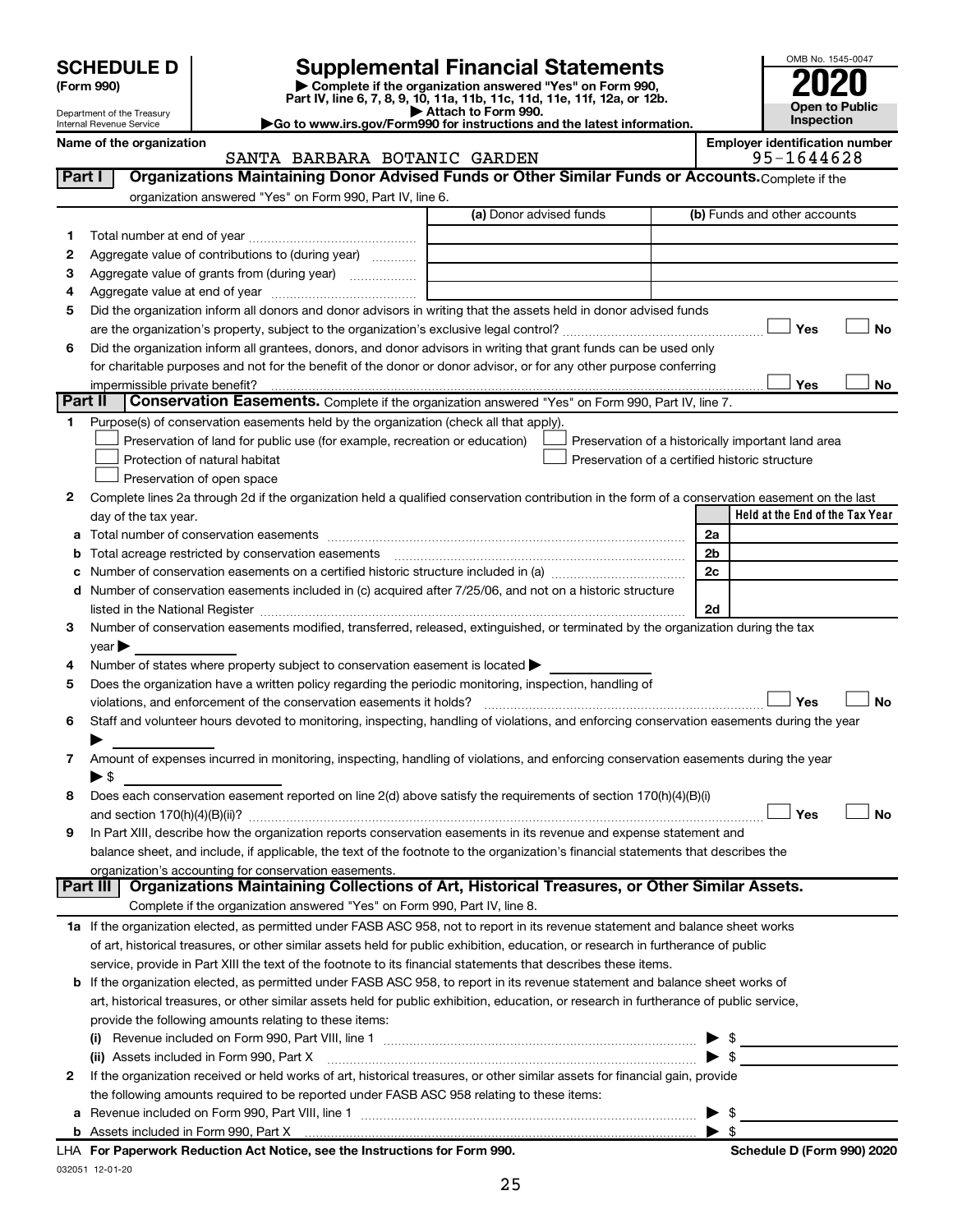|               | Schedule D (Form 990) 2020                                                                                                                                                                                                          | SANTA BARBARA BOTANIC GARDEN            |                |                                                         |                                 | 95-1644628 Page 2 |                     |              |                          |  |  |  |
|---------------|-------------------------------------------------------------------------------------------------------------------------------------------------------------------------------------------------------------------------------------|-----------------------------------------|----------------|---------------------------------------------------------|---------------------------------|-------------------|---------------------|--------------|--------------------------|--|--|--|
|               | Part III<br>Organizations Maintaining Collections of Art, Historical Treasures, or Other Similar Assets (continued)                                                                                                                 |                                         |                |                                                         |                                 |                   |                     |              |                          |  |  |  |
| 3             | Using the organization's acquisition, accession, and other records, check any of the following that make significant use of its                                                                                                     |                                         |                |                                                         |                                 |                   |                     |              |                          |  |  |  |
|               | collection items (check all that apply):                                                                                                                                                                                            |                                         |                |                                                         |                                 |                   |                     |              |                          |  |  |  |
| a             | Public exhibition                                                                                                                                                                                                                   |                                         |                | Loan or exchange program                                |                                 |                   |                     |              |                          |  |  |  |
| b             | Scholarly research                                                                                                                                                                                                                  |                                         | Other          |                                                         |                                 |                   |                     |              |                          |  |  |  |
| с             | Preservation for future generations                                                                                                                                                                                                 |                                         |                |                                                         |                                 |                   |                     |              |                          |  |  |  |
| 4             | Provide a description of the organization's collections and explain how they further the organization's exempt purpose in Part XIII.                                                                                                |                                         |                |                                                         |                                 |                   |                     |              |                          |  |  |  |
| 5             | During the year, did the organization solicit or receive donations of art, historical treasures, or other similar assets                                                                                                            |                                         |                |                                                         |                                 |                   |                     |              |                          |  |  |  |
|               |                                                                                                                                                                                                                                     |                                         |                |                                                         |                                 |                   | Yes                 |              | $\overline{\text{X}}$ No |  |  |  |
|               | Part IV<br><b>Escrow and Custodial Arrangements.</b> Complete if the organization answered "Yes" on Form 990, Part IV, line 9, or                                                                                                   |                                         |                |                                                         |                                 |                   |                     |              |                          |  |  |  |
|               | reported an amount on Form 990, Part X, line 21.                                                                                                                                                                                    |                                         |                |                                                         |                                 |                   |                     |              |                          |  |  |  |
|               | 1a Is the organization an agent, trustee, custodian or other intermediary for contributions or other assets not included                                                                                                            |                                         |                |                                                         |                                 |                   |                     |              |                          |  |  |  |
|               |                                                                                                                                                                                                                                     |                                         |                |                                                         |                                 |                   | Yes                 |              | <b>No</b>                |  |  |  |
|               | b If "Yes," explain the arrangement in Part XIII and complete the following table:                                                                                                                                                  |                                         |                |                                                         |                                 |                   |                     |              |                          |  |  |  |
|               |                                                                                                                                                                                                                                     |                                         |                |                                                         |                                 |                   | Amount              |              |                          |  |  |  |
|               | c Beginning balance <b>communications</b> and a construction of the construction of the construction of the construction of the construction of the construction of the construction of the construction of the construction of the |                                         |                |                                                         | 1c<br>1d                        |                   |                     |              |                          |  |  |  |
|               | e Distributions during the year manufactured and continuum control of the control of the control of the state of the state of the control of the control of the control of the control of the control of the control of the co      |                                         |                |                                                         | 1e                              |                   |                     |              |                          |  |  |  |
| f.            |                                                                                                                                                                                                                                     |                                         |                |                                                         | 1f                              |                   |                     |              |                          |  |  |  |
|               | 2a Did the organization include an amount on Form 990, Part X, line 21, for escrow or custodial account liability?                                                                                                                  |                                         |                |                                                         |                                 |                   | Yes                 |              | No                       |  |  |  |
|               | <b>b</b> If "Yes," explain the arrangement in Part XIII. Check here if the explanation has been provided on Part XIII                                                                                                               |                                         |                |                                                         |                                 |                   |                     |              |                          |  |  |  |
| <b>Part V</b> | Endowment Funds. Complete if the organization answered "Yes" on Form 990, Part IV, line 10.                                                                                                                                         |                                         |                |                                                         |                                 |                   |                     |              |                          |  |  |  |
|               |                                                                                                                                                                                                                                     | (a) Current year                        | (b) Prior year | (c) Two years back $\vert$ (d) Three years back $\vert$ |                                 |                   | (e) Four years back |              |                          |  |  |  |
|               | 1a Beginning of year balance                                                                                                                                                                                                        | 8,769,086.                              | 7,693,610.     | 8, 267, 436.                                            |                                 | 6,437,854.        |                     | 6, 342, 614. |                          |  |  |  |
| b             |                                                                                                                                                                                                                                     | 500,000.                                |                | 1,035,000.                                              |                                 | 1,314,798.        |                     |              | 5,828.                   |  |  |  |
| с             | Net investment earnings, gains, and losses                                                                                                                                                                                          | 819,358.                                | 1,430,058.     | $-939,608.$                                             |                                 | 1,166,101.        |                     | 335,184.     |                          |  |  |  |
|               |                                                                                                                                                                                                                                     |                                         |                |                                                         |                                 |                   |                     |              |                          |  |  |  |
|               | e Other expenditures for facilities                                                                                                                                                                                                 |                                         |                |                                                         |                                 |                   |                     |              |                          |  |  |  |
|               | and programs                                                                                                                                                                                                                        | 442,299.                                | 354,582.       | 669, 218.                                               |                                 | 651, 317.         |                     | 245,772.     |                          |  |  |  |
|               | f Administrative expenses                                                                                                                                                                                                           |                                         |                |                                                         |                                 |                   |                     |              |                          |  |  |  |
| g             |                                                                                                                                                                                                                                     | 9,646,145.                              | 8,769,086.     | 7,693,610.                                              |                                 | 8, 267, 436.      |                     | 6,437,854.   |                          |  |  |  |
| 2             | Provide the estimated percentage of the current year end balance (line 1g, column (a)) held as:                                                                                                                                     |                                         |                |                                                         |                                 |                   |                     |              |                          |  |  |  |
|               | a Board designated or quasi-endowment >                                                                                                                                                                                             | 16.7000                                 | %              |                                                         |                                 |                   |                     |              |                          |  |  |  |
|               | <b>b</b> Permanent endowment $\blacktriangleright$ 71.8000                                                                                                                                                                          | %                                       |                |                                                         |                                 |                   |                     |              |                          |  |  |  |
|               | 11.5000%<br>$\mathbf c$ Term endowment $\blacktriangleright$                                                                                                                                                                        |                                         |                |                                                         |                                 |                   |                     |              |                          |  |  |  |
|               | The percentages on lines 2a, 2b, and 2c should equal 100%.                                                                                                                                                                          |                                         |                |                                                         |                                 |                   |                     |              |                          |  |  |  |
|               | 3a Are there endowment funds not in the possession of the organization that are held and administered for the organization                                                                                                          |                                         |                |                                                         |                                 |                   |                     |              |                          |  |  |  |
|               | by:                                                                                                                                                                                                                                 |                                         |                |                                                         |                                 |                   |                     | Yes          | No                       |  |  |  |
|               | (i)                                                                                                                                                                                                                                 |                                         |                |                                                         |                                 |                   | 3a(i)               |              | х                        |  |  |  |
|               | (ii) Related organizations [11] Related organizations [11] Maximum material contract to the contract of the contract of the contract of the contract of the contract of the contract of the contract of the contract of the co      |                                         |                |                                                         |                                 |                   | 3a(ii)              |              | X                        |  |  |  |
|               |                                                                                                                                                                                                                                     |                                         |                |                                                         |                                 |                   | 3b                  |              |                          |  |  |  |
| 4             | Describe in Part XIII the intended uses of the organization's endowment funds.                                                                                                                                                      |                                         |                |                                                         |                                 |                   |                     |              |                          |  |  |  |
|               | Land, Buildings, and Equipment.<br><b>Part VI</b>                                                                                                                                                                                   |                                         |                |                                                         |                                 |                   |                     |              |                          |  |  |  |
|               | Complete if the organization answered "Yes" on Form 990, Part IV, line 11a. See Form 990, Part X, line 10.                                                                                                                          |                                         |                |                                                         |                                 |                   |                     |              |                          |  |  |  |
|               | Description of property                                                                                                                                                                                                             | (a) Cost or other<br>basis (investment) |                | (b) Cost or other<br>basis (other)                      | (c) Accumulated<br>depreciation |                   | (d) Book value      |              |                          |  |  |  |
|               |                                                                                                                                                                                                                                     |                                         |                | 4,709,519.                                              |                                 |                   | 4,709,519.          |              |                          |  |  |  |
|               |                                                                                                                                                                                                                                     |                                         |                | 16,655,500.                                             | 2,869,933.                      |                   | 13,785,567.         |              |                          |  |  |  |
| b             |                                                                                                                                                                                                                                     |                                         |                | 2,582,376.                                              | 1,558,918.                      |                   | 1,023,458.          |              |                          |  |  |  |
|               |                                                                                                                                                                                                                                     |                                         |                | 657,706.                                                | 466,832.                        |                   |                     | 190,874.     |                          |  |  |  |
|               |                                                                                                                                                                                                                                     |                                         |                | 1,568,706.                                              |                                 |                   | 1,568,706.          |              |                          |  |  |  |
|               | Total. Add lines 1a through 1e. (Column (d) must equal Form 990, Part X, column (B), line 10c.)                                                                                                                                     |                                         |                |                                                         |                                 |                   | 21, 278, 124.       |              |                          |  |  |  |
|               |                                                                                                                                                                                                                                     |                                         |                |                                                         |                                 |                   |                     |              |                          |  |  |  |

**Schedule D (Form 990) 2020**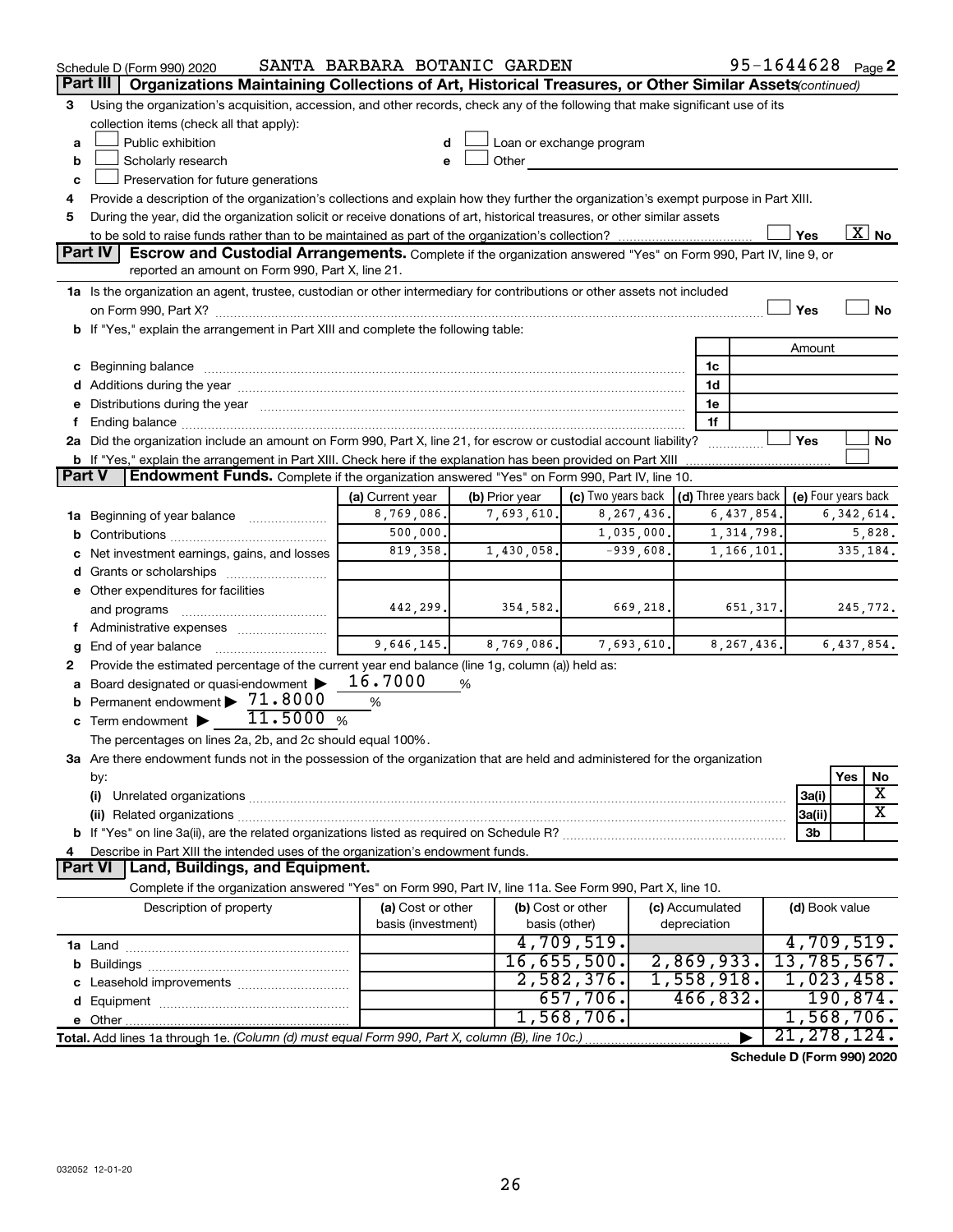| Schedule D (Form 990) 2020 |                                          | SANTA BARBARA BOTANIC GARDEN |  | 95-1644628 $_{Page}$ 3 |  |
|----------------------------|------------------------------------------|------------------------------|--|------------------------|--|
|                            | Part VII Investments - Other Securities. |                              |  |                        |  |

| Complete if the organization answered "Yes" on Form 990, Part IV, line 11b. See Form 990, Part X, line 12.        |                 |                                                           |                |
|-------------------------------------------------------------------------------------------------------------------|-----------------|-----------------------------------------------------------|----------------|
| (a) Description of security or category (including name of security)                                              | (b) Book value  | (c) Method of valuation: Cost or end-of-year market value |                |
|                                                                                                                   |                 |                                                           |                |
|                                                                                                                   |                 |                                                           |                |
| (3) Other                                                                                                         |                 |                                                           |                |
| (A)                                                                                                               |                 |                                                           |                |
| (B)                                                                                                               |                 |                                                           |                |
| (C)                                                                                                               |                 |                                                           |                |
|                                                                                                                   |                 |                                                           |                |
| (D)                                                                                                               |                 |                                                           |                |
| (E)                                                                                                               |                 |                                                           |                |
| (F)                                                                                                               |                 |                                                           |                |
| (G)                                                                                                               |                 |                                                           |                |
| (H)                                                                                                               |                 |                                                           |                |
| Total. (Col. (b) must equal Form 990, Part X, col. (B) line 12.)                                                  |                 |                                                           |                |
| Part VIII Investments - Program Related.                                                                          |                 |                                                           |                |
| Complete if the organization answered "Yes" on Form 990, Part IV, line 11c. See Form 990, Part X, line 13.        |                 |                                                           |                |
| (a) Description of investment                                                                                     | (b) Book value  | (c) Method of valuation: Cost or end-of-year market value |                |
| (1)                                                                                                               |                 |                                                           |                |
| (2)                                                                                                               |                 |                                                           |                |
| (3)                                                                                                               |                 |                                                           |                |
| (4)                                                                                                               |                 |                                                           |                |
| (5)                                                                                                               |                 |                                                           |                |
|                                                                                                                   |                 |                                                           |                |
| (6)                                                                                                               |                 |                                                           |                |
| (7)                                                                                                               |                 |                                                           |                |
| (8)                                                                                                               |                 |                                                           |                |
| (9)                                                                                                               |                 |                                                           |                |
| Total. (Col. (b) must equal Form 990, Part X, col. (B) line 13.)                                                  |                 |                                                           |                |
| <b>Other Assets.</b><br>Part IX                                                                                   |                 |                                                           |                |
| Complete if the organization answered "Yes" on Form 990, Part IV, line 11d. See Form 990, Part X, line 15.        |                 |                                                           |                |
|                                                                                                                   | (a) Description |                                                           | (b) Book value |
| (1)                                                                                                               |                 |                                                           |                |
| (2)                                                                                                               |                 |                                                           |                |
| (3)                                                                                                               |                 |                                                           |                |
| (4)                                                                                                               |                 |                                                           |                |
| (5)                                                                                                               |                 |                                                           |                |
| (6)                                                                                                               |                 |                                                           |                |
| (7)                                                                                                               |                 |                                                           |                |
|                                                                                                                   |                 |                                                           |                |
| (8)                                                                                                               |                 |                                                           |                |
| (9)                                                                                                               |                 |                                                           |                |
|                                                                                                                   |                 |                                                           |                |
| Part X<br><b>Other Liabilities.</b>                                                                               |                 |                                                           |                |
| Complete if the organization answered "Yes" on Form 990, Part IV, line 11e or 11f. See Form 990, Part X, line 25. |                 |                                                           |                |
| (a) Description of liability<br>1.                                                                                |                 |                                                           | (b) Book value |
| (1)<br>Federal income taxes                                                                                       |                 |                                                           |                |
| (2)                                                                                                               |                 |                                                           |                |
| (3)                                                                                                               |                 |                                                           |                |
| (4)                                                                                                               |                 |                                                           |                |
| (5)                                                                                                               |                 |                                                           |                |
|                                                                                                                   |                 |                                                           |                |
| (6)                                                                                                               |                 |                                                           |                |
| (7)                                                                                                               |                 |                                                           |                |
| (8)                                                                                                               |                 |                                                           |                |
| (9)                                                                                                               |                 |                                                           |                |
|                                                                                                                   |                 |                                                           |                |

**2.** Liability for uncertain tax positions. In Part XIII, provide the text of the footnote to the organization's financial statements that reports the organization's liability for uncertain tax positions under FASB ASC 740. Check here if the text of the footnote has been provided in Part XIII ...  $\fbox{\bf X}$ 

**Schedule D (Form 990) 2020**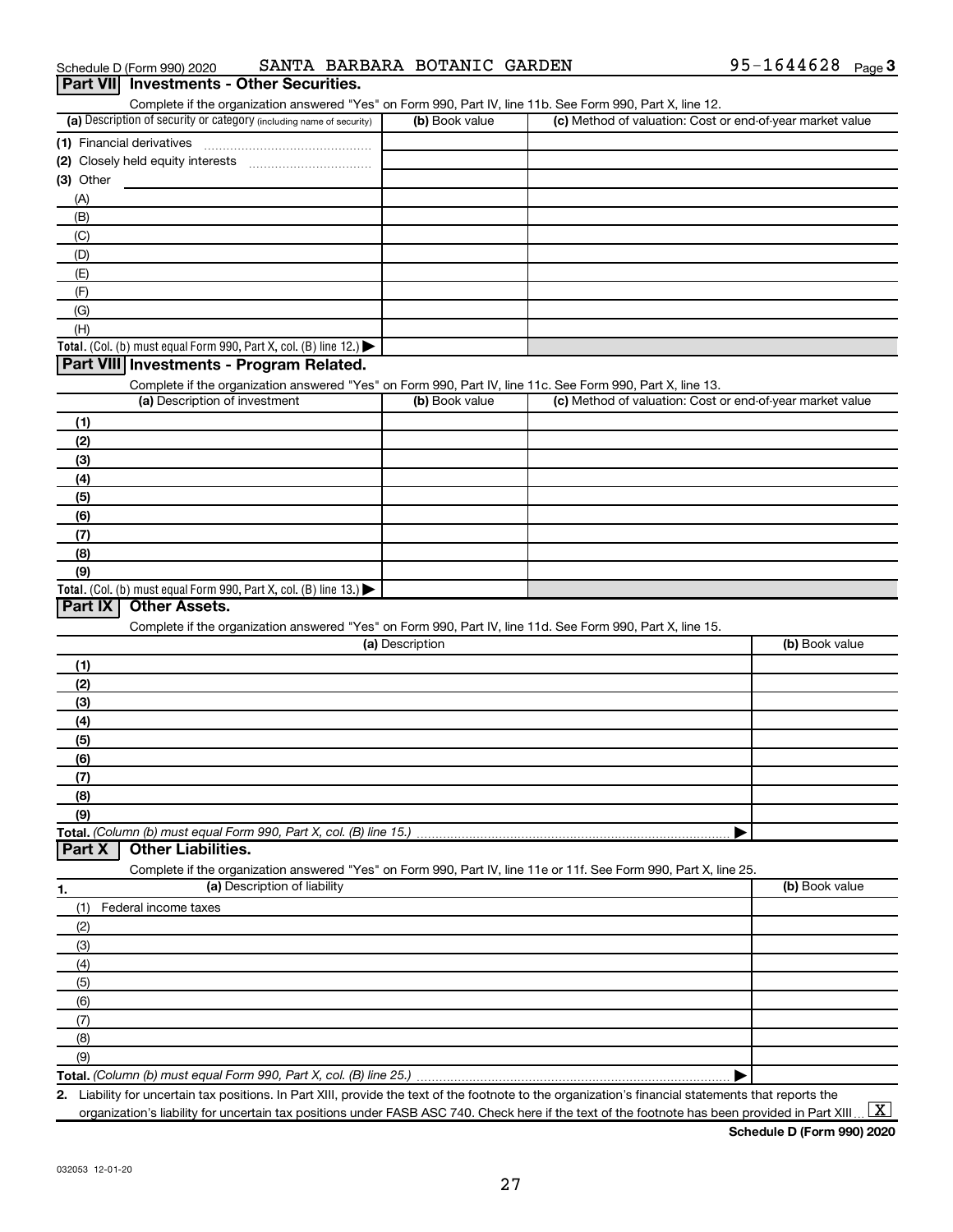|    | SANTA BARBARA BOTANIC GARDEN<br>Schedule D (Form 990) 2020                                                                                                                                                                         |                |          |                | $95 - 1644628$ Page 4 |
|----|------------------------------------------------------------------------------------------------------------------------------------------------------------------------------------------------------------------------------------|----------------|----------|----------------|-----------------------|
|    | <b>Part XI</b><br>Reconciliation of Revenue per Audited Financial Statements With Revenue per Return.                                                                                                                              |                |          |                |                       |
|    | Complete if the organization answered "Yes" on Form 990, Part IV, line 12a.                                                                                                                                                        |                |          |                |                       |
| 1  | Total revenue, gains, and other support per audited financial statements                                                                                                                                                           |                |          | $\blacksquare$ | 5,841,958.            |
| 2  | Amounts included on line 1 but not on Form 990, Part VIII, line 12:                                                                                                                                                                |                |          |                |                       |
| a  |                                                                                                                                                                                                                                    | 2a             | 870,794. |                |                       |
| b  |                                                                                                                                                                                                                                    | 2 <sub>b</sub> |          |                |                       |
|    |                                                                                                                                                                                                                                    | 2 <sub>c</sub> |          |                |                       |
| d  |                                                                                                                                                                                                                                    | 2d             | 126,975. |                |                       |
| е  | Add lines 2a through 2d                                                                                                                                                                                                            |                |          | 2e             | 997,769.              |
| З  |                                                                                                                                                                                                                                    |                |          | 3              | 4,844,189.            |
| 4  | Amounts included on Form 990, Part VIII, line 12, but not on line 1:                                                                                                                                                               |                |          |                |                       |
| a  |                                                                                                                                                                                                                                    | 4a l           | 108,175. |                |                       |
|    |                                                                                                                                                                                                                                    | 4h             |          |                |                       |
| c. | Add lines 4a and 4b                                                                                                                                                                                                                |                |          | 4c             | 108, 175.             |
| 5  |                                                                                                                                                                                                                                    |                |          |                | 4,952,364.            |
|    | Part XII Reconciliation of Expenses per Audited Financial Statements With Expenses per Return.                                                                                                                                     |                |          |                |                       |
|    | Complete if the organization answered "Yes" on Form 990, Part IV, line 12a.                                                                                                                                                        |                |          |                |                       |
| 1  |                                                                                                                                                                                                                                    |                |          | $\blacksquare$ | 4,928,330.            |
| 2  | Amounts included on line 1 but not on Form 990, Part IX, line 25:                                                                                                                                                                  |                |          |                |                       |
| a  |                                                                                                                                                                                                                                    | 2a             |          |                |                       |
| b  |                                                                                                                                                                                                                                    | 2 <sub>b</sub> |          |                |                       |
|    | Other losses                                                                                                                                                                                                                       | 2 <sub>c</sub> |          |                |                       |
| d  |                                                                                                                                                                                                                                    | 2d             |          |                |                       |
| e  | Add lines 2a through 2d <b>[10]</b> Communication and the state of the state of the state of the state of the state of the state of the state of the state of the state of the state of the state of the state of the state of the |                |          | 2e             |                       |
| з  |                                                                                                                                                                                                                                    |                |          | 3              | 4,928,330.            |
|    | Amounts included on Form 990, Part IX, line 25, but not on line 1:                                                                                                                                                                 |                |          |                |                       |
| a  |                                                                                                                                                                                                                                    | 4a             | 108,175. |                |                       |
|    | Other (Describe in Part XIII.)                                                                                                                                                                                                     | 4 <sub>b</sub> |          |                |                       |
|    | Add lines 4a and 4b                                                                                                                                                                                                                |                |          | 4c             | 108,175.              |
| 5. |                                                                                                                                                                                                                                    |                |          | 5              | 5,036,505.            |
|    | <b>Part XIII Supplemental Information.</b>                                                                                                                                                                                         |                |          |                |                       |
|    |                                                                                                                                                                                                                                    |                |          |                |                       |

Provide the descriptions required for Part II, lines 3, 5, and 9; Part III, lines 1a and 4; Part IV, lines 1b and 2b; Part V, line 4; Part X, line 2; Part XI, lines 2d and 4b; and Part XII, lines 2d and 4b. Also complete this part to provide any additional information.

## PART III, LINE 1A:

INEXHAUSTIBLE COLLECTIONS:

THE GARDEN HAS ELECTED NOT TO CAPITALIZE DONATED BOTANICAL COLLECTIONS NOR DOES THE GARDEN RECOGNIZE THESE CONTRIBUTIONS AS REVENUES OR GAINS. GENERALLY ACCEPTED ACCOUNTING PRINCIPLES PROVIDE THAT SUCH DONATIONS NEED NOT BE RECOGNIZED IF: 1) THEY ARE ADDED TO COLLECTIONS THAT ARE HELD FOR PUBLIC EXHIBITION, EDUCATION, OR RESEARCH IN FURTHERANCE OF PUBLIC SERVICE RATHER THAN FINANCIAL GAIN; 2) ARE PROTECTED, KEPT UNENCUMBERED, CARED FOR AND PRESERVED; AND 3) ARE SUBJECT TO A POLICY THAT REQUIRES THE PROCEEDS FROM THE SALES OF COLLECTION ITEMS TO BE USED TO ACQUIRE OTHER ITEMS FOR

## COLLECTIONS.

 $95 - 1644628$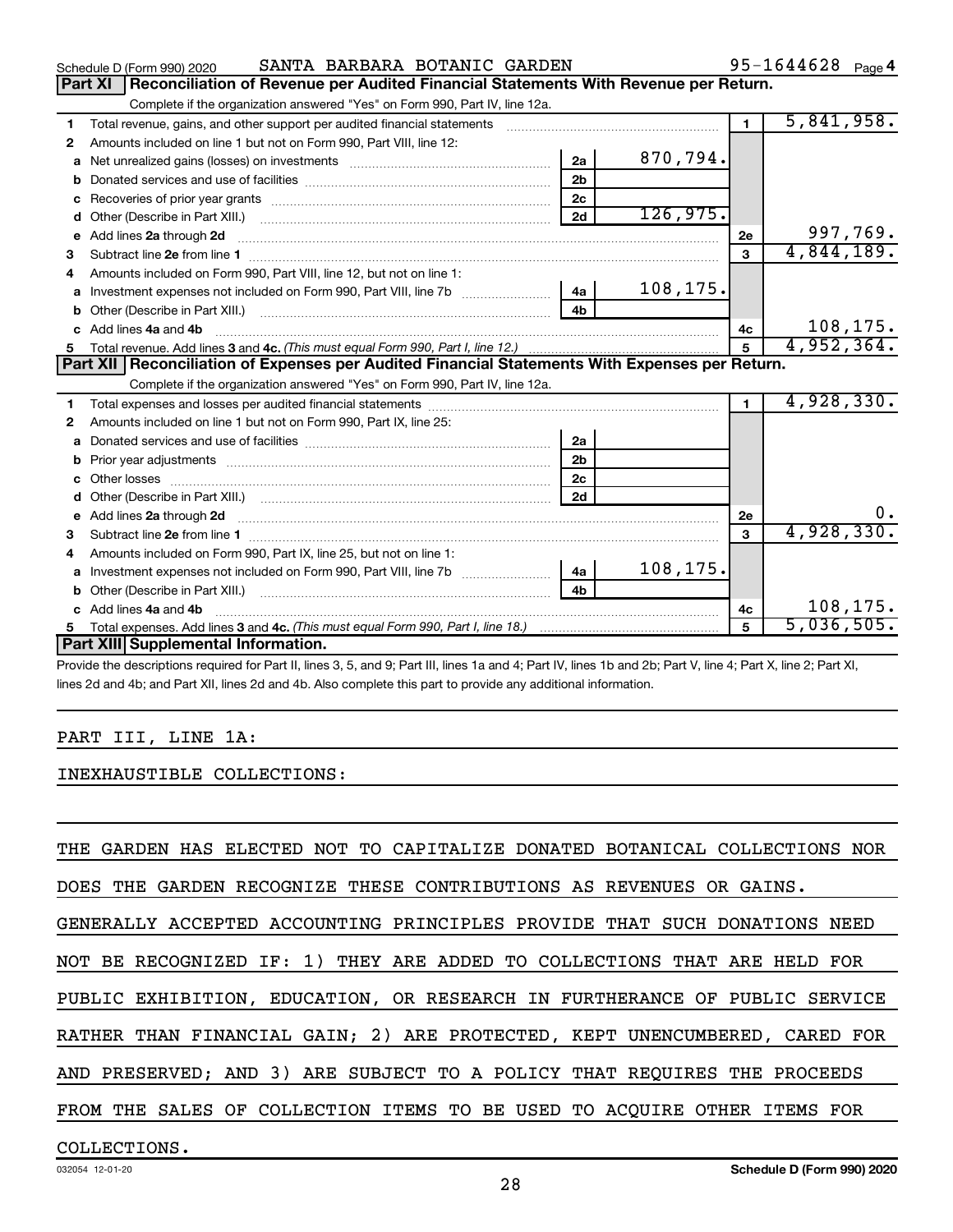PART X, LINE 2:

THE GARDEN IS A NONPROFIT CORPORATION EXEMPT FROM FEDERAL INCOME TAXES UNDER IRC 501 (C) (3) AND STATE INCOME TAXES UNDER REVENUE AND TAXATION CODE SECTION 23701 (D), THEREFORE NO AMOUNTS FOR INCOME TAXES ARE REFLECTED IN THE ACCOMPANYING FINANCIAL STATEMENTS. THE ORGANIZATION IS NOT A PRIVATE FOUNDATION FOR INCOME TAX PURPOSES. THE GARDEN IS NOT AWARE OF ANY TRANSACTIONS THAT WOULD AFFECT ITS TAX-EXEMPT STATUS.

THE GARDEN EVALUATES UNCERTAIN TAX POSITIONS, WHEREBY THE EFFECT OF THE UNCERTAINTY WOULD BE RECORDED IF THE OUTCOME WAS CONSIDERED PROBABLE AND REASONABLY ESTIMABLE. AS OF DECEMBER 31, 2020, THE GARDEN HAD NO UNCERTAIN TAX POSITIONS REQUIRING ACCRUAL.

THE GARDEN FILES TAX RETURNS IN CALIFORNIA AND U.S. FEDERAL JURISDICTIONS. THE GARDEN IS NO LONGER SUBJECT TO U.S. FEDERAL, STATE AND LOCAL TAX EXAMINATIONS BY TAX AUTHORITIES FOR YEARS BEFORE 2017 AND 2016, RESPECTIVELY.

PART XI, LINE 2D - OTHER ADJUSTMENTS:

CHANGE IN VALUE OF TRUSTS 126,975.

**Schedule D (Form 990) 2020**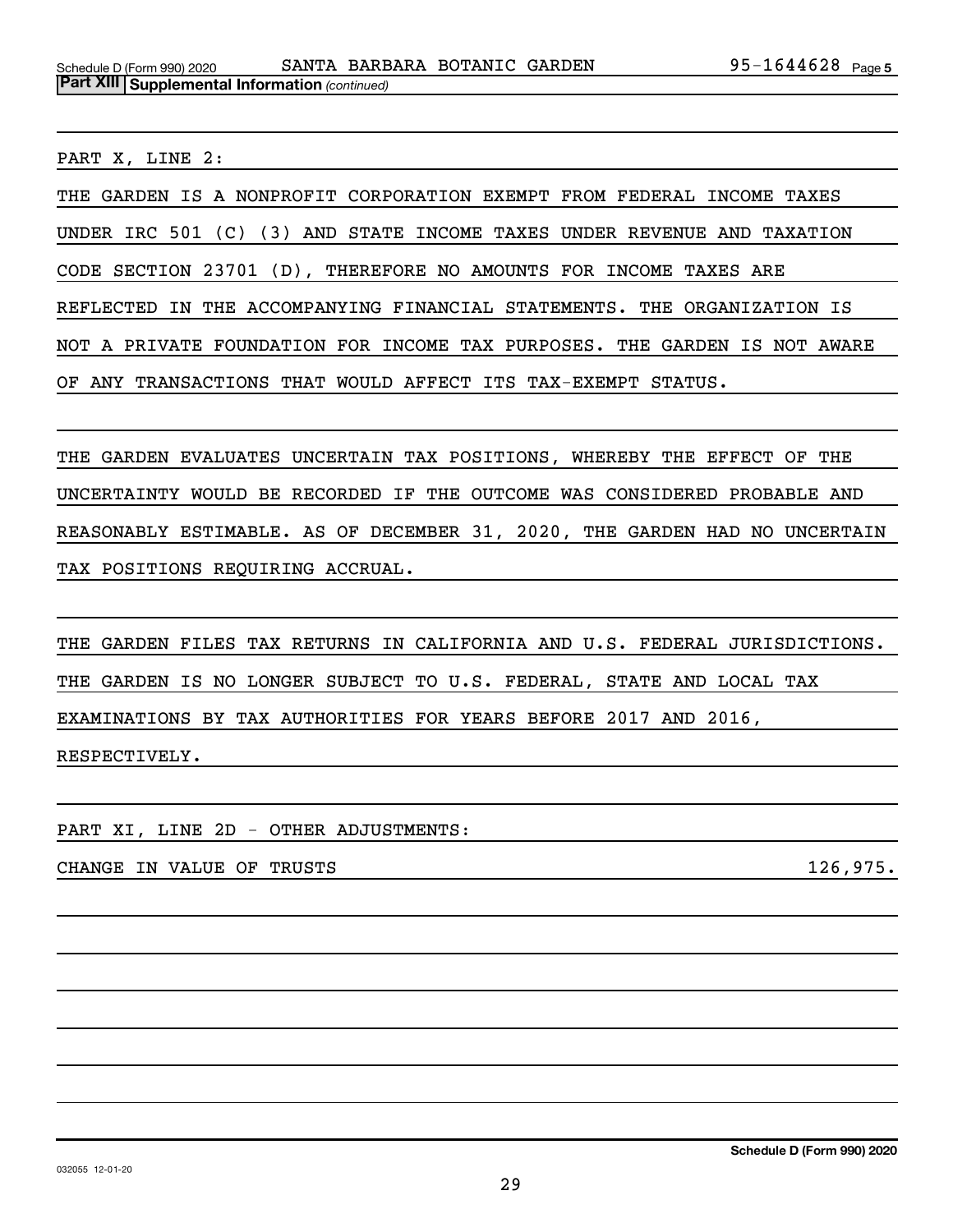| <b>SCHEDULE G</b>                                                                                                                             |                                  | <b>Supplemental Information Regarding Fundraising or Gaming Activities</b>                                                                                                                                                                                                                                                                                                                                                                                                                                           |                            |                         |                                                 |                                                                            |                                                                            | OMB No. 1545-0047                                       |
|-----------------------------------------------------------------------------------------------------------------------------------------------|----------------------------------|----------------------------------------------------------------------------------------------------------------------------------------------------------------------------------------------------------------------------------------------------------------------------------------------------------------------------------------------------------------------------------------------------------------------------------------------------------------------------------------------------------------------|----------------------------|-------------------------|-------------------------------------------------|----------------------------------------------------------------------------|----------------------------------------------------------------------------|---------------------------------------------------------|
| (Form 990 or 990-EZ)                                                                                                                          |                                  | Complete if the organization answered "Yes" on Form 990, Part IV, line 17, 18, or 19, or if the<br>organization entered more than \$15,000 on Form 990-EZ, line 6a.                                                                                                                                                                                                                                                                                                                                                  |                            |                         |                                                 |                                                                            |                                                                            |                                                         |
| Department of the Treasury                                                                                                                    |                                  | Attach to Form 990 or Form 990-EZ.                                                                                                                                                                                                                                                                                                                                                                                                                                                                                   |                            |                         |                                                 |                                                                            |                                                                            | <b>Open to Public</b>                                   |
| <b>Internal Revenue Service</b><br>Name of the organization                                                                                   |                                  | Go to www.irs.gov/Form990 for instructions and the latest information.                                                                                                                                                                                                                                                                                                                                                                                                                                               |                            |                         |                                                 |                                                                            |                                                                            | Inspection<br><b>Employer identification number</b>     |
|                                                                                                                                               |                                  | SANTA BARBARA BOTANIC GARDEN                                                                                                                                                                                                                                                                                                                                                                                                                                                                                         |                            |                         |                                                 |                                                                            | 95-1644628                                                                 |                                                         |
| Part I                                                                                                                                        | required to complete this part.  | Fundraising Activities. Complete if the organization answered "Yes" on Form 990, Part IV, line 17. Form 990-EZ filers are not                                                                                                                                                                                                                                                                                                                                                                                        |                            |                         |                                                 |                                                                            |                                                                            |                                                         |
| Mail solicitations<br>a<br>b<br>Phone solicitations<br>c<br>In-person solicitations<br>d<br>compensated at least \$5,000 by the organization. | Internet and email solicitations | 1 Indicate whether the organization raised funds through any of the following activities. Check all that apply.<br>e<br>f<br>g<br>2 a Did the organization have a written or oral agreement with any individual (including officers, directors, trustees, or<br>key employees listed in Form 990, Part VII) or entity in connection with professional fundraising services?<br>b If "Yes," list the 10 highest paid individuals or entities (fundraisers) pursuant to agreements under which the fundraiser is to be | Special fundraising events |                         |                                                 | Solicitation of non-government grants<br>Solicitation of government grants |                                                                            | Yes<br><b>No</b>                                        |
| (i) Name and address of individual<br>or entity (fundraiser)                                                                                  |                                  | (ii) Activity                                                                                                                                                                                                                                                                                                                                                                                                                                                                                                        |                            | (iii) Did<br>fundraiser | have custody<br>or control of<br>contributions? | (iv) Gross receipts<br>from activity                                       | (v) Amount paid<br>to (or retained by)<br>fundraiser<br>listed in col. (i) | (vi) Amount paid<br>to (or retained by)<br>organization |
|                                                                                                                                               |                                  |                                                                                                                                                                                                                                                                                                                                                                                                                                                                                                                      |                            | Yes                     | No                                              |                                                                            |                                                                            |                                                         |
|                                                                                                                                               |                                  |                                                                                                                                                                                                                                                                                                                                                                                                                                                                                                                      |                            |                         |                                                 |                                                                            |                                                                            |                                                         |
|                                                                                                                                               |                                  |                                                                                                                                                                                                                                                                                                                                                                                                                                                                                                                      |                            |                         |                                                 |                                                                            |                                                                            |                                                         |
|                                                                                                                                               |                                  |                                                                                                                                                                                                                                                                                                                                                                                                                                                                                                                      |                            |                         |                                                 |                                                                            |                                                                            |                                                         |
|                                                                                                                                               |                                  |                                                                                                                                                                                                                                                                                                                                                                                                                                                                                                                      |                            |                         |                                                 |                                                                            |                                                                            |                                                         |
|                                                                                                                                               |                                  |                                                                                                                                                                                                                                                                                                                                                                                                                                                                                                                      |                            |                         |                                                 |                                                                            |                                                                            |                                                         |
|                                                                                                                                               |                                  |                                                                                                                                                                                                                                                                                                                                                                                                                                                                                                                      |                            |                         |                                                 |                                                                            |                                                                            |                                                         |
|                                                                                                                                               |                                  |                                                                                                                                                                                                                                                                                                                                                                                                                                                                                                                      |                            |                         |                                                 |                                                                            |                                                                            |                                                         |
|                                                                                                                                               |                                  |                                                                                                                                                                                                                                                                                                                                                                                                                                                                                                                      |                            |                         |                                                 |                                                                            |                                                                            |                                                         |
|                                                                                                                                               |                                  |                                                                                                                                                                                                                                                                                                                                                                                                                                                                                                                      |                            |                         |                                                 |                                                                            |                                                                            |                                                         |
|                                                                                                                                               |                                  |                                                                                                                                                                                                                                                                                                                                                                                                                                                                                                                      |                            |                         |                                                 |                                                                            |                                                                            |                                                         |
| Total<br>or licensing.                                                                                                                        |                                  | 3 List all states in which the organization is registered or licensed to solicit contributions or has been notified it is exempt from registration                                                                                                                                                                                                                                                                                                                                                                   |                            |                         |                                                 |                                                                            |                                                                            |                                                         |
|                                                                                                                                               |                                  |                                                                                                                                                                                                                                                                                                                                                                                                                                                                                                                      |                            |                         |                                                 |                                                                            |                                                                            |                                                         |
|                                                                                                                                               |                                  |                                                                                                                                                                                                                                                                                                                                                                                                                                                                                                                      |                            |                         |                                                 |                                                                            |                                                                            |                                                         |
|                                                                                                                                               |                                  |                                                                                                                                                                                                                                                                                                                                                                                                                                                                                                                      |                            |                         |                                                 |                                                                            |                                                                            |                                                         |
|                                                                                                                                               |                                  |                                                                                                                                                                                                                                                                                                                                                                                                                                                                                                                      |                            |                         |                                                 |                                                                            |                                                                            |                                                         |

**For Paperwork Reduction Act Notice, see the Instructions for Form 990 or 990-EZ. Schedule G (Form 990 or 990-EZ) 2020** LHA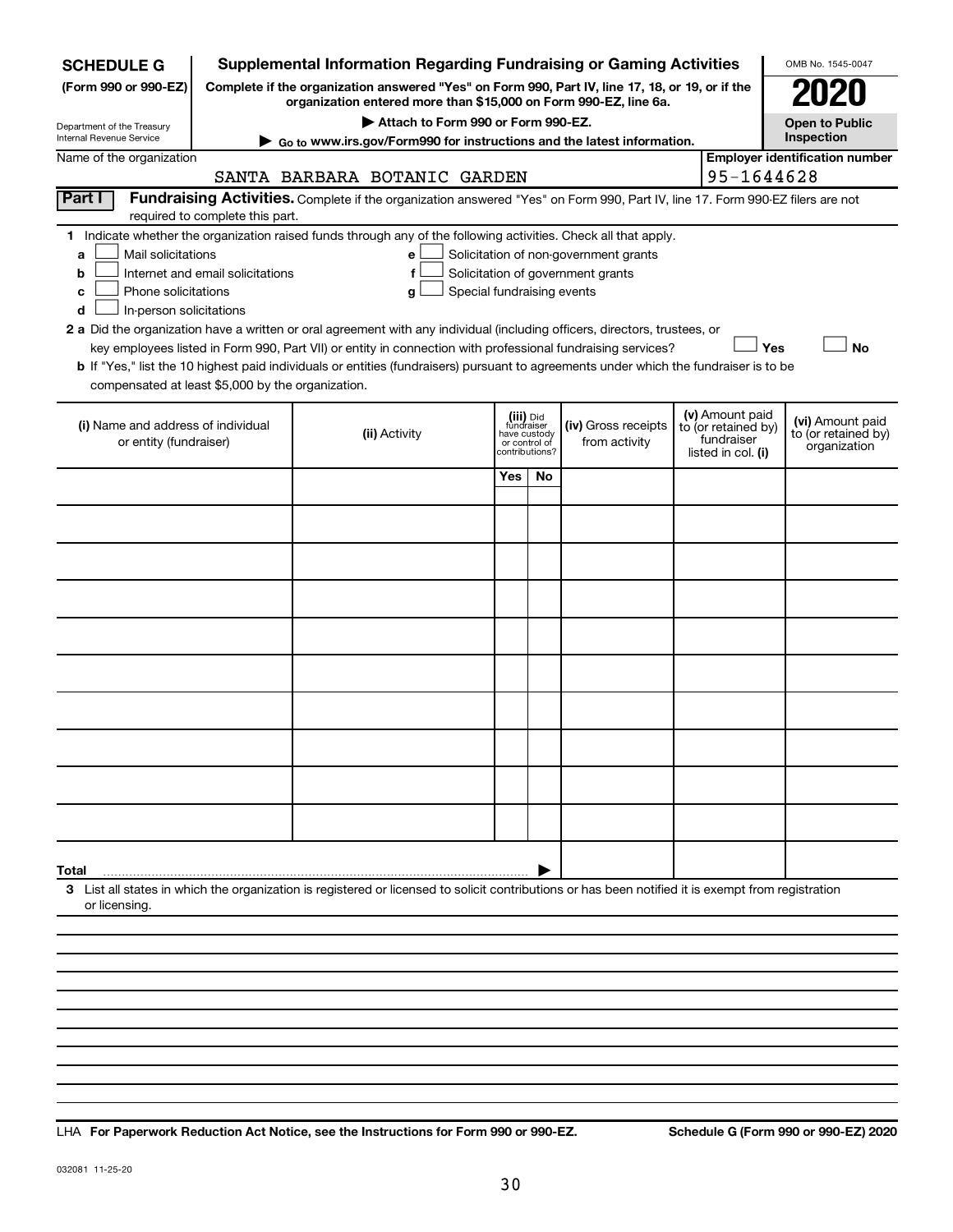|  | Schedule G (Form 990 or 990-EZ) 2020 SANTA BARBARA BOTANIC GARDEN |  |  |  |  | 95-1644628 $_{\text{Page 2}}$ |  |
|--|-------------------------------------------------------------------|--|--|--|--|-------------------------------|--|
|--|-------------------------------------------------------------------|--|--|--|--|-------------------------------|--|

Part II | Fundraising Events. Complete if the organization answered "Yes" on Form 990, Part IV, line 18, or reported more than \$15,000 of fundraising event contributions and gross income on Form 990-EZ, lines 1 and 6b. List events with gross receipts greater than \$5,000.

|                        |              | or fundraising event contributions and gross income on Form 990-EZ, lines T and 6D. List events with gross receipts greater than \$5,000. |                    |                                                  |                                 |                                                     |
|------------------------|--------------|-------------------------------------------------------------------------------------------------------------------------------------------|--------------------|--------------------------------------------------|---------------------------------|-----------------------------------------------------|
|                        |              |                                                                                                                                           | (a) Event $#1$     | $(b)$ Event #2                                   | (c) Other events<br><b>NONE</b> | (d) Total events<br>(add col. (a) through           |
|                        |              |                                                                                                                                           | <b>BEER GARDEN</b> |                                                  |                                 | col. (c)                                            |
|                        |              |                                                                                                                                           | (event type)       | (event type)                                     | (total number)                  |                                                     |
| Revenue                | 1.           |                                                                                                                                           | 58,401.            |                                                  |                                 | 58,401.                                             |
|                        |              |                                                                                                                                           | 37,000.            |                                                  |                                 | 37,000.                                             |
|                        | 3            | Gross income (line 1 minus line 2)                                                                                                        | 21,401.            |                                                  |                                 | 21,401.                                             |
|                        |              |                                                                                                                                           |                    |                                                  |                                 |                                                     |
|                        | 5.           |                                                                                                                                           |                    |                                                  |                                 |                                                     |
|                        | 6            |                                                                                                                                           |                    |                                                  |                                 |                                                     |
| Direct Expenses        | $\mathbf{7}$ |                                                                                                                                           |                    |                                                  |                                 |                                                     |
|                        | 8            |                                                                                                                                           |                    |                                                  |                                 |                                                     |
|                        | 9            |                                                                                                                                           | 17,612.            |                                                  |                                 | 17,612.                                             |
|                        | 10.          | Direct expense summary. Add lines 4 through 9 in column (d)                                                                               |                    |                                                  |                                 | 17,612.                                             |
|                        |              |                                                                                                                                           |                    |                                                  |                                 | 3,789.                                              |
| Part III               |              | Gaming. Complete if the organization answered "Yes" on Form 990, Part IV, line 19, or reported more than                                  |                    |                                                  |                                 |                                                     |
|                        |              | \$15,000 on Form 990-EZ, line 6a.                                                                                                         |                    |                                                  |                                 |                                                     |
| Revenue                |              |                                                                                                                                           | (a) Bingo          | (b) Pull tabs/instant<br>bingo/progressive bingo | (c) Other gaming                | (d) Total gaming (add<br>col. (a) through col. (c)) |
|                        |              |                                                                                                                                           |                    |                                                  |                                 |                                                     |
|                        | 1.           |                                                                                                                                           |                    |                                                  |                                 |                                                     |
|                        |              |                                                                                                                                           |                    |                                                  |                                 |                                                     |
| <b>Direct Expenses</b> | 3            |                                                                                                                                           |                    |                                                  |                                 |                                                     |
|                        | 4            |                                                                                                                                           |                    |                                                  |                                 |                                                     |
|                        | 5.           |                                                                                                                                           |                    |                                                  |                                 |                                                     |
|                        |              |                                                                                                                                           | Yes<br>%           | Yes<br>%                                         | Yes<br>%                        |                                                     |
|                        |              | 6 Volunteer labor                                                                                                                         | No                 | No                                               | No                              |                                                     |
|                        | $\mathbf{7}$ | Direct expense summary. Add lines 2 through 5 in column (d)                                                                               |                    |                                                  |                                 |                                                     |
|                        | 8            |                                                                                                                                           |                    |                                                  |                                 |                                                     |
|                        |              |                                                                                                                                           |                    |                                                  |                                 |                                                     |
| 9                      |              | Enter the state(s) in which the organization conducts gaming activities:                                                                  |                    |                                                  |                                 |                                                     |
|                        |              |                                                                                                                                           |                    |                                                  |                                 | Yes<br>No                                           |
|                        |              | <b>b</b> If "No," explain:                                                                                                                |                    |                                                  |                                 |                                                     |
|                        |              |                                                                                                                                           |                    |                                                  |                                 |                                                     |
|                        |              |                                                                                                                                           |                    |                                                  |                                 |                                                     |
|                        |              | <b>b</b> If "Yes," explain:                                                                                                               |                    |                                                  |                                 | Yes<br>No                                           |
|                        |              | <u> 1989 - Johann Stoff, deutscher Stoff, der Stoff, der Stoff, der Stoff, der Stoff, der Stoff, der Stoff, der S</u>                     |                    |                                                  |                                 |                                                     |
|                        |              |                                                                                                                                           |                    |                                                  |                                 |                                                     |

032082 11-25-20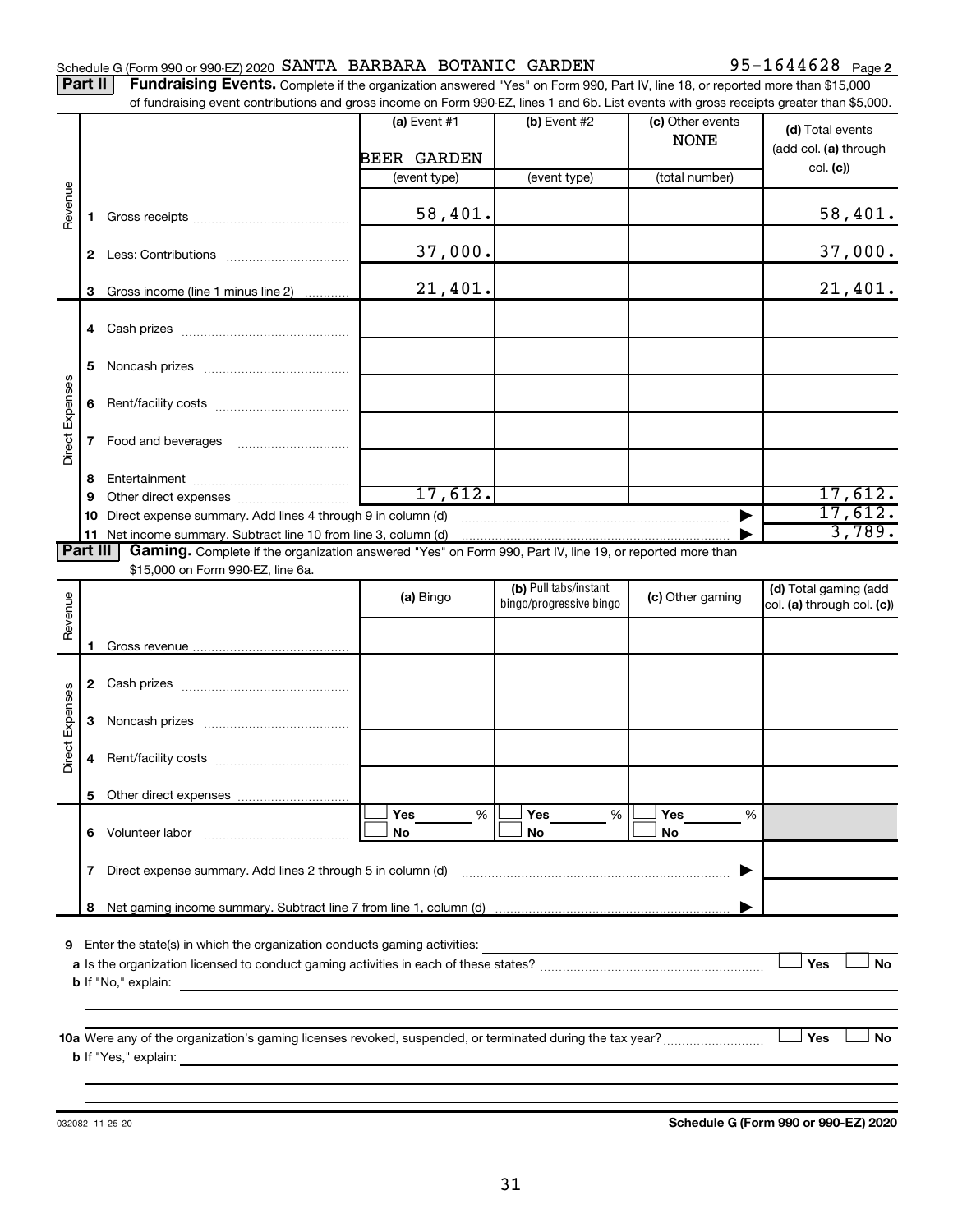|    | Schedule G (Form 990 or 990-EZ) 2020 SANTA BARBARA BOTANIC GARDEN                                                                                                                                                                                                  | 95-1644628      | Page 3               |
|----|--------------------------------------------------------------------------------------------------------------------------------------------------------------------------------------------------------------------------------------------------------------------|-----------------|----------------------|
|    |                                                                                                                                                                                                                                                                    | Yes             | <b>No</b>            |
|    | 12 Is the organization a grantor, beneficiary or trustee of a trust, or a member of a partnership or other entity formed                                                                                                                                           |                 |                      |
|    |                                                                                                                                                                                                                                                                    | Yes             | No                   |
|    | 13 Indicate the percentage of gaming activity conducted in:                                                                                                                                                                                                        |                 |                      |
|    |                                                                                                                                                                                                                                                                    | 1За             | %                    |
|    | <b>b</b> An outside facility <i>www.communicality www.communicality.communicality www.communicality www.communicality.communicality www.communicality.com</i>                                                                                                      | 13 <sub>b</sub> | %                    |
|    | 14 Enter the name and address of the person who prepares the organization's gaming/special events books and records:                                                                                                                                               |                 |                      |
|    |                                                                                                                                                                                                                                                                    |                 |                      |
|    | Name $\blacktriangleright$<br><u> 1989 - Johann Barn, fransk politik formuler (d. 1989)</u>                                                                                                                                                                        |                 |                      |
|    |                                                                                                                                                                                                                                                                    |                 |                      |
|    | 15a Does the organization have a contract with a third party from whom the organization receives gaming revenue?                                                                                                                                                   | Yes             | <b>No</b>            |
|    |                                                                                                                                                                                                                                                                    |                 |                      |
|    | of gaming revenue retained by the third party $\triangleright$ \$                                                                                                                                                                                                  |                 |                      |
|    | c If "Yes," enter name and address of the third party:                                                                                                                                                                                                             |                 |                      |
|    |                                                                                                                                                                                                                                                                    |                 |                      |
|    | Name $\blacktriangleright$<br><u>and the state of the state of the state of the state of the state of the state of the state of the state of the state of the state of the state of the state of the state of the state of the state of the state of the state</u> |                 |                      |
|    | Address $\blacktriangleright$<br><u>and the contract of the contract of the contract of the contract of the contract of the contract of the contract of</u>                                                                                                        |                 |                      |
| 16 | Gaming manager information:                                                                                                                                                                                                                                        |                 |                      |
|    | <u> 1989 - Johann Barbara, martin amerikan basal da</u><br>Name $\blacktriangleright$                                                                                                                                                                              |                 |                      |
|    | Gaming manager compensation > \$                                                                                                                                                                                                                                   |                 |                      |
|    |                                                                                                                                                                                                                                                                    |                 |                      |
|    |                                                                                                                                                                                                                                                                    |                 |                      |
|    |                                                                                                                                                                                                                                                                    |                 |                      |
|    |                                                                                                                                                                                                                                                                    |                 |                      |
|    |                                                                                                                                                                                                                                                                    |                 |                      |
|    | Director/officer<br>Employee<br>Independent contractor                                                                                                                                                                                                             |                 |                      |
|    |                                                                                                                                                                                                                                                                    |                 |                      |
|    | <b>17</b> Mandatory distributions:                                                                                                                                                                                                                                 |                 |                      |
|    | a Is the organization required under state law to make charitable distributions from the gaming proceeds to                                                                                                                                                        |                 |                      |
|    | retain the state gaming license?                                                                                                                                                                                                                                   |                 | $\Box$ Yes $\Box$ No |
|    | b Enter the amount of distributions required under state law to be distributed to other exempt organizations or spent in the                                                                                                                                       |                 |                      |
|    | organization's own exempt activities during the tax year $\triangleright$ \$                                                                                                                                                                                       |                 |                      |
|    | <b>Part IV</b><br>Supplemental Information. Provide the explanations required by Part I, line 2b, columns (iii) and (v); and Part III, lines 9, 9b, 10b,                                                                                                           |                 |                      |
|    | 15b, 15c, 16, and 17b, as applicable. Also provide any additional information. See instructions.                                                                                                                                                                   |                 |                      |
|    |                                                                                                                                                                                                                                                                    |                 |                      |
|    |                                                                                                                                                                                                                                                                    |                 |                      |
|    |                                                                                                                                                                                                                                                                    |                 |                      |
|    |                                                                                                                                                                                                                                                                    |                 |                      |
|    |                                                                                                                                                                                                                                                                    |                 |                      |
|    |                                                                                                                                                                                                                                                                    |                 |                      |
|    |                                                                                                                                                                                                                                                                    |                 |                      |
|    |                                                                                                                                                                                                                                                                    |                 |                      |
|    |                                                                                                                                                                                                                                                                    |                 |                      |
|    |                                                                                                                                                                                                                                                                    |                 |                      |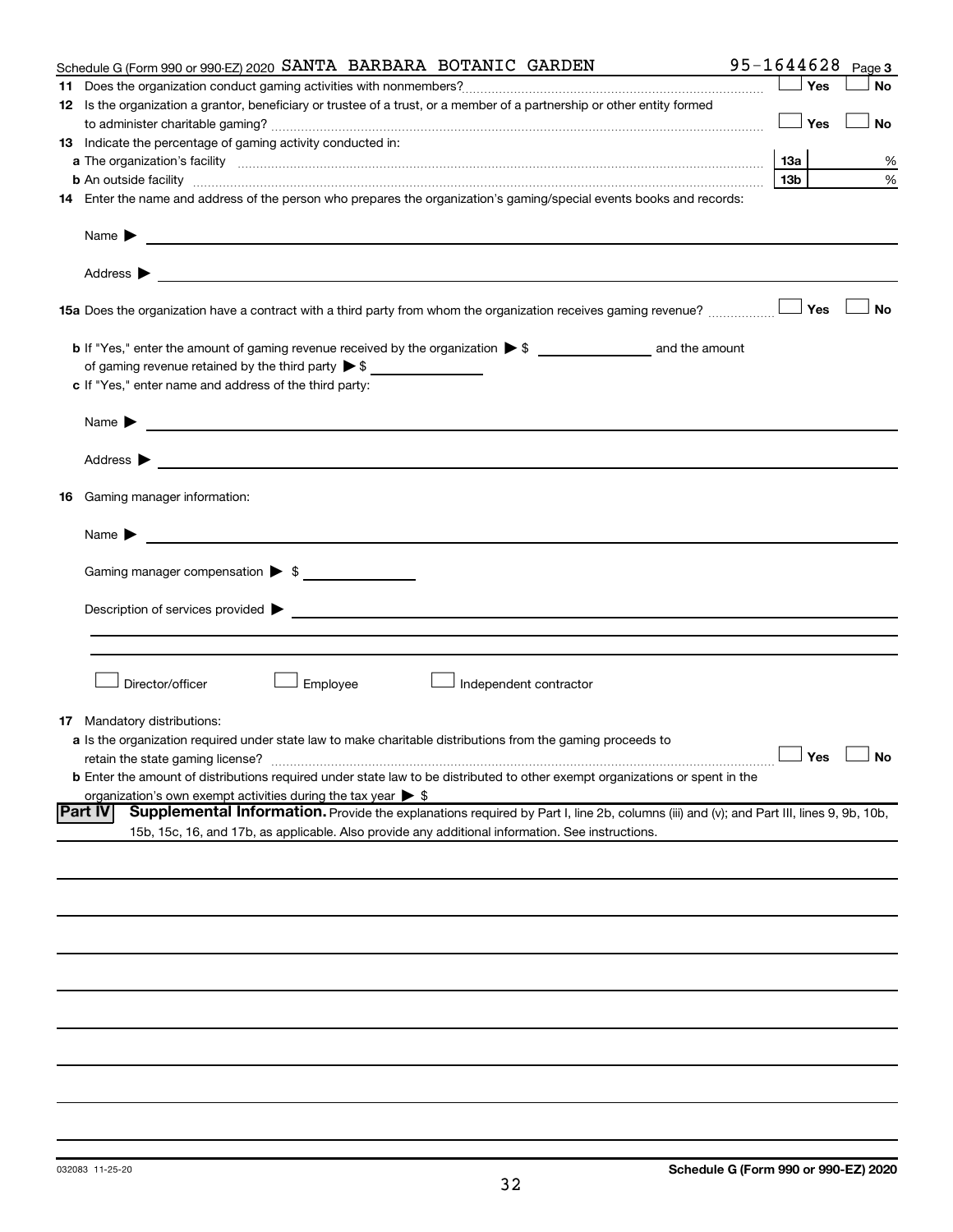|  | ╾ |
|--|---|
|  | — |
|  | — |
|  | — |
|  | — |
|  | - |
|  |   |
|  |   |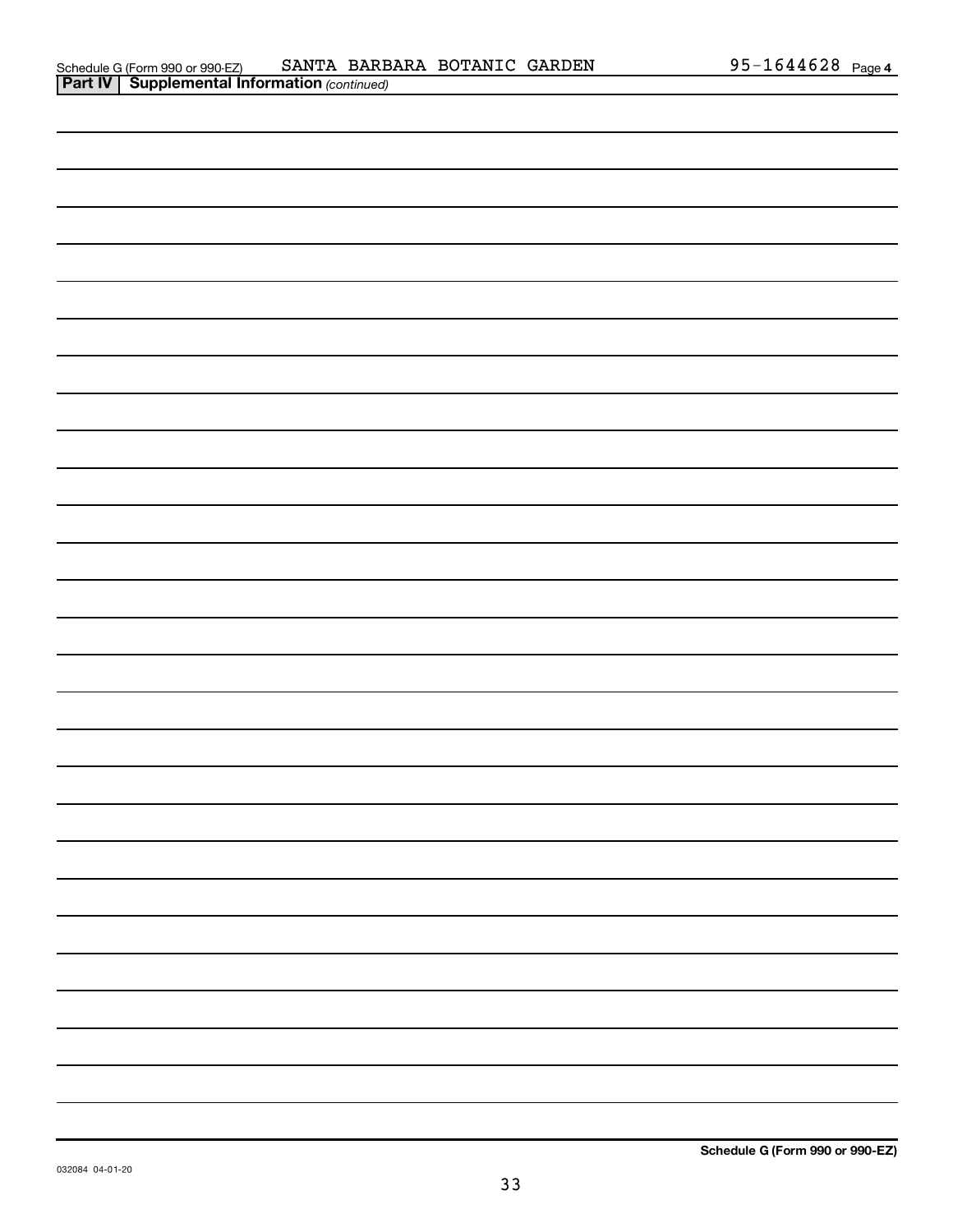|    | <b>Compensation Information</b><br><b>SCHEDULE J</b>                                                                             |                                       | OMB No. 1545-0047     |            |                             |  |
|----|----------------------------------------------------------------------------------------------------------------------------------|---------------------------------------|-----------------------|------------|-----------------------------|--|
|    | (Form 990)<br>For certain Officers, Directors, Trustees, Key Employees, and Highest                                              |                                       |                       |            |                             |  |
|    | <b>Compensated Employees</b>                                                                                                     |                                       |                       |            |                             |  |
|    | Complete if the organization answered "Yes" on Form 990, Part IV, line 23.<br>Attach to Form 990.                                |                                       | <b>Open to Public</b> |            |                             |  |
|    | Department of the Treasury<br>Go to www.irs.gov/Form990 for instructions and the latest information.<br>Internal Revenue Service |                                       | Inspection            |            |                             |  |
|    | Name of the organization                                                                                                         | <b>Employer identification number</b> |                       |            |                             |  |
|    | SANTA BARBARA BOTANIC GARDEN                                                                                                     | 95-1644628                            |                       |            |                             |  |
|    | <b>Questions Regarding Compensation</b><br>Part I                                                                                |                                       |                       |            |                             |  |
|    |                                                                                                                                  |                                       |                       | <b>Yes</b> | No                          |  |
|    | Check the appropriate box(es) if the organization provided any of the following to or for a person listed on Form 990,           |                                       |                       |            |                             |  |
|    | Part VII, Section A, line 1a. Complete Part III to provide any relevant information regarding these items.                       |                                       |                       |            |                             |  |
|    | First-class or charter travel<br>Housing allowance or residence for personal use                                                 |                                       |                       |            |                             |  |
|    | Travel for companions<br>Payments for business use of personal residence                                                         |                                       |                       |            |                             |  |
|    | Tax indemnification and gross-up payments<br>Health or social club dues or initiation fees                                       |                                       |                       |            |                             |  |
|    | Discretionary spending account<br>Personal services (such as maid, chauffeur, chef)                                              |                                       |                       |            |                             |  |
|    |                                                                                                                                  |                                       |                       |            |                             |  |
|    | <b>b</b> If any of the boxes on line 1a are checked, did the organization follow a written policy regarding payment or           |                                       |                       |            |                             |  |
|    | reimbursement or provision of all of the expenses described above? If "No," complete Part III to explain                         |                                       | 1b                    |            |                             |  |
| 2  | Did the organization require substantiation prior to reimbursing or allowing expenses incurred by all directors,                 |                                       |                       |            |                             |  |
|    |                                                                                                                                  |                                       | $\mathbf{2}$          |            |                             |  |
|    |                                                                                                                                  |                                       |                       |            |                             |  |
| З  | Indicate which, if any, of the following the organization used to establish the compensation of the organization's               |                                       |                       |            |                             |  |
|    | CEO/Executive Director. Check all that apply. Do not check any boxes for methods used by a related organization to               |                                       |                       |            |                             |  |
|    | establish compensation of the CEO/Executive Director, but explain in Part III.<br>$ \mathbf{X} $ Compensation committee          |                                       |                       |            |                             |  |
|    | Written employment contract<br>$\boxed{\textbf{X}}$ Compensation survey or study                                                 |                                       |                       |            |                             |  |
|    | Independent compensation consultant<br>Approval by the board or compensation committee                                           |                                       |                       |            |                             |  |
|    | Form 990 of other organizations                                                                                                  |                                       |                       |            |                             |  |
| 4  | During the year, did any person listed on Form 990, Part VII, Section A, line 1a, with respect to the filing                     |                                       |                       |            |                             |  |
|    | organization or a related organization:                                                                                          |                                       |                       |            |                             |  |
| а  | Receive a severance payment or change-of-control payment?                                                                        |                                       | 4a                    |            | х                           |  |
| b  |                                                                                                                                  |                                       | 4b                    |            | $\overline{\textnormal{x}}$ |  |
| с  |                                                                                                                                  |                                       | 4c                    |            | $\overline{\textnormal{x}}$ |  |
|    | If "Yes" to any of lines 4a-c, list the persons and provide the applicable amounts for each item in Part III.                    |                                       |                       |            |                             |  |
|    |                                                                                                                                  |                                       |                       |            |                             |  |
|    | Only section 501(c)(3), 501(c)(4), and 501(c)(29) organizations must complete lines 5-9.                                         |                                       |                       |            |                             |  |
|    | For persons listed on Form 990, Part VII, Section A, line 1a, did the organization pay or accrue any compensation                |                                       |                       |            |                             |  |
|    | contingent on the revenues of:                                                                                                   |                                       |                       |            |                             |  |
| a  |                                                                                                                                  |                                       | 5a                    |            | х                           |  |
|    |                                                                                                                                  |                                       | 5b                    |            | $\overline{\mathbf{X}}$     |  |
|    | If "Yes" on line 5a or 5b, describe in Part III.                                                                                 |                                       |                       |            |                             |  |
| 6. | For persons listed on Form 990, Part VII, Section A, line 1a, did the organization pay or accrue any compensation                |                                       |                       |            |                             |  |
|    | contingent on the net earnings of:                                                                                               |                                       |                       |            |                             |  |
| a  |                                                                                                                                  |                                       | 6а                    |            | х                           |  |
|    |                                                                                                                                  |                                       | 6b                    |            | $\overline{\mathbf{X}}$     |  |
|    | If "Yes" on line 6a or 6b, describe in Part III.                                                                                 |                                       |                       |            |                             |  |
|    | 7 For persons listed on Form 990, Part VII, Section A, line 1a, did the organization provide any nonfixed payments               |                                       |                       |            |                             |  |
|    |                                                                                                                                  |                                       | 7                     |            | x                           |  |
| 8  | Were any amounts reported on Form 990, Part VII, paid or accrued pursuant to a contract that was subject to the                  |                                       |                       |            |                             |  |
|    |                                                                                                                                  |                                       | 8                     |            | х                           |  |
| 9  | If "Yes" on line 8, did the organization also follow the rebuttable presumption procedure described in                           |                                       |                       |            |                             |  |
|    |                                                                                                                                  |                                       | 9                     |            |                             |  |
|    | LHA For Paperwork Reduction Act Notice, see the Instructions for Form 990.                                                       | Schedule J (Form 990) 2020            |                       |            |                             |  |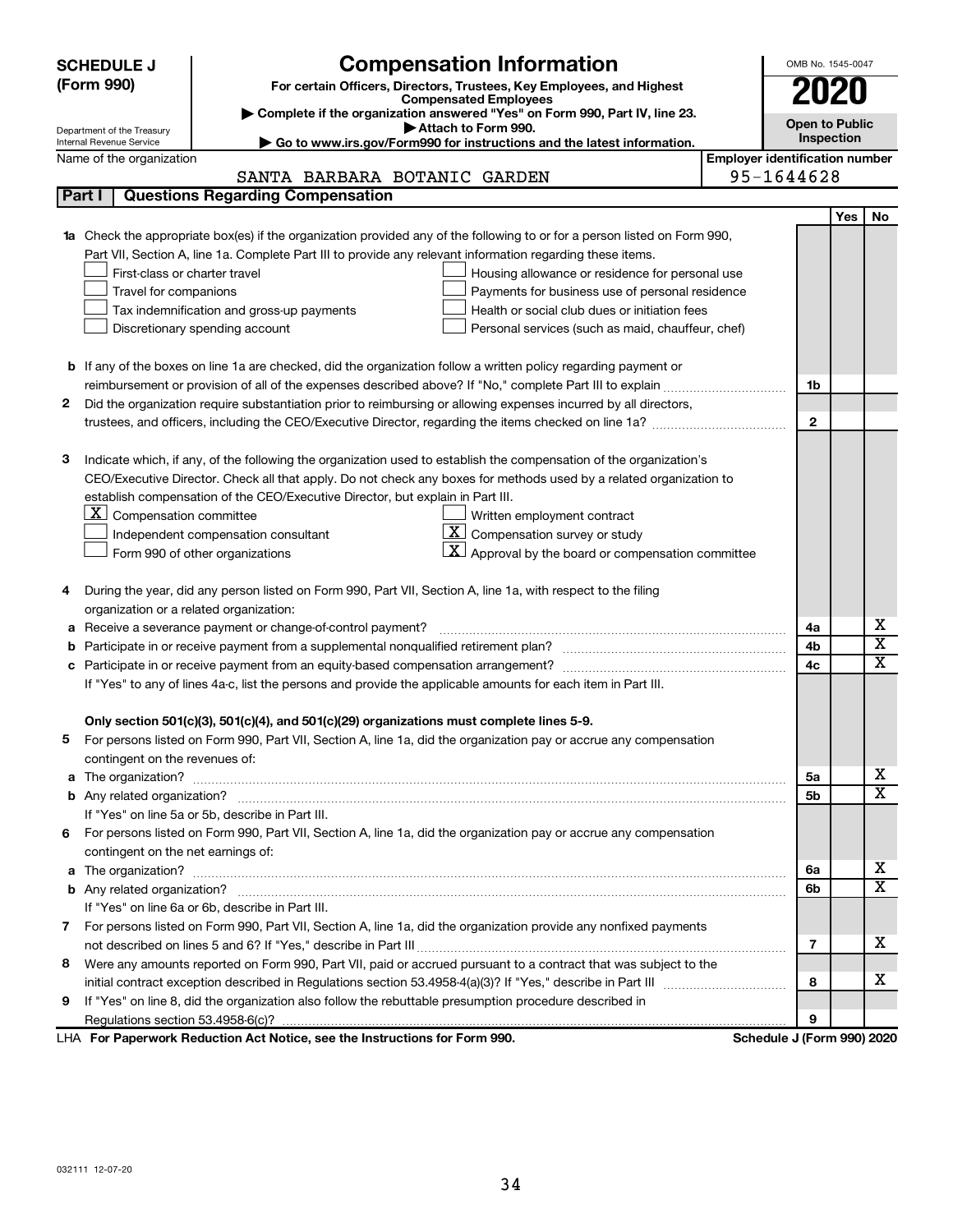### Part II | Officers, Directors, Trustees, Key Employees, and Highest Compensated Employees. Use duplicate copies if additional space is needed.

For each individual whose compensation must be reported on Schedule J, report compensation from the organization on row (i) and from related organizations, described in the instructions, on row (ii). Do not list any individuals that aren't listed on Form 990, Part VII.

Note: The sum of columns (B)(i)-(iii) for each listed individual must equal the total amount of Form 990, Part VII, Section A, line 1a, applicable column (D) and (E) amounts for that individual.

|                         |                    |                          | (B) Breakdown of W-2 and/or 1099-MISC compensation |                                           | (C) Retirement and             | (D) Nontaxable   | (E) Total of columns        | (F) Compensation                                           |  |
|-------------------------|--------------------|--------------------------|----------------------------------------------------|-------------------------------------------|--------------------------------|------------------|-----------------------------|------------------------------------------------------------|--|
| (A) Name and Title      |                    | (i) Base<br>compensation | (ii) Bonus &<br>incentive<br>compensation          | (iii) Other<br>reportable<br>compensation | other deferred<br>compensation | benefits         | $(B)(i)$ - $(D)$            | in column (B)<br>reported as deferred<br>on prior Form 990 |  |
| STEVEN WINDHAGER<br>(1) | (i)                | 200, 560.                | $\overline{0}$ .                                   | $\overline{0}$ .                          | 6, 249.                        | 7,762.           | 214,571.                    | $\overline{0}$ .                                           |  |
| EXECUTIVE DIRECTOR      | (ii)               | $\overline{0}$ .         | $\overline{0}$ .                                   | $\overline{0}$ .                          | $\overline{0}$ .               | $\overline{0}$ . | $\overline{\mathfrak{o}}$ . | $\overline{0}$ .                                           |  |
|                         | $(\sf{i})$         |                          |                                                    |                                           |                                |                  |                             |                                                            |  |
|                         | (ii)               |                          |                                                    |                                           |                                |                  |                             |                                                            |  |
|                         | $(\sf{i})$         |                          |                                                    |                                           |                                |                  |                             |                                                            |  |
|                         | (ii)               |                          |                                                    |                                           |                                |                  |                             |                                                            |  |
|                         | $(\sf{i})$         |                          |                                                    |                                           |                                |                  |                             |                                                            |  |
|                         | (ii)               |                          |                                                    |                                           |                                |                  |                             |                                                            |  |
|                         | $(\sf{i})$         |                          |                                                    |                                           |                                |                  |                             |                                                            |  |
|                         | (ii)               |                          |                                                    |                                           |                                |                  |                             |                                                            |  |
|                         | $(\sf{i})$         |                          |                                                    |                                           |                                |                  |                             |                                                            |  |
|                         | (i)                |                          |                                                    |                                           |                                |                  |                             |                                                            |  |
|                         | $(\sf{i})$         |                          |                                                    |                                           |                                |                  |                             |                                                            |  |
|                         | (ii)<br>$(\sf{i})$ |                          |                                                    |                                           |                                |                  |                             |                                                            |  |
|                         | (ii)               |                          |                                                    |                                           |                                |                  |                             |                                                            |  |
|                         | $(\sf{i})$         |                          |                                                    |                                           |                                |                  |                             |                                                            |  |
|                         | (ii)               |                          |                                                    |                                           |                                |                  |                             |                                                            |  |
|                         | $(\sf{i})$         |                          |                                                    |                                           |                                |                  |                             |                                                            |  |
|                         | (i)                |                          |                                                    |                                           |                                |                  |                             |                                                            |  |
|                         | $(\sf{i})$         |                          |                                                    |                                           |                                |                  |                             |                                                            |  |
|                         | (i)                |                          |                                                    |                                           |                                |                  |                             |                                                            |  |
|                         | $(\sf{i})$         |                          |                                                    |                                           |                                |                  |                             |                                                            |  |
|                         | (ii)               |                          |                                                    |                                           |                                |                  |                             |                                                            |  |
|                         | (i)                |                          |                                                    |                                           |                                |                  |                             |                                                            |  |
|                         | (ii)               |                          |                                                    |                                           |                                |                  |                             |                                                            |  |
|                         | (i)                |                          |                                                    |                                           |                                |                  |                             |                                                            |  |
|                         | (ii)               |                          |                                                    |                                           |                                |                  |                             |                                                            |  |
|                         | (i)                |                          |                                                    |                                           |                                |                  |                             |                                                            |  |
|                         | (ii)               |                          |                                                    |                                           |                                |                  |                             |                                                            |  |
|                         | (i)                |                          |                                                    |                                           |                                |                  |                             |                                                            |  |
|                         | (ii)               |                          |                                                    |                                           |                                |                  |                             |                                                            |  |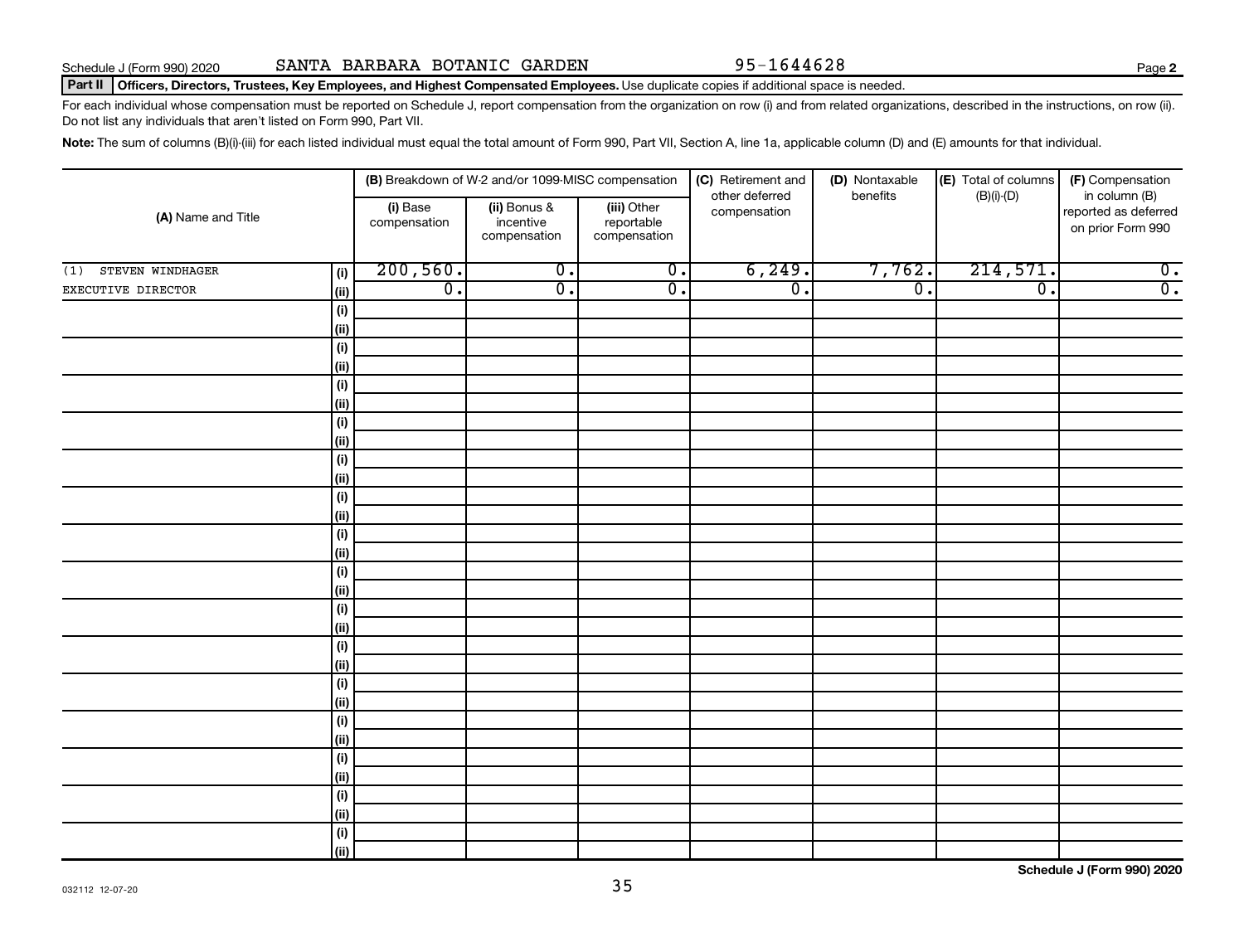## **Part III Supplemental Information**

Provide the information, explanation, or descriptions required for Part I, lines 1a, 1b, 3, 4a, 4b, 4c, 5a, 5b, 6a, 6b, 7, and 8, and for Part II. Also complete this part for any additional information.

**Schedule J (Form 990) 2020**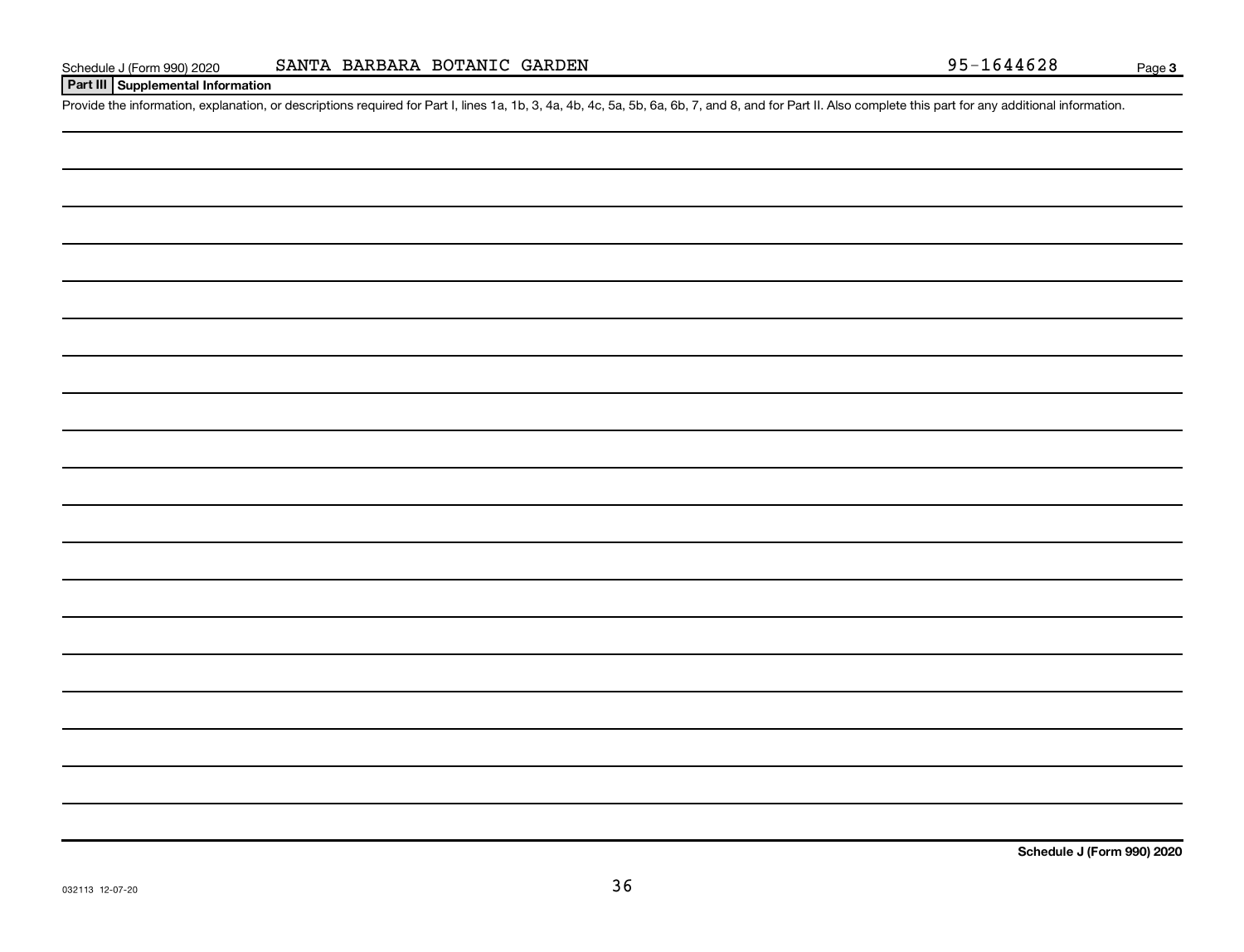## **SCHEDULE M (Form 990)**

# **Noncash Contributions**

OMB No. 1545-0047

**Open to Public**

Department of the Treasury Internal Revenue Service

Name of the organization

◆ Complete if the organizations answered "Yes" on Form 990, Part IV, lines 29 or 30.<br>● Complete if the organizations answered "Yes" on Form 990, Part IV, lines 29 or 30. **Attach to Form 990.** J

 **Go to www.irs.gov/Form990 for instructions and the latest information.** J

**Inspection Employer identification number**

## SANTA BARBARA BOTANIC GARDEN 95-1644628

| <b>Part I</b> | <b>Types of Property</b>                                                                                                       |                               |                                      |                                                                                                       |                                                              |     |     |    |
|---------------|--------------------------------------------------------------------------------------------------------------------------------|-------------------------------|--------------------------------------|-------------------------------------------------------------------------------------------------------|--------------------------------------------------------------|-----|-----|----|
|               |                                                                                                                                | (a)<br>Check if<br>applicable | (b)<br>Number of<br>contributions or | (c)<br>Noncash contribution<br>amounts reported on<br>litems contributed Form 990, Part VIII, line 1g | (d)<br>Method of determining<br>noncash contribution amounts |     |     |    |
| 1             |                                                                                                                                |                               |                                      |                                                                                                       |                                                              |     |     |    |
| 2             | Art - Historical treasures                                                                                                     |                               |                                      |                                                                                                       |                                                              |     |     |    |
| 3             | Art - Fractional interests                                                                                                     |                               |                                      |                                                                                                       |                                                              |     |     |    |
| 4             | Books and publications                                                                                                         |                               |                                      |                                                                                                       |                                                              |     |     |    |
| 5             | Clothing and household goods                                                                                                   |                               |                                      |                                                                                                       |                                                              |     |     |    |
| 6             | Cars and other vehicles                                                                                                        |                               |                                      |                                                                                                       |                                                              |     |     |    |
| 7             |                                                                                                                                |                               |                                      |                                                                                                       |                                                              |     |     |    |
| 8             |                                                                                                                                |                               |                                      |                                                                                                       |                                                              |     |     |    |
| 9             | Securities - Publicly traded                                                                                                   | $\overline{\text{x}}$         | 2                                    | 32,934.FMV                                                                                            |                                                              |     |     |    |
| 10            | Securities - Closely held stock                                                                                                |                               |                                      |                                                                                                       |                                                              |     |     |    |
| 11            | Securities - Partnership, LLC, or                                                                                              |                               |                                      |                                                                                                       |                                                              |     |     |    |
|               | trust interests                                                                                                                |                               |                                      |                                                                                                       |                                                              |     |     |    |
| 12            | Securities - Miscellaneous                                                                                                     |                               |                                      |                                                                                                       |                                                              |     |     |    |
| 13            | Qualified conservation contribution -                                                                                          |                               |                                      |                                                                                                       |                                                              |     |     |    |
|               |                                                                                                                                |                               |                                      |                                                                                                       |                                                              |     |     |    |
| 14            | Qualified conservation contribution - Other                                                                                    |                               |                                      |                                                                                                       |                                                              |     |     |    |
| 15            |                                                                                                                                |                               |                                      |                                                                                                       |                                                              |     |     |    |
| 16            | Real estate - Commercial                                                                                                       |                               |                                      |                                                                                                       |                                                              |     |     |    |
| 17            |                                                                                                                                |                               |                                      |                                                                                                       |                                                              |     |     |    |
| 18            |                                                                                                                                |                               |                                      |                                                                                                       |                                                              |     |     |    |
| 19            |                                                                                                                                |                               |                                      |                                                                                                       |                                                              |     |     |    |
| 20            | Drugs and medical supplies                                                                                                     |                               |                                      |                                                                                                       |                                                              |     |     |    |
| 21            |                                                                                                                                |                               |                                      |                                                                                                       |                                                              |     |     |    |
| 22            |                                                                                                                                |                               |                                      |                                                                                                       |                                                              |     |     |    |
| 23            |                                                                                                                                |                               |                                      |                                                                                                       |                                                              |     |     |    |
| 24            |                                                                                                                                |                               |                                      |                                                                                                       |                                                              |     |     |    |
| 25            | Other                                                                                                                          |                               |                                      |                                                                                                       |                                                              |     |     |    |
| 26            | Other                                                                                                                          |                               |                                      |                                                                                                       |                                                              |     |     |    |
| 27            | Other                                                                                                                          |                               |                                      |                                                                                                       |                                                              |     |     |    |
| 28            | Other                                                                                                                          |                               |                                      |                                                                                                       |                                                              |     |     |    |
| 29            | Number of Forms 8283 received by the organization during the tax year for contributions                                        |                               |                                      |                                                                                                       |                                                              |     |     |    |
|               | for which the organization completed Form 8283, Part V, Donee Acknowledgement                                                  |                               |                                      | 29                                                                                                    |                                                              |     |     |    |
|               |                                                                                                                                |                               |                                      |                                                                                                       |                                                              |     | Yes | No |
|               | 30a During the year, did the organization receive by contribution any property reported in Part I, lines 1 through 28, that it |                               |                                      |                                                                                                       |                                                              |     |     |    |
|               | must hold for at least three years from the date of the initial contribution, and which isn't required to be used for          |                               |                                      |                                                                                                       |                                                              |     |     |    |
|               |                                                                                                                                |                               |                                      |                                                                                                       |                                                              | 30a |     | х  |
|               | <b>b</b> If "Yes," describe the arrangement in Part II.                                                                        |                               |                                      |                                                                                                       |                                                              |     |     |    |
| 31            | Does the organization have a gift acceptance policy that requires the review of any nonstandard contributions?                 |                               |                                      |                                                                                                       |                                                              | 31  |     | х  |
|               | 32a Does the organization hire or use third parties or related organizations to solicit, process, or sell noncash              |                               |                                      |                                                                                                       |                                                              |     |     |    |
|               | contributions?                                                                                                                 |                               |                                      |                                                                                                       |                                                              | 32a |     | х  |
|               | <b>b</b> If "Yes," describe in Part II.                                                                                        |                               |                                      |                                                                                                       |                                                              |     |     |    |
| 33            | If the organization didn't report an amount in column (c) for a type of property for which column (a) is checked,              |                               |                                      |                                                                                                       |                                                              |     |     |    |
|               | describe in Part II.                                                                                                           |                               |                                      |                                                                                                       |                                                              |     |     |    |
| LHA           | For Paperwork Reduction Act Notice, see the Instructions for Form 990.                                                         |                               |                                      |                                                                                                       | Schedule M (Form 990) 2020                                   |     |     |    |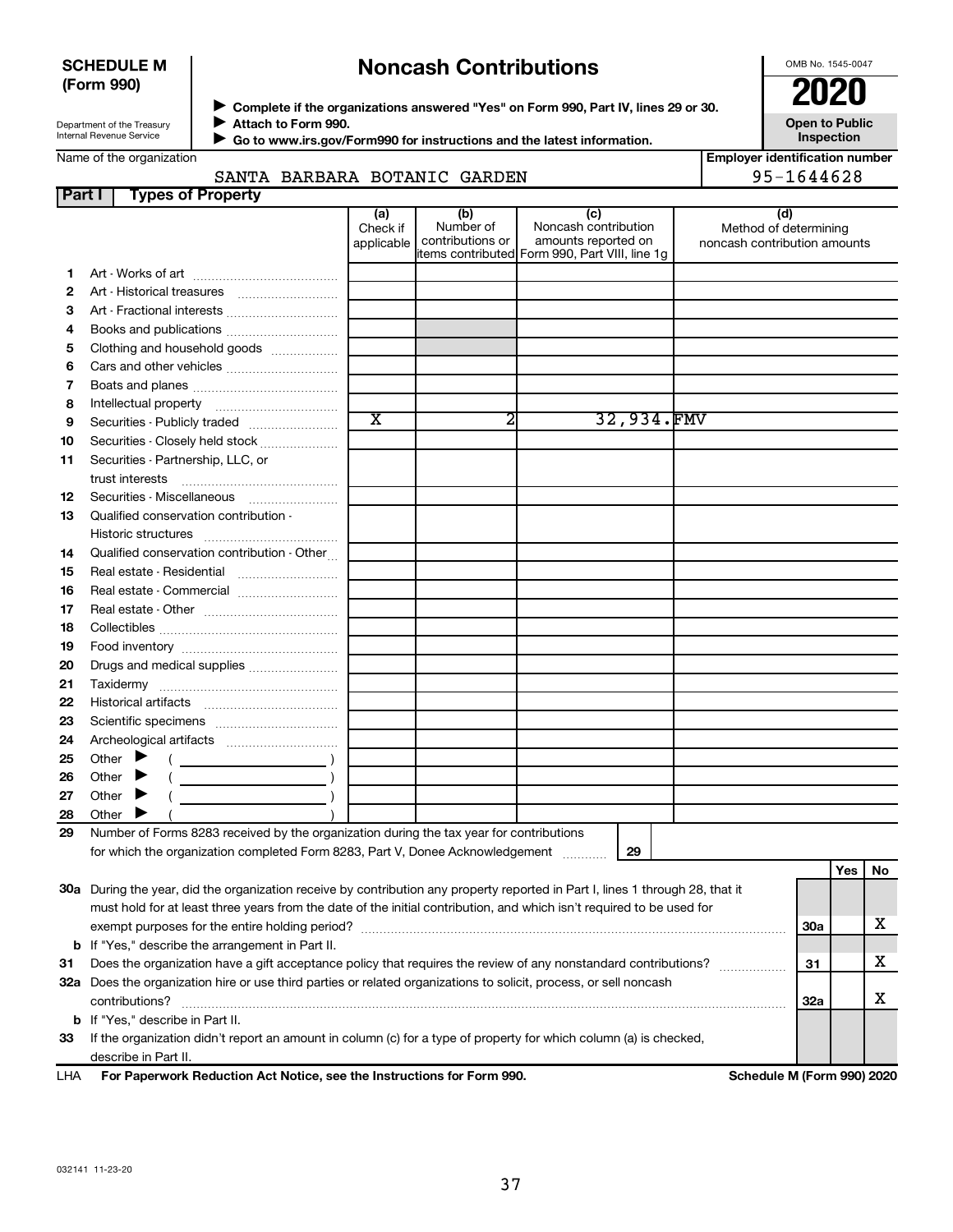**2**

Provide the information required by Part I, lines 30b, 32b, and 33, and whether the organization is reporting in Part I, column (b), the number of contributions, the number of items received, or a combination of both. Also complete this part for any additional information. **Part II Supplemental Information.**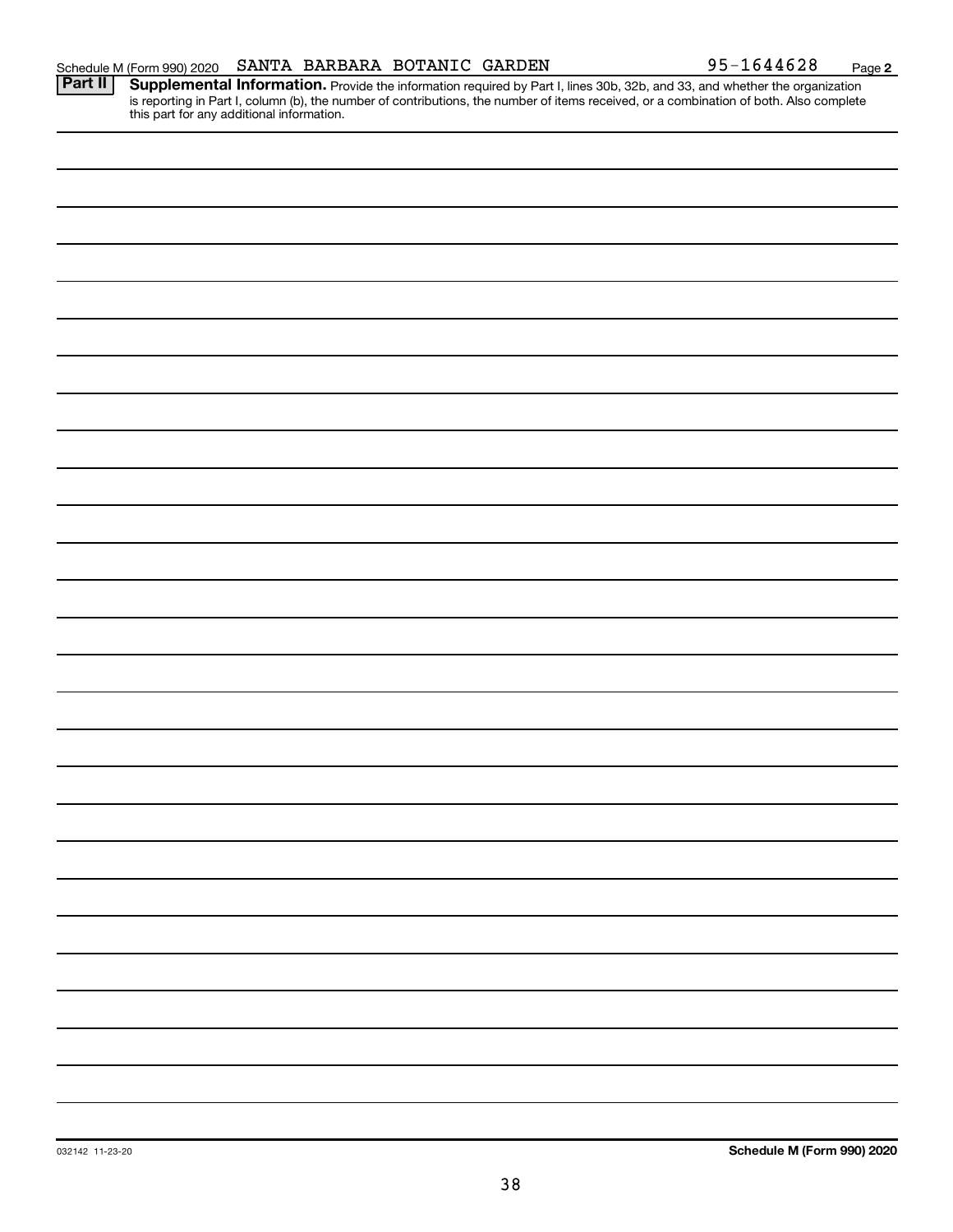**(Form 990 or 990-EZ)**

**SCHEDULE O Supplemental Information to Form 990 or 990-EZ 2020**<br>(Form 990 or 990-EZ) Complete to provide information for responses to specific questions on

**Complete to provide information for responses to specific questions on Form 990 or 990-EZ or to provide any additional information. | Attach to Form 990 or 990-EZ. | Go to www.irs.gov/Form990 for the latest information.**

Department of the Treasury Internal Revenue Service Name of the organization

**Employer identification number** SANTA BARBARA BOTANIC GARDEN 195-1644628

OMB No. 1545-0047

**Open to Public Inspection**

FORM 990, PART III, LINE 4B, PROGRAM SERVICE ACCOMPLISHMENTS:

MEANS TO RESTORE ENTIRE ECOSYSTEMS.

FORM 990, PART III, LINE 4C, PROGRAM SERVICE ACCOMPLISHMENTS:

AND INTERPRETIVE PROGRAMS ENCOURAGE EXPLORATION, DISCOVERY, AND

STEWARDSHIP OF CALIFORNIA'S NATIVE PLANTS AND HABITATS FOR FUTURE

GENERATIONS BOTH ON SITE IN THE GARDEN AND IN THE HABITATS WE WORK TO

CONSERVE.

FORM 990, PART III, LINE 4D, OTHER PROGRAM SERVICES:

GARDEN SHOP: TO SUPPORT GARDEN EDUCATION, COMMUNITY PROGRAMS, EXHIBITS

AND DISPLAYS BY SELLING BOOKS, MAPS, GARDEN PUBLICATIONS, EDUCATIONAL

TOOLS AND RELATED PRODUCTS, THEREBY GENERATING APPRECIATION AND

KNOWLEDGE OF THE PLANT AND NATURAL SCIENCES.

EXPENSES \$ 62,216. INCLUDING GRANTS OF \$ 0. REVENUE \$ 97,878.

FORM 990, PART VI, SECTION A, LINE 8B:

EXPLANATION OF NO CONTEMPORANEOUSLY DOCUMENTATION OF MEETINGS: THE GARDEN KEEPS WRITTEN AND APPROVED BOARD MINUTES FOR THE BOARD OF TRUSTEES MEETINGS AND THE EXECUTIVE COMMITTEE MEETINGS. THE GARDEN'S SUB-COMMITTEE MEETINGS RECORD AND KEEP WRITTEN NOTES OF THEIR MEETINGS, HOWEVER, NO MINUTES ARE TAKEN.

032211 11-20-20 **For Paperwork Reduction Act Notice, see the Instructions for Form 990 or 990-EZ. Schedule O (Form 990 or 990-EZ) 2020** LHA FORM 990, PART VI, SECTION B, LINE 11B: THE 990 WILL BE REVIEWED AND APPROVED BY THE FINANCE COMMITTEE PRIOR TO ITS FILING. AFTER THE FINANCE COMMITTEE REVIEWS THE 990, THE FINANCE COMMITTEE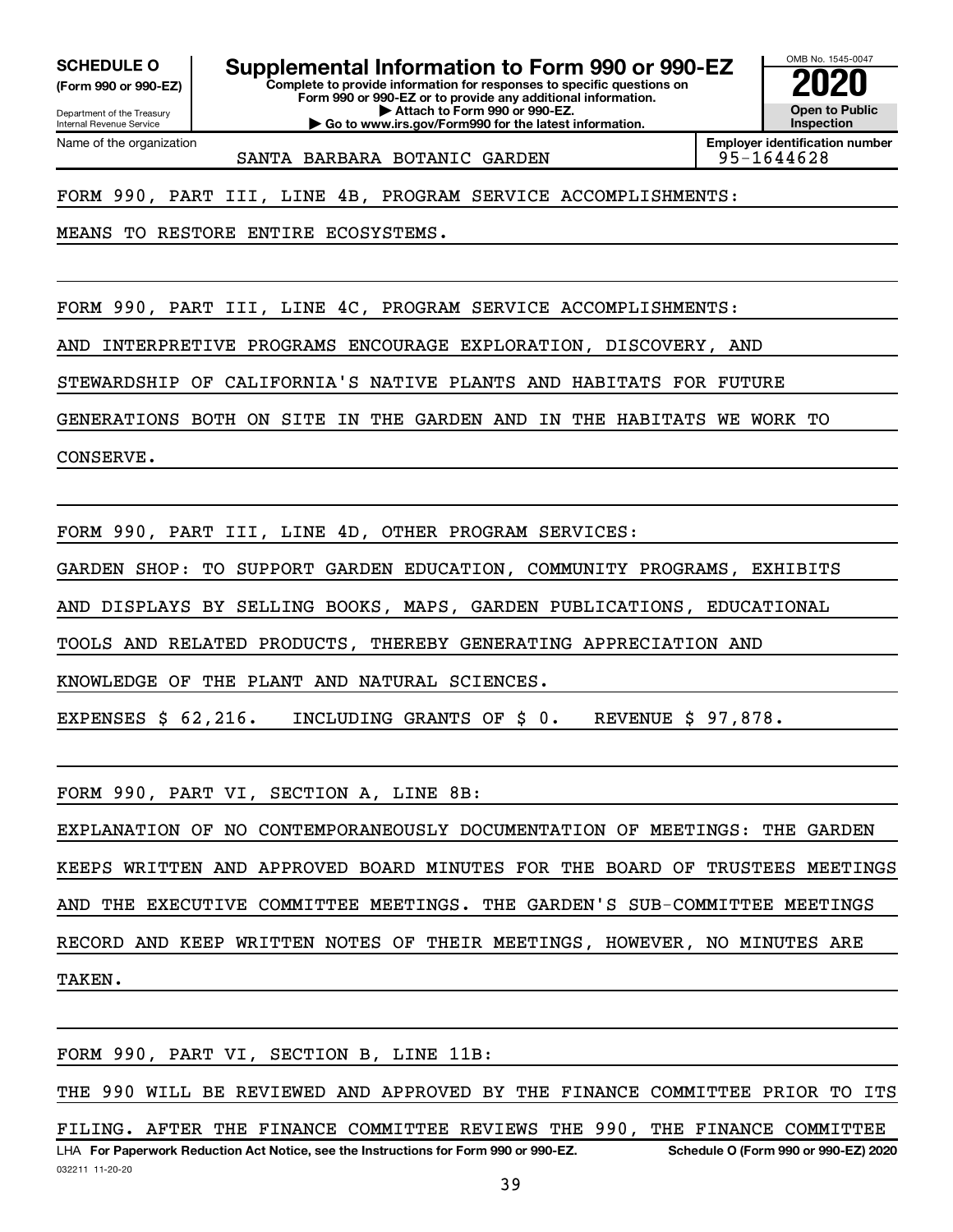| Schedule O (Form 990 or 990-EZ) 2020                                   | Page 2                                              |
|------------------------------------------------------------------------|-----------------------------------------------------|
| Name of the organization<br>SANTA BARBARA BOTANIC GARDEN               | <b>Employer identification number</b><br>95-1644628 |
| WILL CIRCULATE THE 990 TO THE FULL BOARD AND RECOMMEND APPROVAL TO THE |                                                     |
| GOVERNING BOARD. THE BOARD IS NOT REQUIRED TO APPROVE THE 990 PRIOR TO | ITS                                                 |
| FILING. HOWEVER, IT IS STANDARD POLICY OF THE GARDEN TO                | WAIT<br>TO FILE<br>THE                              |
| 990<br>UNTIL THE FULL BOARD APPROVES THE DOCUMENT.                     |                                                     |
|                                                                        |                                                     |
| FORM 990, PART VI,<br>SECTION B, LINE 12C:                             |                                                     |

ALL MEMBERS OF THE BOARD OF TRUSTEES ARE REQUIRED TO SIGN ANNUAL

DISCLOSURES OF CONFLICT OF INTEREST. ALL EMPLOYEES ARE REQUIRED TO SIGN AT

THE TIME OF HIRE AND THE HUMAN RESOURCE DEPARTMENT MONITORS THIS PROCESS.

FORM 990, PART VI, SECTION B, LINE 15:

SALARY COMMITTEE REVIEWS SEVERAL SURVEYS AND RECOMMENDS SALARY TO THE

EXECUTIVE COMMITTEE. THE EXECUTIVE COMMITTEE APPROVES OR DISAPPROVES THE RECOMMENDATION.

FORM 990, PART VI, SECTION C, LINE 18:

THE GARDEN'S 990 AND FINANACIAL STATEMENTS ARE AVAILABLE UPON REQUEST.

FORM 990, PART VI, SECTION C, LINE 19:

GOVERNING DOCUMENTS ARE AVAILABLE ON THE GARDEN'S WEBSITE; POLICIES AND

FINANACIAL STATEMENTS ARE AVAILABLE UPON REQUEST.

FORM 990, PART XI, LINE 9, CHANGES IN NET ASSETS:

CHANGE IN VALUE OF TRUSTS 126,975.

FORM 990, PART XI, LINE 8

DURING THE YEAR 2020, THE GARDEN BECAME AWARE OF SEVERAL FIXED ASSET

ITEMS THAT WERE DEEMED TO HAVE BEEN DISPOSED OF OR SHOULD HAVE BEEN

40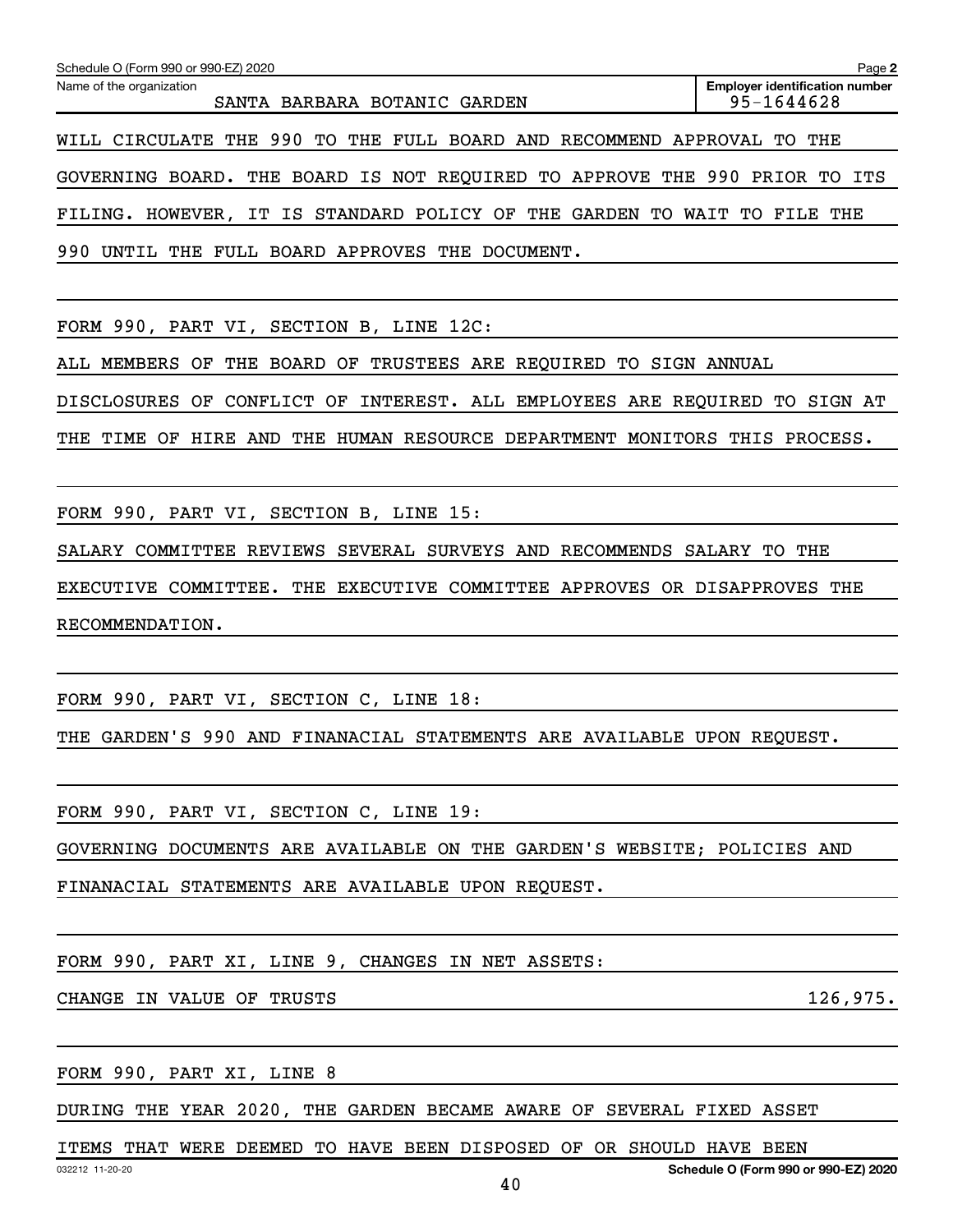| Schedule O (Form 990 or 990-EZ) 2020<br>Name of the organization<br>SANTA BARBARA BOTANIC GARDEN | Page 2<br><b>Employer identification number</b><br>95-1644628 |
|--------------------------------------------------------------------------------------------------|---------------------------------------------------------------|
| EXPENSED BEFORE THE YEAR BEGINNING JANUARY 1, 2020. THE ASSETS INCLUDED                          |                                                               |
| COSTS ASSOCIATED WITH DISCOVERY GARDEN, OLD MEADOW TERRACE, COMPONENT                            |                                                               |
| OF TUNNEL ROAD REAL ESTATE AND SOFTWARE COSTS. THE TOTAL COSTS                                   |                                                               |
| ASSOCIATED WITH THESE ASSETS IS \$307,633. THE NET ASSETS AS OF DECEMBER                         |                                                               |
| 31, 2018, HAVE BEEN REDUCED BY \$228,982, AND THE CHANGES IN NETS ASSETS                         |                                                               |
| REPORTED FOR THE YEAR ENDED DECEMBER 31, 2019, IS \$78,651. AS A RESULT                          |                                                               |
| OF THE RESTATEMENT, THE NET ASSETS AS OF JANUARY 1, 2020, HAVE BEEN                              |                                                               |
| REDUCED BY \$307,633, TO \$36,855,256.                                                           |                                                               |
|                                                                                                  |                                                               |
|                                                                                                  |                                                               |
| FORM 990, PART XI, LINE 2C                                                                       |                                                               |
| THE AUDIT COMMITTEE OVERSEES THE AUDIT AND SELECTION OF THE INDEPENDENT                          |                                                               |
| ACCOUNTANT.<br>THERE WERE NO CHANGES IN THE OVERSIGHT OR SELECTION                               |                                                               |
| PROCESS DURING THE TAX YEAR.                                                                     |                                                               |
|                                                                                                  |                                                               |
|                                                                                                  |                                                               |
|                                                                                                  |                                                               |
|                                                                                                  |                                                               |
|                                                                                                  |                                                               |
|                                                                                                  |                                                               |
|                                                                                                  |                                                               |
|                                                                                                  |                                                               |
|                                                                                                  |                                                               |
|                                                                                                  |                                                               |
|                                                                                                  |                                                               |
|                                                                                                  |                                                               |
|                                                                                                  |                                                               |